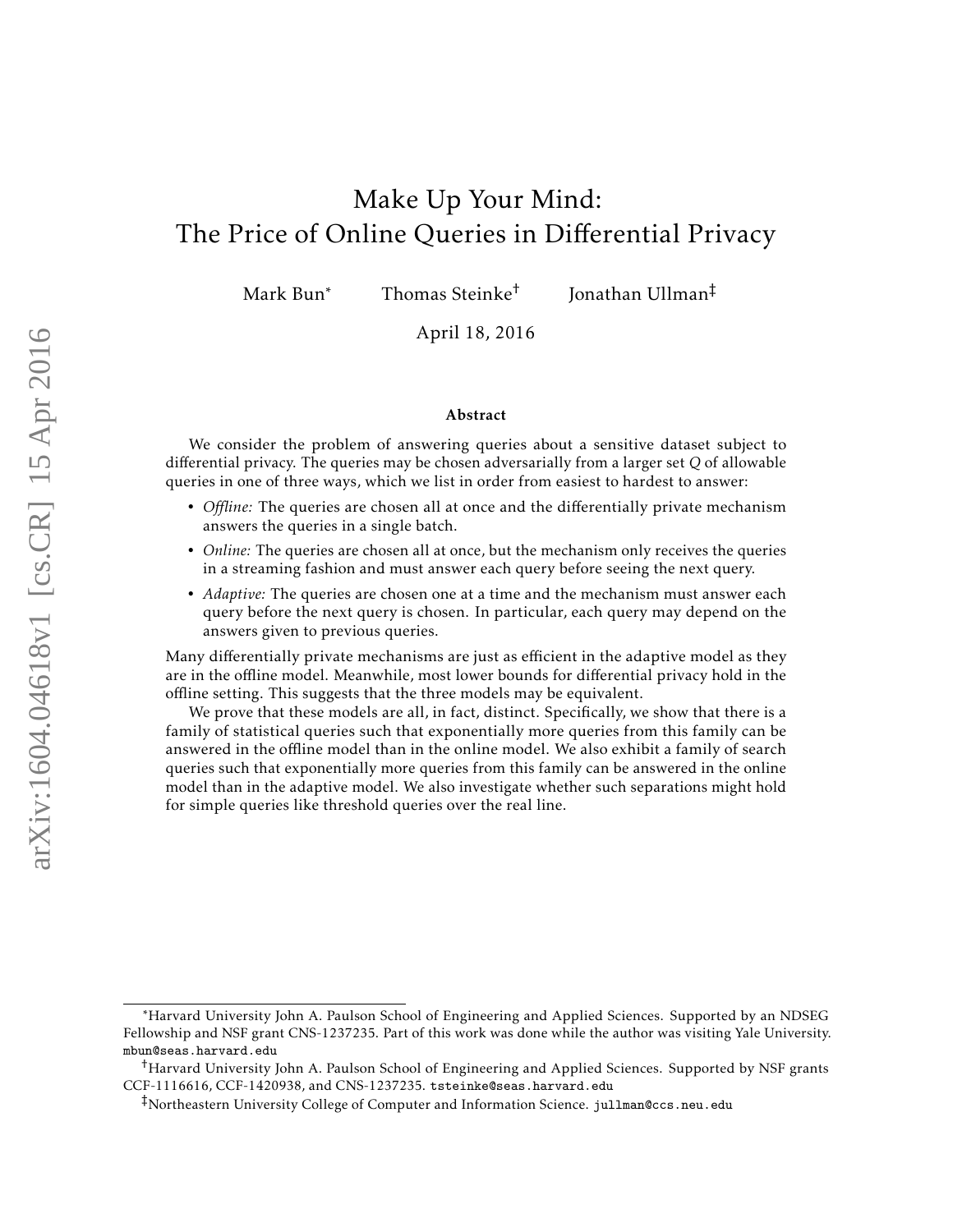# **Contents**

| $\mathbf{1}$ | Introduction                                                               | 1              |
|--------------|----------------------------------------------------------------------------|----------------|
|              | 1.1                                                                        | $\overline{2}$ |
|              | 1.2                                                                        | $\overline{3}$ |
| 2            | Preliminaries                                                              | 5              |
|              | 2.1                                                                        | 5              |
|              | 2.2                                                                        | 6              |
|              | 2.3                                                                        | 6              |
| 3            | A Separation Between Offline and Online Queries                            | 8              |
|              | 3.1                                                                        | 9              |
|              | 3.2                                                                        | 10             |
| 4            | A Separation Between Adaptive and Non-Adaptive Online Queries              | 14             |
|              | 4.1                                                                        | 14             |
|              | A Lower Bound for Adaptive Correlated Vector Queries<br>4.2                | 16             |
| 5            | <b>Threshold Queries</b>                                                   | 18             |
|              | 5.1                                                                        | 18             |
|              | 5.2                                                                        | 20             |
|              | 5.3                                                                        | 26             |
|              | Releasing Adaptive Thresholds with Approximate Differential Privacy<br>5.4 | 27             |
|              | Acknowledgements                                                           | 30             |
|              | References                                                                 | 30             |
|              | A The Fingerprinting Lemma                                                 | 32             |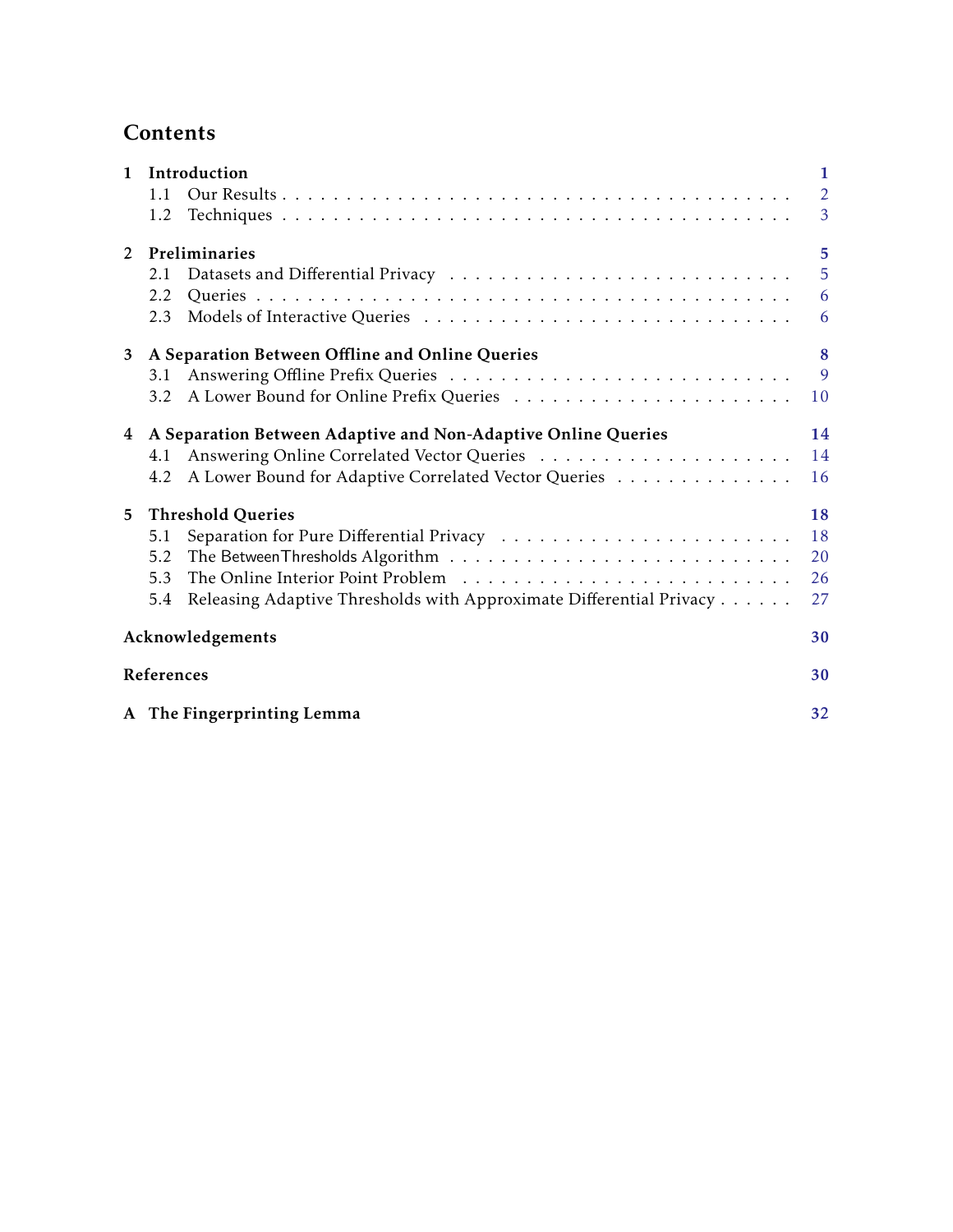# <span id="page-2-0"></span>1 Introduction

*Differential privacy* [\[DMNS06\]](#page-32-0) is a formal guarantee that an algorithm run on a sensitive dataset does not reveal too much about any individual in that dataset. Since its introduction, a rich literature has developed to determine what statistics can be computed accurately subject to differential privacy. For example, suppose we wish to approximate a real-valued *query*  $q(x)$  on some dataset *x* that consists of the private data of many individuals. Then, this question has a clean answer—we can compute a differentially private estimate of  $q(x)$  with error proportional to the *global sensitivity* of *q,* and we cannot have smaller error in the worst case.

But how much error do we need to answer a large set of queries *q*1*,...,q<sup>k</sup>* ? Before we can answer this question, we have to define a model of how the queries are asked and answered. The literature on differential privacy has considered three different interactive models $^1$  $^1$  for specifying the queries:

- *The Offline Model:* The sequence of queries *q*1*,...,q<sup>k</sup>* are given to the algorithm together in a batch and the mechanism answers them together.
- *The Online Model:* The sequence of queries *q*1*,...,q<sup>k</sup>* is chosen in advance and then the mechanism must answer each query  $q_j$  before seeing  $q_{j+1}$ .
- *The Adaptive Model:* The queries are not fixed in advance, each query *qj*+1 may depend on the answers to queries *q*1*,...,q<sup>j</sup>* .

In all three cases, we assume that *q*1*,*··· *,q<sup>k</sup>* are chosen from some family of allowable queries *Q*, but may be chosen adversarially from this family.

Differential privacy seems well-suited to the adaptive model. Arguably its signature property is that any adaptively-chosen sequence of differentially private algorithms remains collectively differentially private, with a graceful degradation of the privacy parameters [\[DMNS06,](#page-32-0) [DRV10\]](#page-32-1). As a consequence, there is a simple differentially private algorithm that takes a dataset of *n* individuals and answers  $\tilde{\Omega}(n)$  statistical queries in the adaptive model with error  $o(1/\sqrt{n})$ , simply by perturbing each answer independently with carefully calibrated noise. In contrast, the seminal lower bound of Dinur and Nissim and its later refinements [\[DN03,](#page-32-2) [DY08\]](#page-33-1) shows that there exists a fixed set of *O*(*n*) queries that cannot be answered by any differentially private algorithm with such little error, even in the easiest offline model. For an even more surprising example, the private multiplicative weights algorithm of Hardt and Rothblum [\[HR10\]](#page-33-2) can in many cases answer an exponential number of arbitrary, adaptively-chosen statistical queries with a strong accuracy guarantee, whereas [\[BUV14\]](#page-31-1) show that the accuracy guarantee of private multiplicative weights is nearly optimal even for a simple, fixed family of queries.

These examples might give the impression that answering adaptively-chosen queries comes "for free" in differential privacy—that everything that can be achieved in the offline model can be matched in the adaptive model. Beyond just the lack of any separation between the models, many of the most powerful differentially private algorithms in all of these models use techniques from no-regret learning, which are explicitly designed for adaptive models.

Another motivation for studying the relationship between these models is the recent line of work connecting differential privacy to statistical validity for *adaptive data analysis* [\[HU14,](#page-33-3)

<span id="page-2-1"></span><sup>&</sup>lt;sup>1</sup>Usually, the "interactive model" refers only to what we call the "adaptive model." We prefer to call all of these models interactive, since they each require an interaction with a data analyst who issues the queries. We use the term "interactive" to distinguish these models from one where the algorithm only answers a fixed set of queries.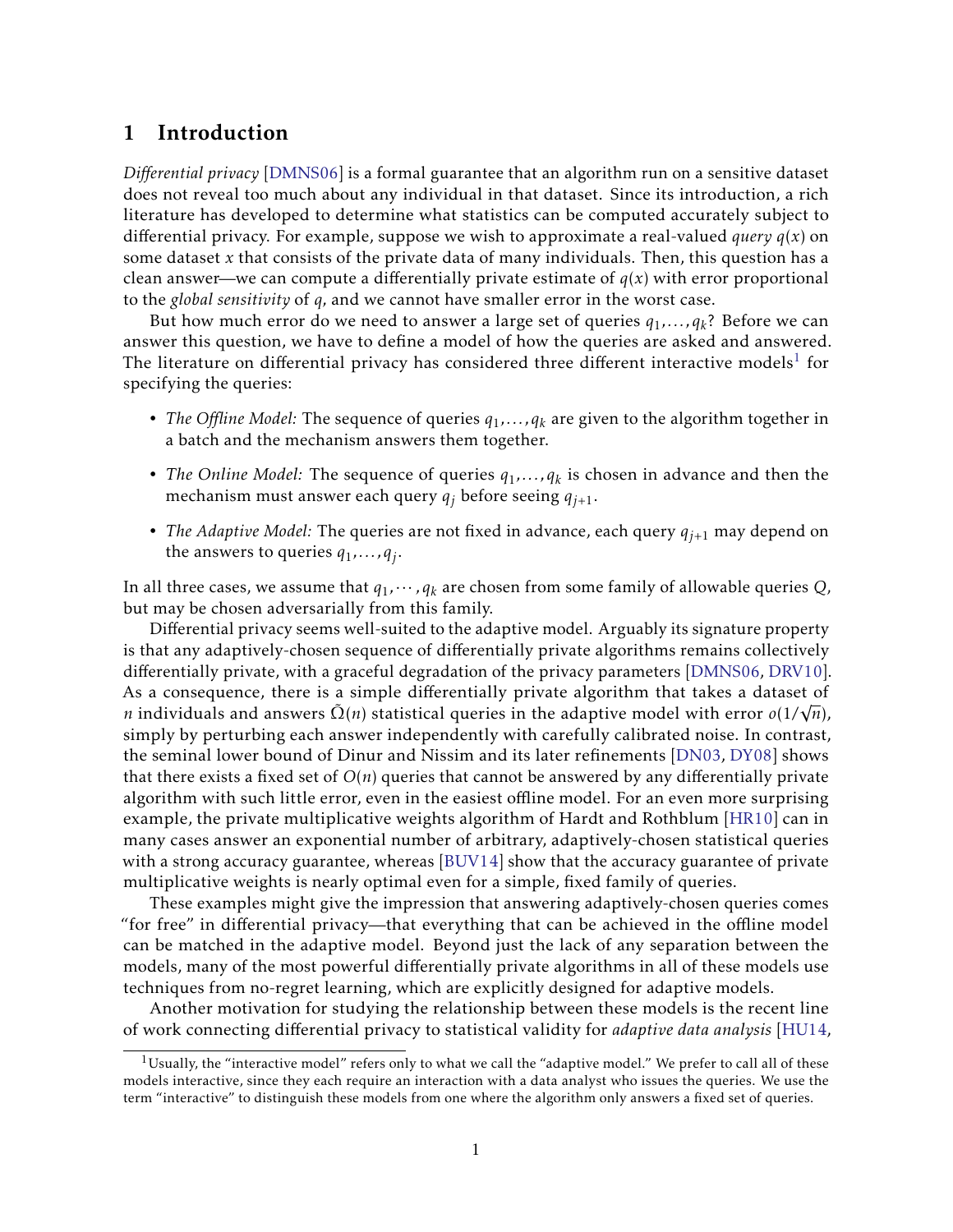[DFH](#page-32-3)<sup>+</sup>15, [SU15b,](#page-33-4) [BNS](#page-31-2)<sup>+</sup>16], which shows that differentially private algorithms for adaptivelychosen queries in fact yield state-of-the-art algorithms for statistical problems unrelated to privacy. This connection further motivates studying the adaptive model and its relationship to the other models in differential privacy.

In this work, we show for the first time that these three models are actually distinct. In fact, we show exponential separations between each of the three models. These are the first separations between these models in differential privacy.

# <span id="page-3-0"></span>1.1 Our Results

Given a dataset *x* whose elements come from a data universe *X*, a *statistical query on X* is defined by a predicate *φ* on *X* and asks "what fraction of elements in the dataset satisfy *φ*?" The answer to a statistical query lies in [0*,*1] and our goal is to answer these queries up to some small additive error  $\pm \alpha$ , for a suitable choice of  $0 < \alpha < 1$ . If the mechanism is required to answer *arbitrary* statistical queries, then the offline, online, and adaptive models are essentially equivalent — the upper bounds in the adaptive model match the lower bounds in the offline model [\[DRV10,](#page-32-1) [HR10,](#page-33-2) [BUV14,](#page-31-1) [SU15a\]](#page-33-5). However, we show that when the predicate  $\phi$  is required to take a specific form, then it becomes strictly easier to answer a set of these queries in the offline model than it is to answer a sequence of queries presented online.

<span id="page-3-1"></span>Theorem 1.1 (Informal). *There exists a data universe X and a family of statistical queries Q on X such that for every*  $n \in \mathbb{N}$ *,* 

- *1. there is a differentially private algorithm that takes a dataset*  $x \in X^n$  *and answers any set of k* = 2Ω( *n*) *offline queries from Q up to error* ±1*/*100 *from Q, but*
- *2. no differentially private algorithm can take a dataset*  $x \in X^n$  *and answer an arbitrary sequence* of  $k = O(n^2)$  online (but not adaptively-chosen) queries from Q up to error  $\pm 1/100$ .

This result establishes that the online model is strictly harder than the offline model. We also demonstrate that the adaptive model is strictly harder than the online model. Here, the family of queries we use in our separation is not a family of statistical queries, but is rather a family of *search queries* with a specific definition of accuracy that we will define later.

<span id="page-3-2"></span>**Theorem 1.2** (Informal). For every  $n \in \mathbb{N}$ , there is a family of "search" queries Q on datasets in  $X^n$ *such that*

- 1. *there is a differentially private algorithm that takes a dataset*  $x \in \{\pm 1\}^n$  and accurately answers *any online (but not adaptively-chosen) sequence of*  $k = 2^{\Omega(n)}$  *queries from Q, but*
- 2. *no differentially private algorithm can take a dataset*  $x \in \{\pm 1\}^n$  and accurately answer an *adaptively-chosen sequence of*  $k = O(1)$  *queries from Q.*

We leave it as an interesting open question to separate the online and adaptive models for statistical queries, or to show that the models are equivalent for statistical queries.

Although Theorems [1.1](#page-3-1) and [1.2](#page-3-2) separate the three models, these results use somewhat contrived families of queries. Thus, we also investigate whether the models are distinct for *natural* families of queries that are of use in practical applications. One very well studied class of queries is *threshold queries*. These are a family of statistical queries *Q*thresh defined on the universe [0,1] and each query is specified by a point  $\tau \in [0,1]$  and asks "what fraction of the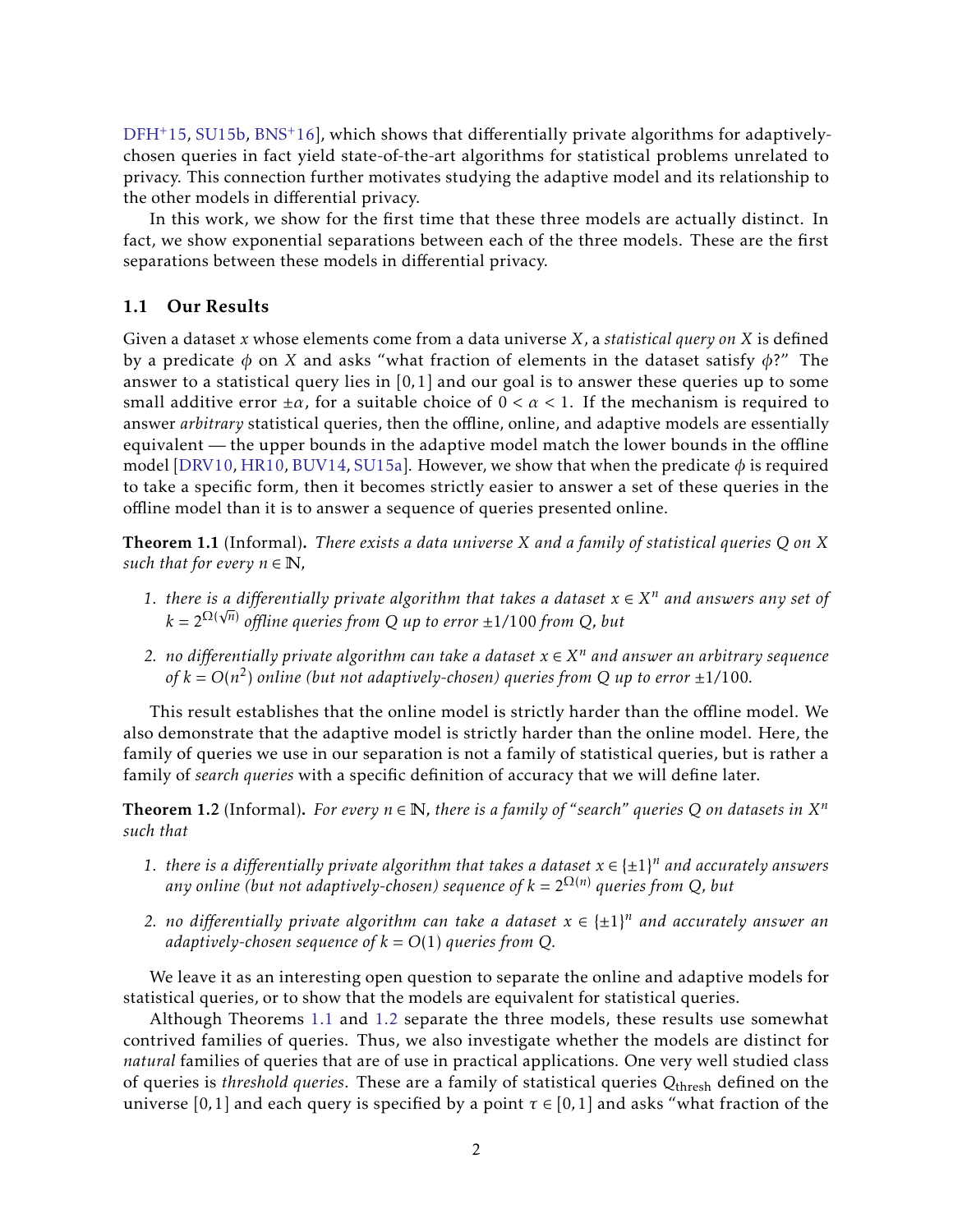elements of the dataset are at most *τ*?" If we restrict our attention to so-called pure differential privacy (i.e.  $(\varepsilon, \delta)$ -differential privacy with  $\delta = 0$ ), then we obtain an exponential separation between the offline and online models for answering threshold queries.

<span id="page-4-1"></span>**Theorem 1.3** (Informal). *For every*  $n \in \mathbb{N}$ ,

- 1. *there is a pure differentially private algorithm that takes a dataset*  $x \in [0,1]^n$  and answers any *set of*  $k = 2^{\Omega(n)}$  *offline queries from*  $Q_{thresh}$  *up to error*  $\pm 1/100$ *, but*
- *2. no pure differentially private algorithm takes a dataset*  $x \in [0,1]^n$  *and answers an arbitrary sequence of*  $k = O(n)$  *online (but not adaptively-chosen) queries from*  $Q_{thresh}$  *up to error*  $\pm 1/100$ *.*

We also ask whether or not such a separation exists for arbitrary differentially private algorithms (i.e. (*ε, δ*)-differential privacy with *δ >* 0). Theorem [1.3](#page-4-1) shows that, for pure differential privacy, threshold queries have near-maximal sample complexity. That is, up to constants, the lower bound for online threshold queries matches what is achieved by the Laplace mechanism, which is applicable to arbitrary statistical queries. This may lead one to conjecture that adaptive threshold queries also require near-maximal sample complexity subject to approximate differential privacy. However, we show that this is not the case:

**Theorem 1.4.** *For every*  $n \in \mathbb{N}$ , *there is a differentially private algorithm that takes a dataset*  $x \in [0,1]^n$ and answers any set of  $k = 2^{\Omega(n)}$  adaptively-chosen queries from  $Q_{thresh}$  up to error  $\pm 1/100$ .

In contrast, for any offline set of *k* thresholds  $\tau_1, \ldots, \tau_k$ , we can round each element of the dataset up to an element in the finite universe  $X = \{\tau_1, \ldots, \tau_k, 1\}$  without changing the answers to any of the queries. Then we can use known algorithms for answering all threshold queries over any finite, totally ordered domain [\[BNS13,](#page-31-3) [BNSV15\]](#page-31-4) to answer the queries using a very small dataset of size  $n = 2^{O(\log^*(k))}$ . We leave it as an interesting open question to settle the complexity of answering adaptively-chosen threshold queries in the adaptive model.

#### <span id="page-4-0"></span>1.2 Techniques

#### Separating Offline and Online Queries

To prove Theorem [1.1,](#page-3-1) we construct a sequence of queries  $q_1, \dots, q_k$  such that, for all  $j \in [k]$ ,

- $q_i$  "reveals" the answers to  $q_1, \dots, q_{j-1}$ , but
- $q_1$ ,  $\cdots$ ,  $q_{j-1}$  do not reveal the answer to  $q_j$ .

Thus, given the sequence  $q_1, \cdots, q_k$  in the offline setting, the answers to  $q_1, \cdots, q_{k-1}$  are revealed by *q<sup>k</sup>* . So only *q<sup>k</sup>* needs to be answered and the remaining query answers can be inferred. However, in the online setting, each query *qj*−<sup>1</sup> must be answered before *q<sup>j</sup>* is presented and this approach does not work. This is the intuition for our separation.

To prove the online lower bound, we build on a lower bound for marginal queries [\[BUV14\]](#page-31-1), which is based on the existence of short secure fingerprinting codes [\[BS98,](#page-31-5) [Tar08\]](#page-33-6). Consider the data universe  $\{\pm 1\}^k$ . Given a dataset  $x \in {\{\pm 1\}^{n \times k}}$ , a *marginal query* is a specific type of statistical query that asks for the mean of a given column of *x*. Bun et al. [\[BUV14\]](#page-31-1) showed that unless  $k \ll n^2$ , there is no differentially private algorithm that answers all *k* marginal queries with non-trivial accuracy. This was done by showing that such an algorithm would violate the security of a short fingerprinting code due to Tardos [\[Tar08\]](#page-33-6). We are able to "embed" *k* marginal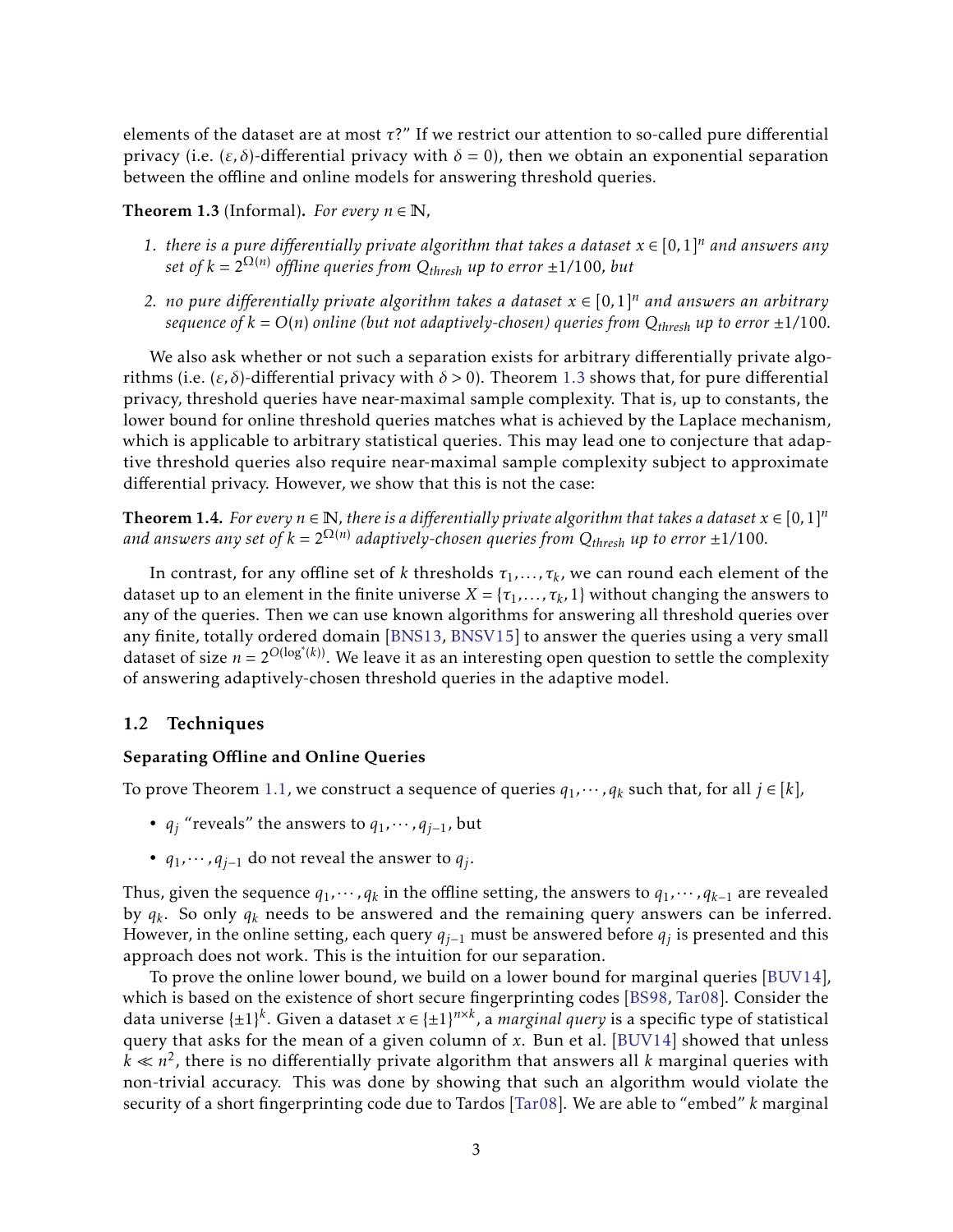queries into the sequence of online queries  $q_1, \cdots, q_k$ . Thus a modification of the lower bound for marginal queries applies in the online setting.

To prove the offline upper bound, we use the fact that every query reveals information about other queries. However, we must handle arbitrary sequences of queries, not just the specially-constructed sequences used for the lower bound. The key property of our family of queries is the following. Each element *x* of the data universe *X* requires *k* bits to specify. On the other hand, for any set of queries  $q_1, \dots, q_k$ , we can specify  $q_1(x), \dots, q_k(x)$  using only  $O(log(nk))$ bits. Thus the effective size of the data universe given the queries is  $\operatorname{poly}(nk)$ , rather than  $2^k$ . Then we can apply a differentially private algorithm that gives good accuracy as long as the data universe has subexponential size [\[BLR13\]](#page-31-6). Reducing the size of the data universe is only possible once the queries have been specified; hence this approach only works in the offline setting.

#### Separating Online and Adaptive Queries

To prove Theorem [1.2,](#page-3-2) we start with the classical randomized response algorithm [\[War65\]](#page-33-7). Specifically, given a dataset  $x \in \{\pm 1\}^n$ , randomized response produces a new dataset  $y \in \{\pm 1\}^n$ where each coordinate  $y_i$  is independently set to + $x_i$  with probability  $(1 + \alpha)/2$  and is set to  $-x_i$ with probability  $(1-\alpha)/2$ . It is easy to prove that this algorithm is  $(O(\alpha), 0)$ -differentially private. What accuracy guarantee does this algorithm satisfy? By design, it outputs a vector *y* that has correlation approximately *α* with the dataset  $x$  — that is,  $\langle y, x \rangle \approx \alpha n$ . On the other hand, it is also easy to prove that there is no differentially private algorithm (for any reasonable privacy parameters) that can output a vector that has correlation at least 1*/*2 with the sensitive dataset.

Our separation between the online and adaptive models is based on the observation that, if we can obtain  $O(1/\alpha^2)$  "independent" vectors  $y_1, \ldots, y_k$  that are each roughly  $\alpha$ -correlated with *x*, then we can obtain a vector *z* that is (1*/*2)-correlated with *x*, simply by letting *z* be the coordinate-wise majority of the *yj*s. Thus, no differentially private algorithm can output such a set of vectors. More precisely, we require that  $\langle y_i, y_j \rangle \approx \alpha^2 n$  for  $i \neq j$ , which is achieved if each  $y_j$ is an independent sample from randomized response.

Based on this observation, we devise a class of queries such that, if we are allowed to choose *k* of these queries adaptively, then we obtain a set of vectors  $y_1, \ldots, y_k$  satisfying the conditions above. This rules out differential privacy for  $k = O(1/\alpha^2)$  adaptive queries. The key is that we can use adaptivity to ensure that each query asks for an "independent" *y<sup>j</sup>* by adding the previous answers *y*1*,*··· *,yj*−<sup>1</sup> as constraints in the search query.

On the other hand, randomized response can answer each such query with high probability. If a number of these queries is fixed in advance, then, by a union bound, the vector *y* output by randomized response is simultaneously an accurate answer to every query with high probability. Since randomized response is oblivious to the queries, we can also answer the queries in the online model, as long as they are not chosen adaptively.

At a high level, the queries that achieve this property are of the form "output a vector  $y \in {\pm 1}^n$  that is approximately *α*-correlated with *x* and is approximately as uncorrelated as possible with the vectors  $v_1, \ldots, v_m$ ." A standard concentration argument shows that randomized response gives an accurate answer to all the queries simulatneously with high probability. On the other hand, if we are allowed to choose the queries adaptively, then for each query  $q_i$ , we can ask for a vector  $y_i$  that is correlated with  $x$  but is as uncorrelated as possible with the previous answers *y*1*,...,yi*−1.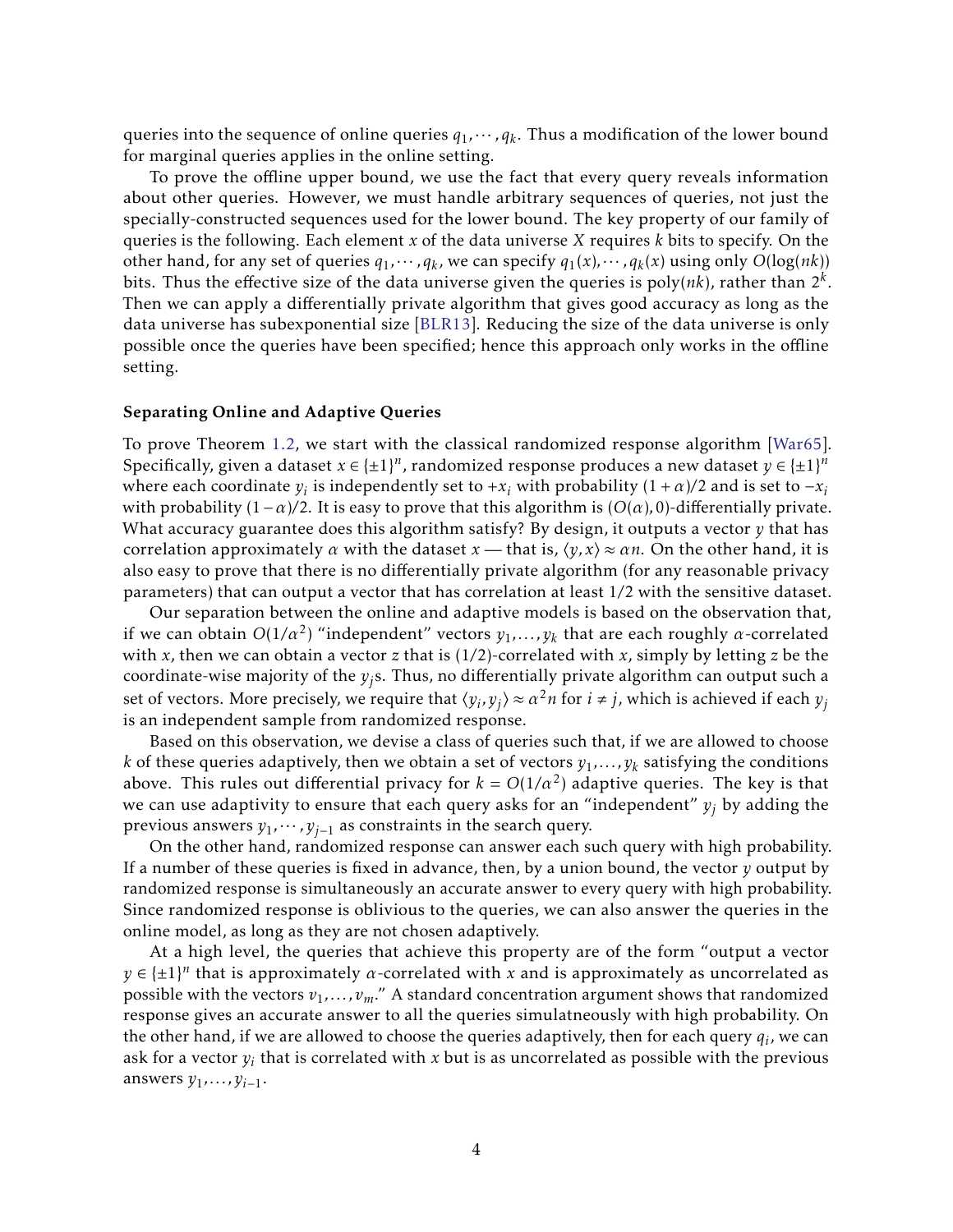#### Threshold Queries

For pure differential privacy, our separation between offline and online threshold queries uses a simple argument based on binary search. Our starting point is a lower bound showing that any purely differentially private algorithm that takes a dataset of *n* points  $x_1, \ldots, x_n \in$  $\{1,\ldots,T\}$  and outputs an *approximate median* of these points requires  $n = \Omega(\log(T))$ . This lower bound follows from a standard application of the "packing" technique of Hardt and Talwar [\[HT10\]](#page-33-8). On the other hand, by using binary search, any algorithm that can answer  $k = O(\log(T))$  adaptively-chosen threshold queries can be used to find an approximate median. Thus, any purely differentially private algorithm for answering such queries requires a dataset of size  $n = \Omega(k)$ . Using the structure of the lower bound argument, we show that the same lower bound holds for online non-adaptive queries as well. In contrast, using the algorithms of [\[DNPR10,](#page-32-4) [CSS11,](#page-32-5) [DNRR15\]](#page-32-6), we can answer *k* offline threshold queries on a dataset with only  $n = O(log(k))$  elements, giving an exponential separation.

The basis of our improved algorithm for adaptive threshold queries under approximate differential privacy is a generalization of the *sparse vector* technique [\[DNPR10,](#page-32-4) [RR10,](#page-33-9) [HR10\]](#page-33-2) (see [\[DR14,](#page-32-7) §3.6] for a textbook treatment). Our algorithm makes crucial use of a *stability argument* similar to the propose-test-release techniques of Dwork and Lei [\[DL09\]](#page-32-8). To our knowledge, this is the first use of a stabiltiy argument for any online or adaptive problem in differential privacy and may be of independent interest. In particular, our algorithm is given an input  $x ∈ X<sup>n</sup>$ , a threshold  $t ∈ (0,1)$ , and an adaptive sequence of statistical (or low-sensitivity) queries  $q_1, \dots, q_k : X^n \to [0,1]$  and, for each query  $q_j$ , it reports (i)  $q_j(x) \ge t$ , (ii)  $q_j(x) \le t$ , or (iii) *t* − *α* ≤ *q*<sub>*j*</sub>(*x*) ≤ *t* + *α*. The sample complexity of this algorithm is *n* =  $O(\sqrt{c} \log(k/\epsilon \delta)/\epsilon \alpha)$ , where *k* is the total number of queries, *c* is an upper bound on the number of times (iii) may be reported, and (*ε, δ*)-differential privacy is provided. We call this the *Between Thresholds algorithm*.

Once we have this algorithm, we can use it to answer adaptively-chosen thresholds using an approach inspired by Bun et al. [\[BNSV15\]](#page-31-4). The high-level ideal is to sort the dataset  $x_{(1)} < x_{(2)} < \cdots < x_{(n)}$  and then partition it into chunks of consecutive sorted elements. For any chunk, and a threshold *τ*, we can use the between thresholds algorithm to determine (approximately) whether *τ* lies below all elements in the chunk, above all elements in the chunk, or inside the chunk. Obtaining this information for every chunk is enough to accurately estimate the answer to the threshold query *τ* up to an error proportional to the size of the chunks. The sample complexity is dominated by the *O*(log*k*) sample complexity of our Between Thresholds algorithm multiplied by the number of chunks needed, namely *O*(1*/α*).

# <span id="page-6-0"></span>2 Preliminaries

## <span id="page-6-1"></span>2.1 Datasets and Differential Privacy

A *dataset*  $x \in (x_1, \ldots, x_n) \in X^n$  is an ordered tuple of *n* elements from some *data universe* X. We say that two datasets *x*, *x'* are *adjacent* if they differ on only a single element and denote this relation by  $x \sim x'$ .

**Definition 2.1** (Differential Privacy [\[DMNS06\]](#page-32-0)). A randomized algorithm  $M: X^n \to \mathcal{R}$  is  $(\varepsilon, \delta)$ differentially private if for every two adjacent datasets *x* ∼ *x* 0 , and every *R* ⊆ R,

$$
\mathbb{P}[M(x) \in R] \le e^{\varepsilon} \mathbb{P}[M(x') \in R] + \delta.
$$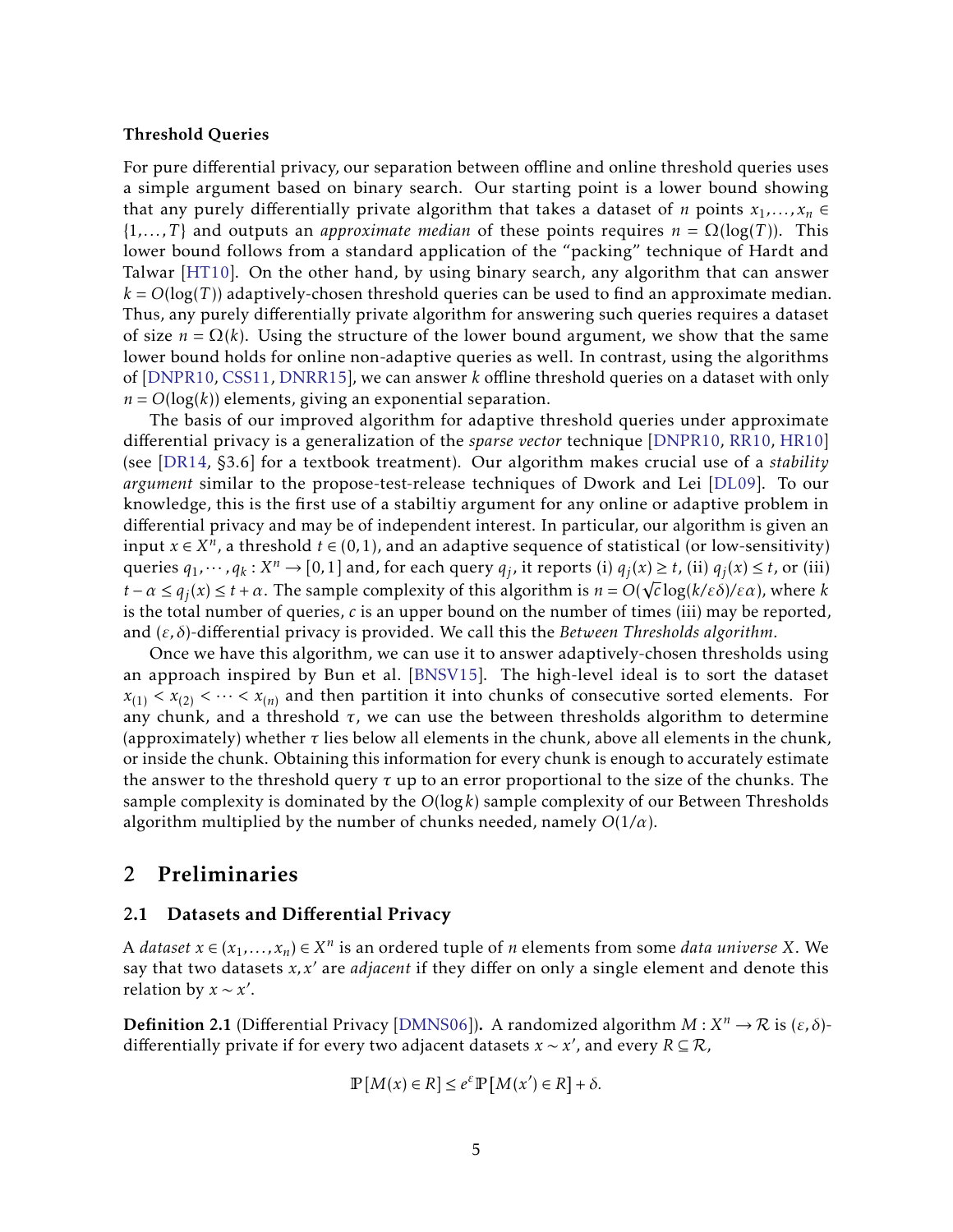We also use the following well known *group privacy* property of (*ε,*0)-differential privacy. We say that two datasets  $x, x'$  are *c*-*adjacent* if the differ on at most *c*-elements, and denote this relation by  $x \sim_c x'$ .

**Lemma 2.2** ([\[DMNS06\]](#page-32-0)). *If*  $M : X^n \to \mathcal{R}$  *is* ( $\varepsilon$ ,0)-differentially private, then for every  $c \in \mathbb{N}$  and *every two c-adjacent datasets x* ∼*<sup>c</sup> x* 0 *, and every R* ⊆ R*,*

$$
\mathbb{P}[M(x) \in R] \le e^{c \varepsilon} \mathbb{P}[M(x') \in R].
$$

#### <span id="page-7-0"></span>2.2 Queries

In this work we consider two general classes of queries on the dataset: *statistical queries*, and *search queries*. Although statistical queries are a very special case of search queries, we will present each of them independently to avoid having to use overly abstract notation to describe statistical queries.

Statistical Queries. A statistical query on a data universe *X* is defined by a Boolean predicate  $q: X \rightarrow \{0,1\}$ . Abusing notation, we define the evaluation of a statistical query *q* on a dataset  $x = (x_1, \ldots, x_n)$  to be the average of the predicate over the rows

$$
q(x) = \frac{1}{n} \sum_{i=1}^{n} q(x_i) \in [0, 1].
$$

For a dataset *x*, a statistical query *q*, and an answer *a* ∈ [0*,*1], the answer is *α-accurate for q on x* if

$$
|q(x)-a|\leq \alpha.
$$

Search Queries. A *search query* q on  $X^n$  is defined by a *loss function*  $L_q: X^n \times \mathcal{R} \to [0, \infty)$ , where  $\mathcal R$  is an arbitrary set representing the range of possible outputs. For a dataset  $x\in X^n$  and an output *y* ∈ R, we will say that *y* is *α-accurate for q on x* if *L<sup>q</sup>* (*x,y*) ≤ *α*. In some cases the value of  $L_q$  will always be either 0 or 1. Thus we simply say that *y* is *accurate for q on x* if  $L_q(x, y) = 0$ . For example, if  $X^n = {\pm 1}^n$ , we can define a search query by  $\mathcal{R} = {\pm 1}^n$ , and  $L_q(x, y) = 0$  if  $\langle x, y \rangle \ge \alpha n$ and  $L_q(x, y) = 1$  otherwise. In this case, the search query would ask for any vector  $y$  that has correlation *α* with the dataset.

To see that statistical queries are a special case of search queries, given a statistical query *q* on  $X^n$ , we can define a search query  $L_q$  with  $\mathcal{R} = [0,1]$  and  $L_q(x,a) = |q(x) - a|$ . Then both definitions of *α*-accurate align.

#### <span id="page-7-1"></span>2.3 Models of Interactive Queries

The goal of this work is to understand the implications of different ways to allow an adversary to query a sensitive dataset. In each of these models there is an algorithm *M* that holds a dataset  $x \in X^n$  , and a fixed family of (statistical or search) queries  $Q$  on  $X^n$  , and a bound  $k$  on the number of queries that *M* has to answer. There is also an adversary *A* that chooses the queries. The models differ in how the queries chosen by *A* are given to *M*.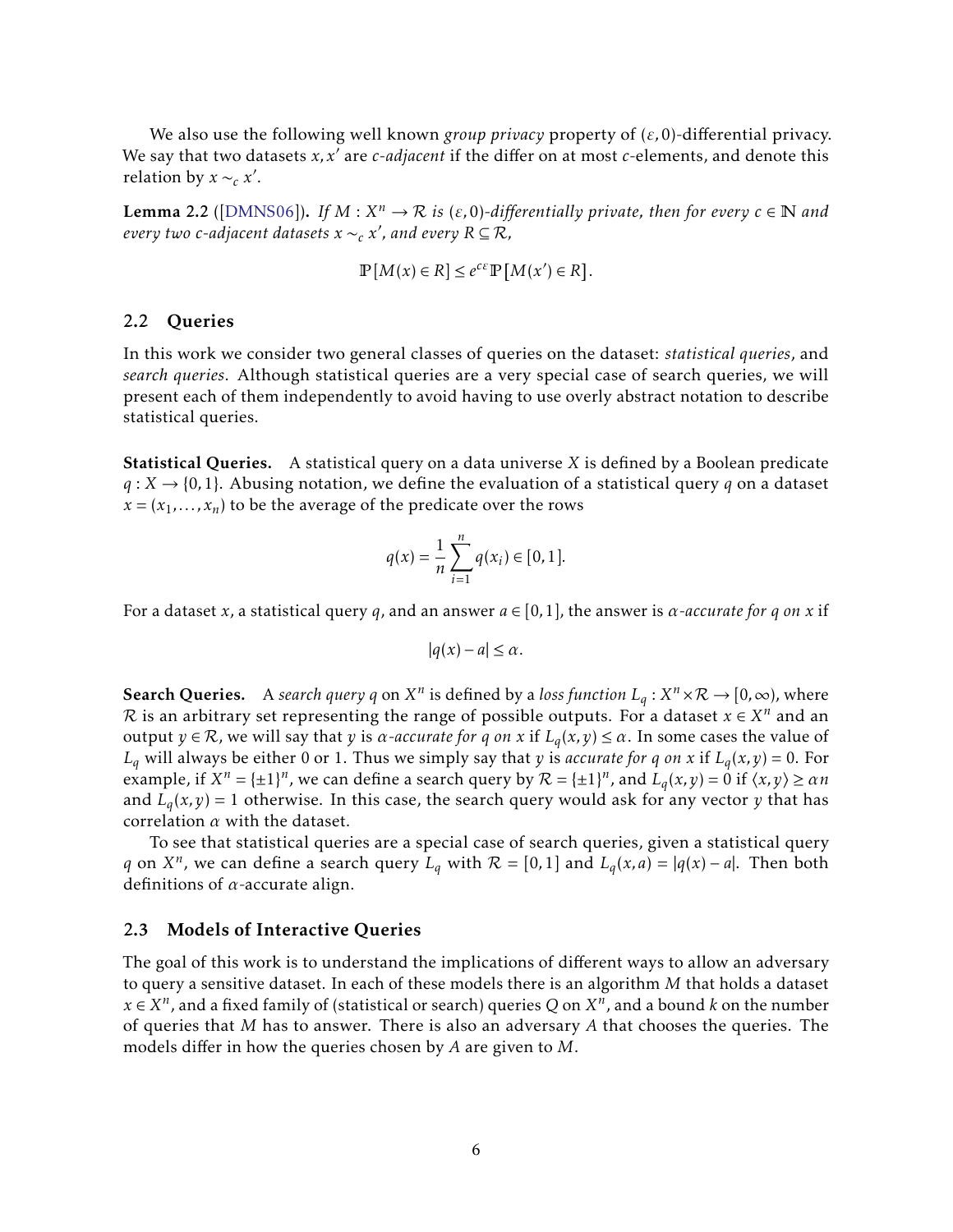## **Offline**

In the *offline* model, the queries  $q_1, \ldots, q_k \in Q$  are specified by the adversary *A* in advance and the algorithm *M* is given all the queries at once and must provide answers. Formally, we define the following function  $\text{Offline}_{A \to M}: X^n \to Q^k \times \mathcal{R}^k$  depending *A* and *M*.

Input:  $x \in X^n$ . *A* chooses  $q_1, \dots, q_k \in Q$ . *M* is given *x* and  $q_1, \dots, q_k$  and outputs  $a_1, \dots, a_k \in \mathcal{R}$ . Output:  $(q_1, \dots, q_k, a_1, \dots, a_k) \in Q^k \times \mathcal{R}^k$ .

Figure 1: Offline ${}_{A\atop \leftarrow}$   ${}_{M} : X^{n} \rightarrow Q^{k} \! \times \! \mathcal{R}^{k}$ 

## Online Non-Adaptive

In the *online non-adaptive* model, the queries  $q_1, \ldots, q_k \in Q$  are again fixed in advance by the adversary, but are then given to the algorithm one at a time, and the algorithm must give an answer to query  $q_j$  before it is shown  $q_{j+1}.$  We define a function Online ${}_{A}$   $\to$   ${}_{A}$   $:$   $X^n$   $\to$   ${}_{A}$  ${}^{k}$   $\times$   ${}_{R}$  ${}^{k}$ depending on the adversary *A* and the algorithm *M* as follows.

Input:  $x \in X^n$ . *A* chooses  $q_1, \dots, q_k \in Q$ . *M* is given *x*. For  $j = 1, ..., k$ :  $M$  is given  $q_j$  and outputs  $a_j \in \mathcal{R}^{2,2}$  $a_j \in \mathcal{R}^{2,2}$  $a_j \in \mathcal{R}^{2,2}$ Output:  $(q_1, \dots, q_k, a_1, \dots, a_k) \in Q^k \times \mathcal{R}^k$ .

Figure 2: Online ${}_{A\atop \leftarrow}$   ${}_{M} : X^{n} \rightarrow Q^{k} \times \mathcal{R}^{k}$ 

#### Online Adaptive

In the *online adaptive* model, the queries  $q_1, \ldots, q_k \in Q$  are not fixed, and the adversary may choose each *q<sup>j</sup>* based on the answers that the algorithm gave to the previous queries. We define a function Adaptive ${}_{A}$   $\substack{\rightarrow \\ {\sim}}$   $M: X^n \to Q^k \times \mathcal{R}^k$  depending on the adversary  $A$  and the algorithm  $M$  as follows.

Definition 2.3 (Differential Privacy for Interactive Mechanisms). In each of the three cases — Offline, Online Non-Adaptive, or Online Adaptive — we say that *M* is (*ε, δ*)-differentially private if, for all adversaries *A*, respectively Offline*<sup>A</sup>* → <sup>←</sup> *<sup>M</sup>*, Online*<sup>A</sup>* → <sup>←</sup> *<sup>M</sup>*, or Adaptive*<sup>A</sup>* → <sup>←</sup> *<sup>M</sup>* is (*ε, δ*) differentially private.

Definition 2.4 (Accuracy for Interactive Mechanisms). In each case — Offline, Online Non-Adaptive, or Online Adaptive queries — we say that *M* is (*α, β*)-accurate if, for all adversaries *A* and all inputs  $x \in X^n$ ,

<span id="page-8-0"></span>
$$
\mathop{\mathbb{P}}_{q_1,\cdots,q_k,a_1,\cdots,a_k} \left[ \max_{j \in [k]} L_{q_j}(x,a_j) \le \alpha \right] \ge 1 - \beta,\tag{1}
$$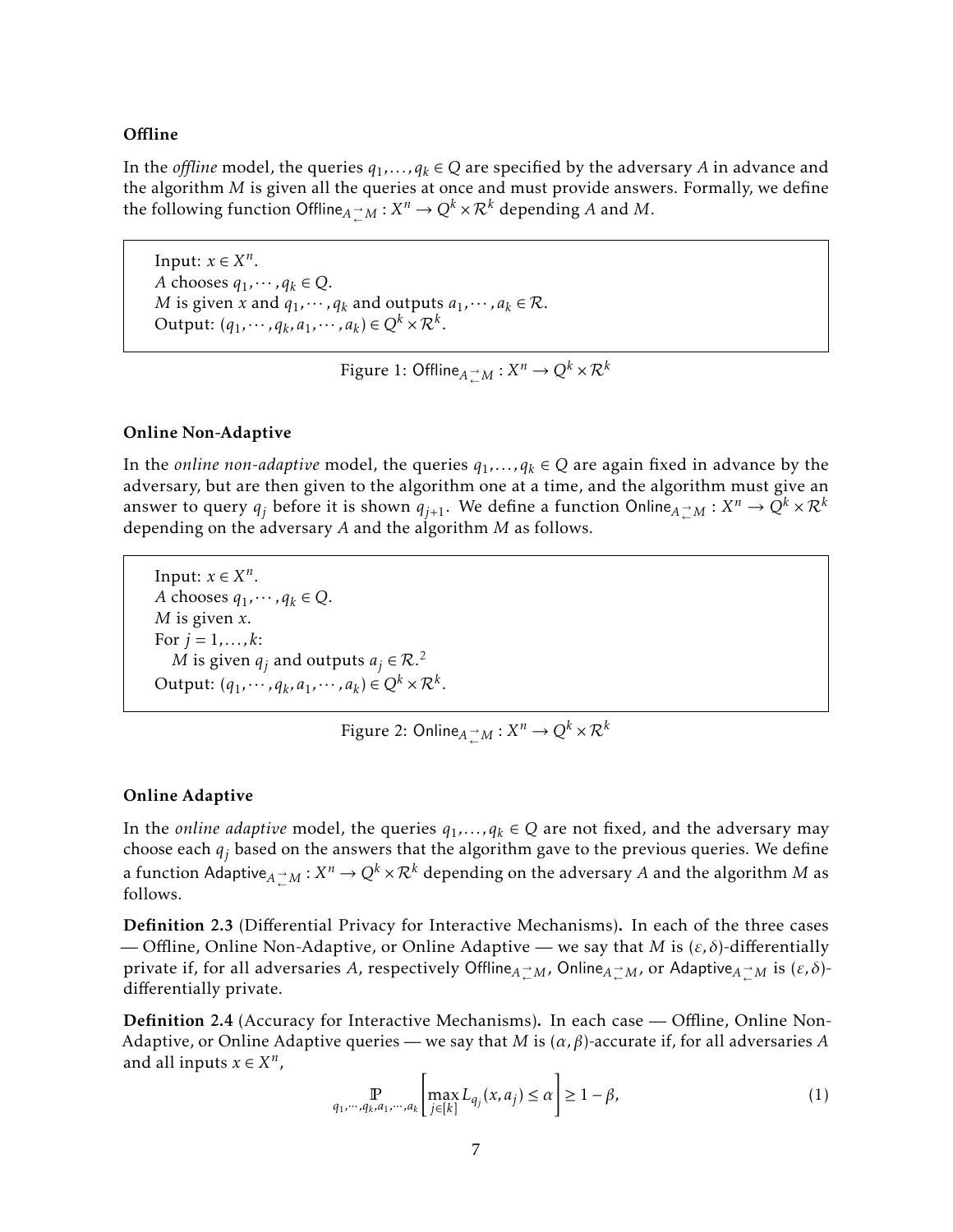Input:  $x \in X^n$ . *M* is given *x*. For  $j = 1, ..., k$ : *A* chooses a query  $q_j \in Q$ . *M* is given  $q_j$  and outputs  $a_j \in \mathcal{R}$ . Output:  $(q_1, \dots, q_k, a_1, \dots, a_k) \in Q^k \times \mathcal{R}^k$ .

<span id="page-9-2"></span>Figure 3: Adaptive ${_{A}}_{\leftarrow}^{\rightarrow}{}{M}$  :  $X^{n}\rightarrow{}Q^{k}\times\mathcal{R}^{k}$ 

where  $(q_1, \dots, q_k, a_1, \dots, a_k)$  is respectively drawn from one of Offline $_A \nightharpoonup_M(x)$ , Online $_A \nightharpoonup_M(x)$ , or Adaptive ${}_{A \rightharpoonup^{\sim} M} (x)$ . We also say that  $M$  is  $\alpha$ -accurate if the above holds with  $(1)$  replaced by

$$
\mathop{\mathbb{E}}_{q_1,\cdots,q_k,a_1,\cdots,a_k} \left[ \max_{j \in [k]} L_{q_j}(x,a_j) \right] \leq \alpha.
$$

# <span id="page-9-0"></span>3 A Separation Between Offline and Online Queries

In this section we prove that online accuracy is strictly harder to achieve than offline accuracy, even for statistical queries. We prove our results by constructing a set of statistical queries that we call *prefix queries* for which it is possible to take a dataset of size *n* and accurately answer superpolynomially many offline prefix queries in a differentially private manner, but it is impossible to answer more than  $O(n^2)$  online prefix queries while satisfying differential privacy.

We now define the family of prefix queries. These queries are defined on the universe  $X = \{\pm 1\}^* = \bigcup_{j=0}^{\infty} {\{\pm 1\}}^j$  consisting of all finite length binary strings.<sup>[3](#page-9-1)</sup> For  $x, y \in {\{\pm 1\}}^*$ , we use  $y \le x$ to denote that *y* is a *prefix* of *x*. Formally

$$
y \le x
$$
  $\iff$   $|y| \le |x|$  and  $\forall i = 1,...,|y| \ x_i = y_i$ .

Definition 3.1. For any finite set *S* ⊆ {±1} <sup>∗</sup> of finite-length binary strings, we define the *prefix*  $query q_S : {\pm 1}^* \rightarrow {\pm 1}$  by

$$
q_S(x) = 1 \quad \Longleftrightarrow \quad \exists y \in S \quad y \le x.
$$

We also define

$$
Q_{\text{prefix}} = \{q_S \mid S \subset \{\pm 1\}^*\}
$$
  

$$
Q_{\text{prefix}}^B = \{q_S \mid S \subset \{\pm 1\}^*, |S| \le B\}
$$

to be the set of all prefix queries and the set of prefix queries with sizes bounded by *B*, respectively.

<span id="page-9-1"></span> $3$ All of the arguments in this section hold if we restrict to strings of length at most  $k + \log n$ . However, we allow strings of arbitrary length to reduce notational clutter.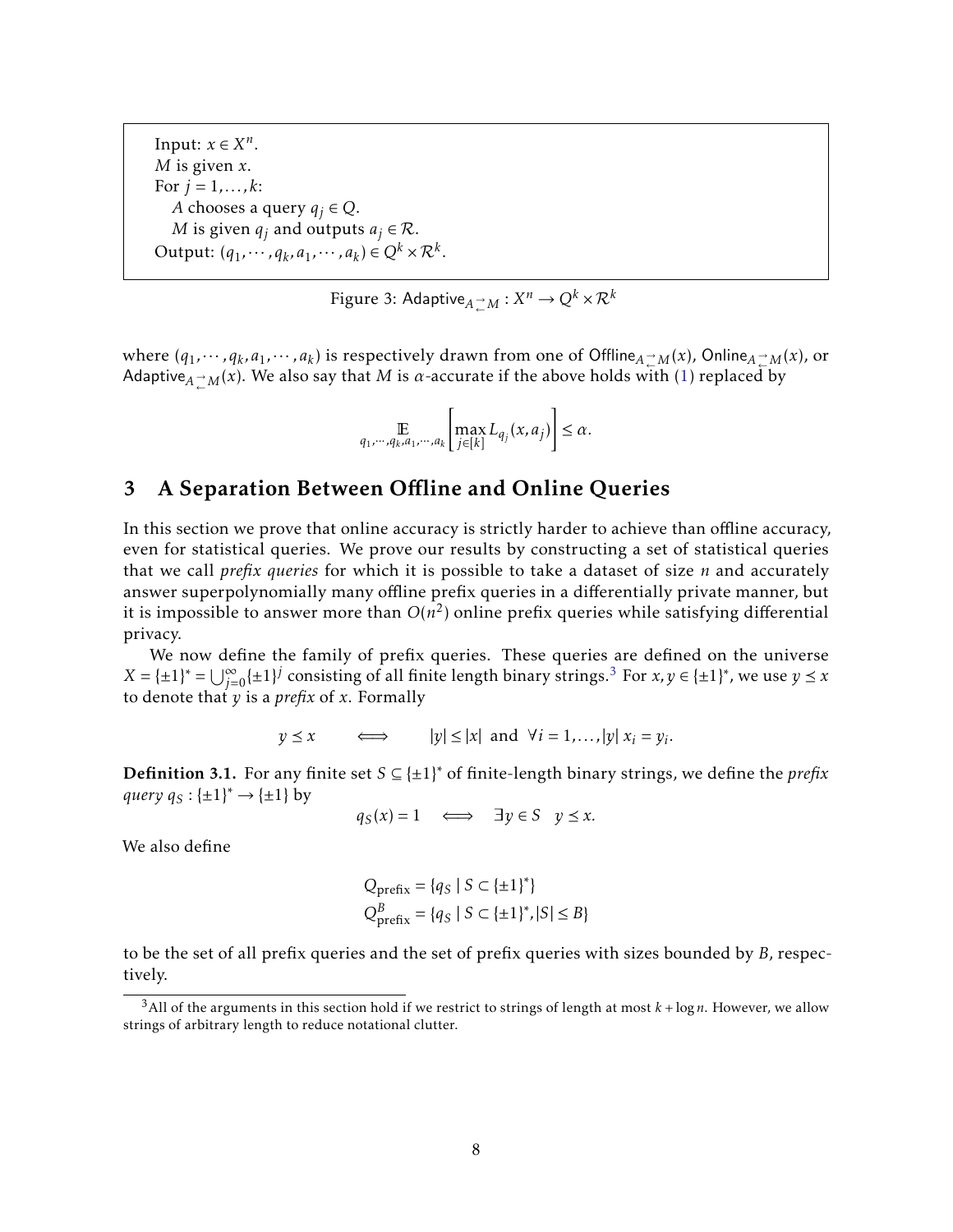#### <span id="page-10-0"></span>3.1 Answering Offline Prefix Queries

We now prove that there is a differentially private algorithm that answers superpolynomially many prefix queries, provided that the queries are specified offline.

<span id="page-10-1"></span>Theorem 3.2 (Answering Offline Prefix Queries). *For every α,ε* ∈ (0*,*1*/*10)*, every B* ∈ N*, and every n* ∈ N*, there exists a*

$$
k = \min\left\{2^{\Omega(\sqrt{\alpha^3 \varepsilon n})}, 2^{\Omega(\alpha^3 \varepsilon n/\log(B))}\right\}
$$

and an (ε,0)-differentially private algorithm  $M_{\sf prefix}$  :  $X^n\times (Q^B_{prefix})^k\to \mathbb{R}^k$  that is (α,1/100)-accurate *for k offline queries from Q<sup>B</sup> prefix.*

We remark that it is possible to answer even more offline prefix queries by relaxing to (*ε, δ*)-differential privacy for some negligibly small *δ >* 0. However, we chose to state the results for (*ε,*0)-differential privacy to emphasize the contrast with the lower bound, which applies even when  $\delta > 0$ , and to simplify the statement.

Our algorithm for answering offline queries relies on the existence of a good differentially private algorithm for answering *arbitrary* offline statistical queries. For concreteness, the so-called "BLR mechanism" of Blum, Ligett, and Roth [\[BLR13\]](#page-31-6) suffices, although different parameter tradeoffs can be obtained using different mechanisms. Differentially private algorithms with this type of guarantee exist only when the data universe is bounded, which is not the case for prefix queries. However, as we show, when the queries are specified offline, we can replace the infinite universe  $X = \{\pm 1\}^*$  with a finite, restricted universe  $X'$  and run the BLR mechanism. Looking ahead, the key to our separation will be the fact that this universe restriction is only possible in the offline setting. Before we proceed with the proof of Theorem [3.2,](#page-10-1) we will state the guarantees of the BLR mechanism.

**Theorem 3.3** ([\[BLR13\]](#page-31-6)). *For every*  $0 < \alpha$ ,  $\varepsilon \le 1/10$  *and every finite data universe X, if*  $Q_{SQ}$  *is the set of all statistical queries on*  $X$ *, then for every*  $n \in \mathbb{N}$ *, there is a* 

$$
k=2^{\Omega(\alpha^3 \varepsilon n/\log |X|)}
$$

 $a$ nd an (ε,0)-differentially private algorithm  $M_{\sf BLR}$  :  $X^n\times\mathcal{Q}_{\sf SQ}^k\to\mathbb{R}^k$  that is (α,1/100)-accurate for  $k$ *offline queries from*  $Q_{SO}$ *.* 

We are now ready to prove Theorem [3.2.](#page-10-1)

*Proof of Theorem [3.2.](#page-10-1)* Suppose we are given a set of queries  $q_{S_1},\ldots,q_{S_k} \in Q^B_{\text{prefix}}$  and a dataset *x* ∈ *X*<sup>*n*</sup> where *X* = {±1}\*. Let *S* = ∪ $\bigcup_{j=1}^{k} S_j$ . We define the universe *X<sub>S</sub>* = *S* ∪ {∅} where ∅ denotes the empty string of length 0. Note that this universe depends on the choice of queries, and that  $|X_S|$  ≤  $kB$  + 1. Since  $X_S$  ⊂  $X$ , it will be well defined to restrict the domain of each query  $q_{S_j}$  to elements of *XS*.

Next, given a dataset  $x = (x_1, \ldots, x_n) \in X^n$ , and a collection of sets  $S_1, \ldots, S_k \subset X$ , we give a procedure for mapping each element of *x* to an element of *X<sup>S</sup>* to obtain a new dataset  $x^S = (x_1^S, \ldots, x_n^S) \in X_S^n$  that is equivalent to x with respect to the queries  $q_{S_1}, \ldots, q_{S_k}$ . Specifically, define  $r_S: X \to X_S$  by

$$
r_S(x) = \underset{y \in X_S, y \leq x}{\arg \max |y|}.
$$

That is,  $r_S(x)$  is the longest string in  $X_S$  that is a prefix of x. We summarize the key property of  $r<sub>S</sub>$  in the following claim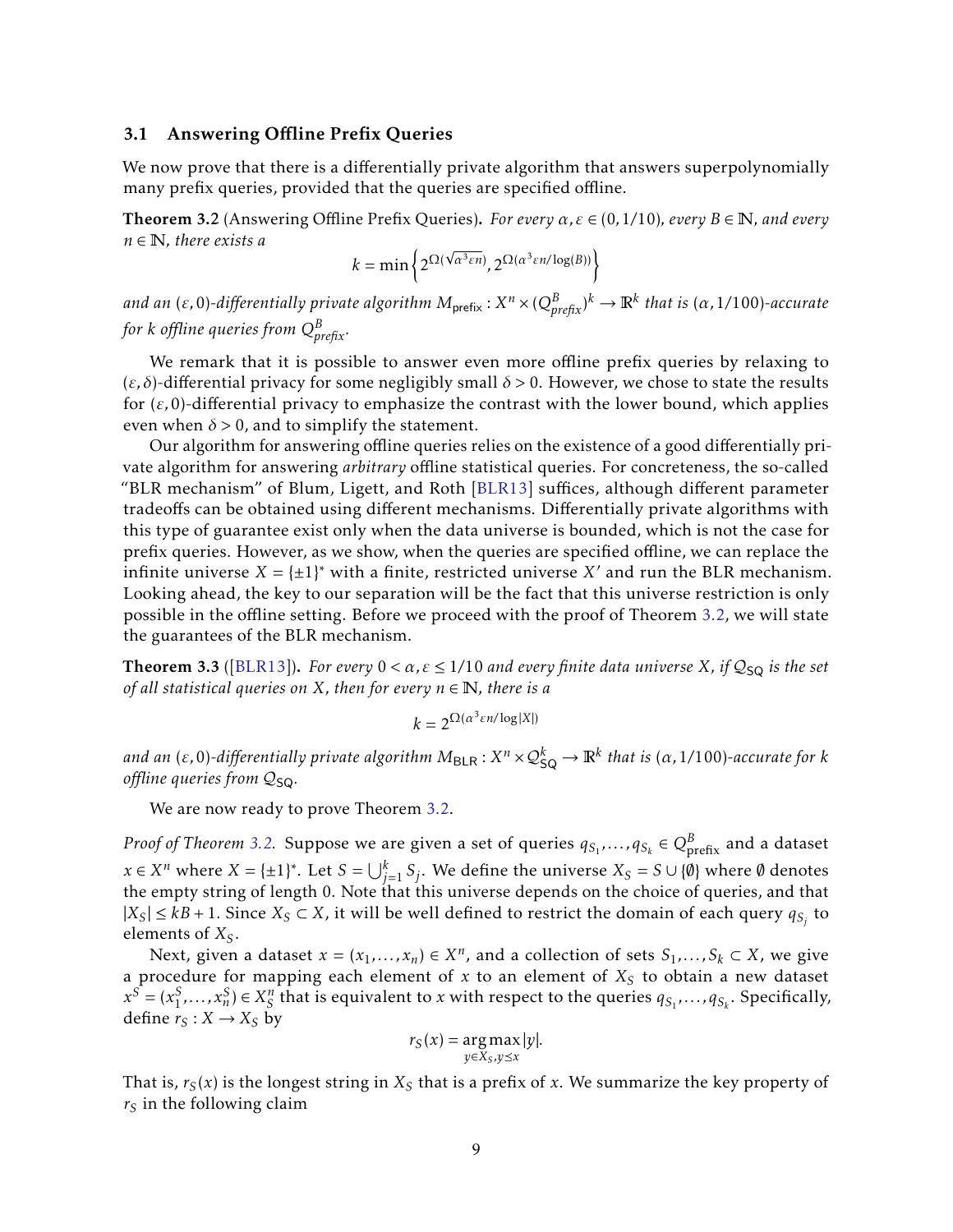<span id="page-11-1"></span>**Claim 3.4.** *For every*  $x \in X$ *, and*  $j = 1,...,k$ *,*  $q_{S_j}(r_S(x)) = q_{S_j}(x)$ *.* 

*Proof of Claim* [3.4.](#page-11-1) First, we state a simple but important fact about prefixes: If  $y, y'$  are both prefixes of a string *x* with  $|y| \le |y'|$ , then *y* is a prefix of *y'*. Formally,

<span id="page-11-2"></span>
$$
\forall x, y, y' \in \{0, 1\}^* \qquad (y \le x \ \land \ y' \le x \ \land \ |y| \le |y'|) \implies y \le y'. \tag{2}
$$

Now, fix any  $x \in X$  and any query  $q_{S_j}$  and suppose that  $q_{S_j}(x) = 1$ . Then there exists a string *y* ∈ *S*<sup>*j*</sup> such that *y*  $\le$  *x*. By construction, we have that *r*<sub>*S*</sub>(*x*)  $\le$  *x* and that  $|r_S(x)| \ge |y|$ . Thus, by [\(2\)](#page-11-2), we have that  $y \le r_S(x)$ . Thus, there exists  $y \in S_j$  such that  $y \le r_S(x)$ , which means  $q_{S_j}(r_S(x)) = 1$ , as required.

Next, suppose that  $q_{S_j}(r_S(x)) = 1$ . Then, there exists  $y \in S_j$  such that  $y \le r_S(x)$ . By construction,  $r_S(x) \le x$ , so by transitivity we have that  $y \le x$ . Therefore,  $q_{S_j}(x) = 1$ , as required.  $\Box$ 

Given this lemma, we can replace every row  $x_i$  of  $x$  with  $x_i^S$  $S_i^S = r_S(x_i)$  to obtain a new dataset  $x^S$  such that for every  $j = 1, \ldots, k$ ,

$$
q_{S_j}(x^S) = \frac{1}{n} \sum_{i=1}^n q_{S_j}(x_i^S) = \frac{1}{n} \sum_{i=1}^n q_{S_j}(x_i) = q_{S_j}(x).
$$

Thus, we can answer  $q_{S_1}, \cdots, q_{S_k}$  on  $x^S \in X_S^n$ , rather than on  $x \in X^n$ . Note that each row of  $x^S$ depends only on the corresponding row of *x*. Hence, for every set of queries  $q_{S_1},...,q_{S_k}$ , if *x* ∼ *x*' are adjacent datasets, then  $x^S$  ∼  $x'$ <sup>S</sup> are also adjacent datasets. Consequently, applying a (*ε, δ*)-differentially private algorithm to *x <sup>S</sup>* yields a (*ε, δ*)-differentially private algorithm as a function of *x*.

In particular, we can give *α*-accurate answers to these queries using the algorithm  $M_{BLR}$  as long as

$$
k \le 2^{\Omega(\alpha^3 \varepsilon n/\log|X_S|)} = 2^{\Omega(\alpha^3 \varepsilon n/\log(kB+1))}.
$$

Rearranging terms gives the bound in Theorem [3.2.](#page-10-1) We specify the complete algorithm  $M_{\text{prefix}}$ in Figure [4.](#page-11-3)

 $M_{\text{prefix}}(x; q_{S_1}, \ldots, q_{S_k})$ : Write *x* = (*x*<sub>1</sub>, ..., *x*<sub>*n*</sub>) ∈ *X*<sup>*n*</sup>, *S* = ∪ $\bigcup_{j=1}^{k} S_j$ , *X*<sub>*S*</sub> = *S* ∪ {**Ø**}. For  $i = 1, \ldots, n$ , let  $x_i^S$  $S_i^S = r_S(x_i)$  and let  $x^S = (x_1^S, \dots, x_n^S) \in X_S^n$ . Let  $(a_1, ..., a_k) = M_{\text{BLR}}(x^S; q_{S_1}, ..., q_{S_k}).$ Output (*a*1*,...,a<sup>k</sup>* ).

<span id="page-11-3"></span>Figure 4:  $M_{\text{prefix}}$ 

 $\Box$ 

## <span id="page-11-0"></span>3.2 A Lower Bound for Online Prefix Queries

Next, we prove a lower bound for online queries. Our lower bound shows that the simple approach of perturbing the answer to each query with independent noise is essentially optimal for prefix queries. Since this approach is only able to answer  $k = O(n^2)$  queries, we obtain an exponential separation between online and offline statistical queries for a broad range of parameters.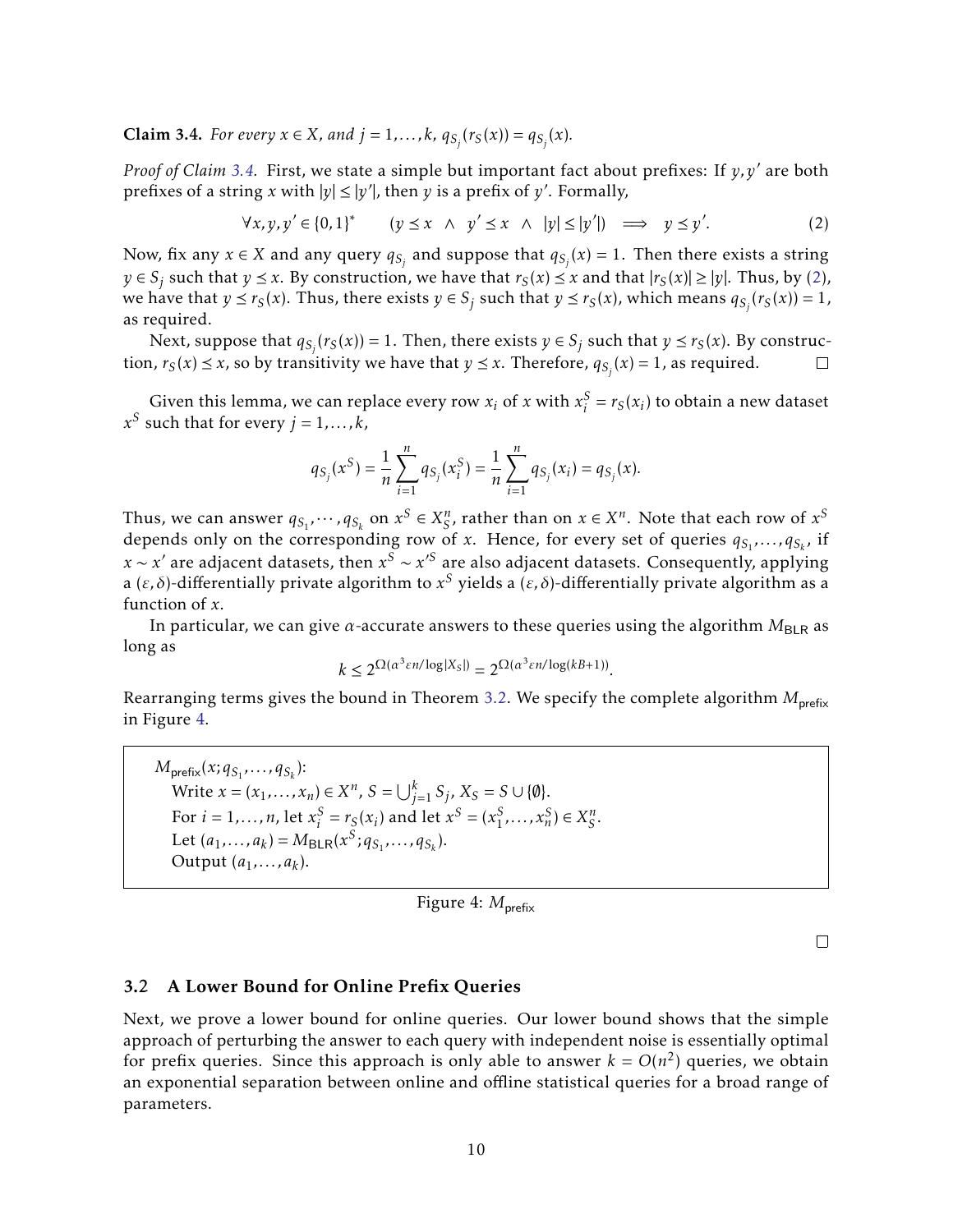<span id="page-12-0"></span>**Theorem 3.5** (Lower Bound for Online Prefix Queries). *There exists a function*  $k = O(n^2)$  *such that for every sufficiently large*  $n \in \mathbb{N}$ , there is no  $(1,1/30n)$ -differentially private algorithm M that *takes a dataset*  $x \in X^n$  *and is* (1/100,1/100)-accurate for *k* online queries from  $Q_{\text{prefix}}^n$ .

In this parameter regime, our algorithm from Section [3.1](#page-10-0) answers  $k = \exp(\tilde{\Omega})$ √ *n*)) offline prefix queries, so we obtain an exponential separation.

Our lower bound relies on a connection between *fingerprinting codes* and differential privacy [\[Ull13,](#page-33-10) [BUV14,](#page-31-1) [SU15a,](#page-33-5) [DSS](#page-32-9)+15]. However, instead of using fingerprinting codes in a black-box way, we will make a direct use of the main techniques. Specifically, we will rely heavily on the following key lemma. The proof appears in Appendix [A.](#page-33-0)

<span id="page-12-2"></span>**Lemma 3.6** (Fingerprinting Lemma). Let  $f: \{\pm 1\}^n \to [-1, 1]$  be any function. Suppose p is sampled *from the uniform distribution over* [−1*,*1] *and c* ∈ {±1} *n is a vector of n independent bits, where each bit has expectation p. Letting c denote the coordinate-wise mean of c, we have*

$$
\mathop{\mathbb{E}}_{p,c}\left[f(c)\cdot\sum_{i\in[n]}(c_i-p)+2\Big|f(c)-\overline{c}\Big|\right]\geq\frac{1}{3}.
$$

Roughly the fingerprinting lemma says that if we sample a vector  $c \in \{\pm 1\}^n$  in a specific fashion, then for any bounded function  $f(c)$ , we either have that  $f(c)$  has "significant" correlation with  $c_i$  for some coordinate *i*, or that  $f(c)$  is "far" from  $\bar{c}$  on average. In our lower bound, the vector *c* will represent a *column* of the dataset, so each coordinate *c<sup>i</sup>* will correspond to the value of some *row* of the dataset. The function  $f(c)$  will represent the answer to some prefix query. We will use the accuracy of a mechanism for answering prefix queries to argue that *f* (*c*) is not far from  $\bar{c}$ , and therefore conclude that  $f(c)$  must be significantly correlated with some coordinate  $c_i$ . On the other hand, if  $c_i$  were excluded from the dataset, then  $c_i$  is sufficiently random that the mechanism's answers cannot be significantly correlated with *c<sup>i</sup>* . We will use this to derive a contradiction to differential privacy.

*Proof of Theorem* [3.5.](#page-12-0) First we define the distribution on the input dataset  $x = (x_1, \ldots, x_n)$  and the queries  $q_{S_1}, \dots, q_{S_k}$ .

## Input dataset *x*:

- Sample  $p^1, \dots, p^k \in [-1, 1]$  independently and uniformly at random.
- Sample  $c^1, \dots, c^k \in \{\pm 1\}^n$  independently, where each  $c^j$  is a vector of *n* independent bits, each with expectation *p j* .
- For  $i \in [n]$ , define

 $x_i = (\text{binary}(i), c_i^1, \dots, c_i^k) \in \{\pm 1\}^{\lceil \log_2 n \rceil + k},$ 

where binary(*i*)  $\in \{\pm 1\}^{\lceil \log_2 n \rceil}$  is the binary representation of *i* where 1 is mapped to +1 and 0 is mapped to  $-1.^4$  $-1.^4$  Let  $x = (x_1, ..., x_n) \in (\{\pm 1\}^{\lceil \log_2 n \rceil + k})^n$ .

<span id="page-12-1"></span> $4$ This choice is arbitrary, and is immaterial to our lower bound. The only property we need is that binary( $i$ ) uniquely identifies *i* and, for notational consistency, we require binary(*i*) to be a string over the alphabet  $\{\pm 1\}$ .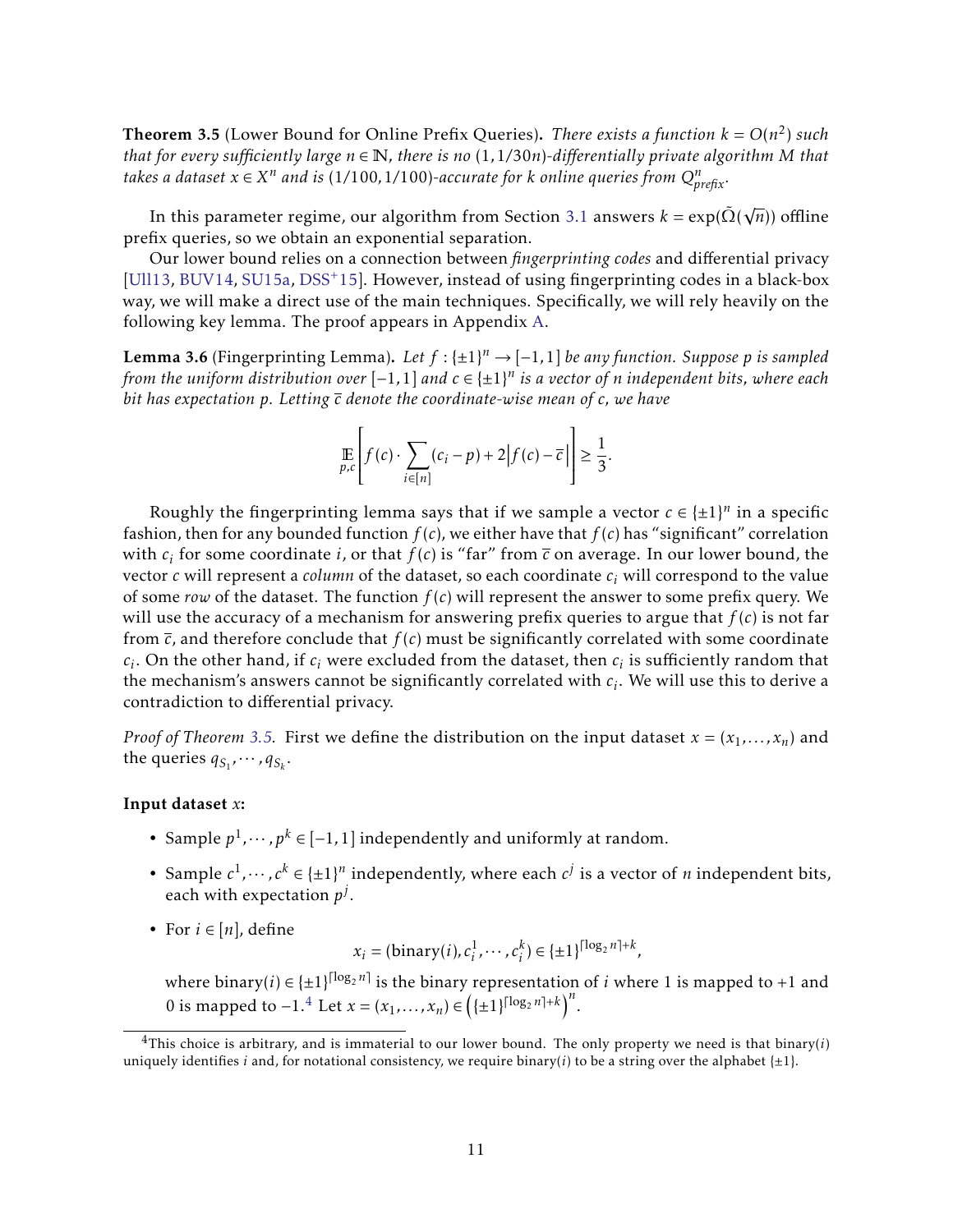Queries  $q_{S_1}, \cdots, q_{S_k}$ :

• For  $i \in [n]$  and  $j \in [k]$ , define

$$
z_{i,j} = (\text{binary}(i), c_i^1, \cdots, c_i^{j-1}, 1) \in \{\pm 1\}^{\lceil \log_2 n \rceil + j}.
$$

• For  $j \in [k]$ , define  $q_{S_j} \in Q_{\text{prefix}}^n$  by  $S_j = \{z_{i,j} | i \in [n]\}.$ 

These queries are designed so that the correct answer to each query  $j \in [k]$  is given by  $q_{S_j}(x) = \overline{c}^j$ :

<span id="page-13-0"></span>**Claim 3.7.** For every  $j \in [k]$ , if the dataset x and the queries  $q_{S_1},...,q_{S_k}$  are constructed as above, then *with probability* 1*,*

$$
q_{S_j}(x) = \frac{1}{n} \sum_{i=1}^n q_{S_j}(x_i) = \frac{1}{n} \sum_{i=1}^n c_i^j = \overline{c}^j
$$

*Proof of Claim [3.7.](#page-13-0)* We have

$$
q_{S_j}(x_i) = 1 \iff \exists w \in S_j \ (w \le x_i) \iff \exists \ell \in [n] \ (z_{\ell,j} \le x_i).
$$

By construction, we have  $z_{\ell,j} \preceq x_i$  if and only if  $\ell = i$  and  $x_i^j$  $i = c_i^j$  $j_i^{\prime} = 1$ , as required. Here, we have used the fact that the strings binary(*i*) are unique to ensure that  $z_{\ell,j} \leq x_i$  if and only if  $\ell = i$ .

We now show no differentially private algorithm *M* is capable of giving accurate answers to these queries. Let  $M$  be an algorithm that answers  $k$  online queries from  $Q_{\text{prefix}}^n$ . Suppose we generate an input dataset *x* and queries  $q_{S_1}, \ldots, q_{S_k}$  as above, and run  $M(x)$  on this sequence of queries. Let  $a^1, \ldots, a^k \in [-1,1]$  denote the answers given by  $M.$ 

First, we claim that, if  $M(x)$  is accurate for the given queries, then each answer  $a^j$  is close to the corresponding value  $\overline{c}^j = \frac{1}{n}$  $\frac{1}{n}\sum_{i=1}^n c_i^j$ *i* .

<span id="page-13-1"></span>**Claim 3.8.** If M is (1/100,1/100)-accurate for *k* online queries from  $Q_{\text{prefix}}^n$ , then with probability 1 *over the choice of x and qS*<sup>1</sup> *,...,qS<sup>k</sup> above,*

$$
\mathop{\mathbb{E}}_{M}\left[\sum_{j\in[k]} |a^j - \overline{c}^j|\right] \le \frac{k}{10}.
$$

*Proof of Claim* [3.8.](#page-13-1) By Claim [3.7,](#page-13-0) for every  $j \in [k]$ ,  $q_{S_j}(x) = \overline{c}^j$ . Since, by assumption, *M* is (1/100,1/100)-accurate for *k* online queries from  $Q_{\text{prefix}}^n$ , we have that with probability at least 99*/*100,

$$
\forall j \in [k] \ \left| a^j - q_{S_j}(x) \right| \le \frac{1}{100} \implies \forall j \in [k] \ \left| a^j - \overline{c}^j \right| \le \frac{1}{100}
$$

By linearity of expectation, this case contributes at most *k/*100 to the expectation. On the other hand,  $|a^{j}-q_{S_{j}}(x)| \leq 2$ , so by linearity of expectation the case where *M* is inaccurate contributes at most 2*k/*100 to the expectation. This suffices to prove the claim.  $\Box$ 

The next claim shows how the fingerprinting lemma (Lemma [3.6\)](#page-12-2) can be applied to *M*.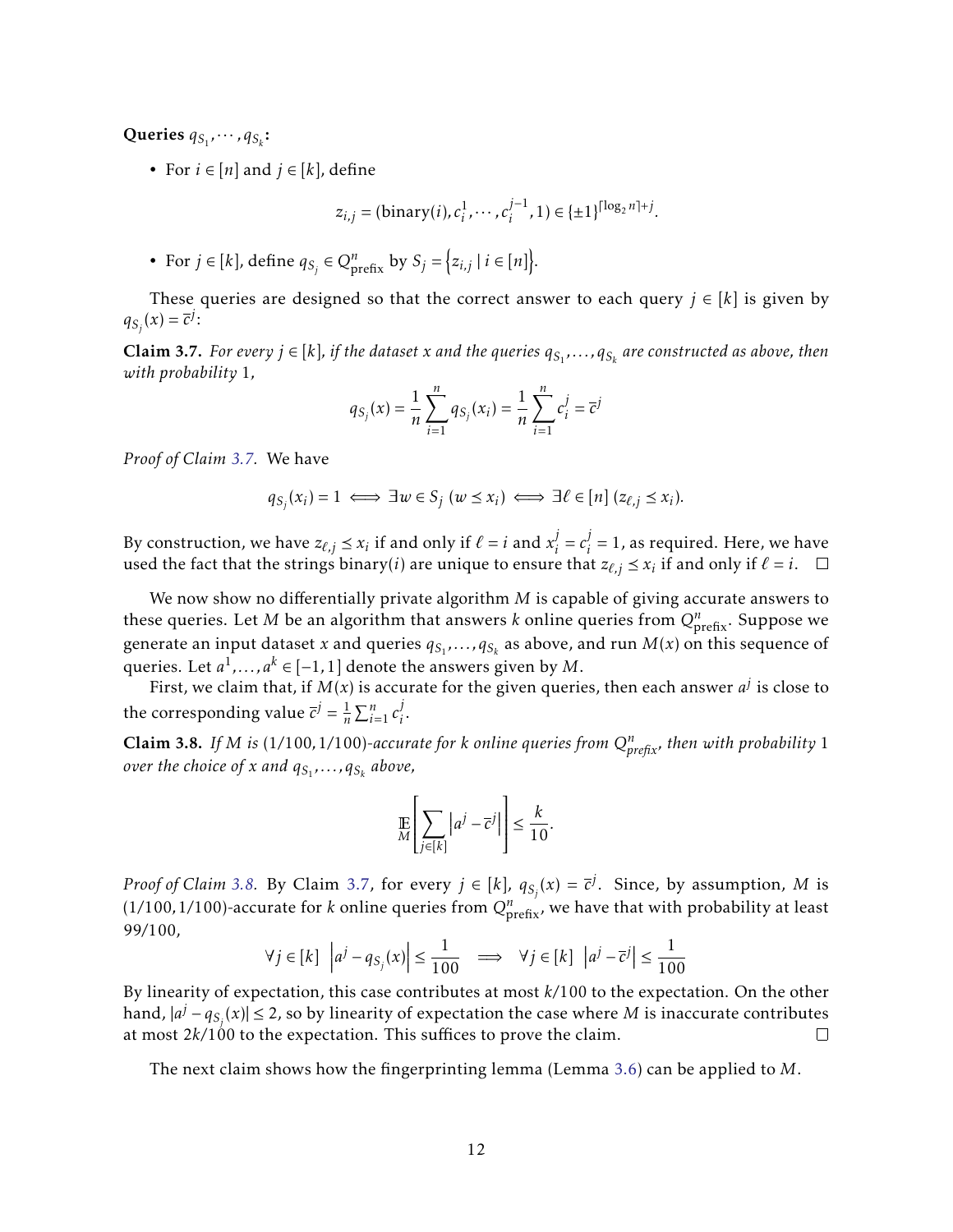<span id="page-14-0"></span>Claim 3.9.

$$
\mathop{\mathbb{E}}_{p,x,q,M}\left[\sum_{j\in[k]}\left(a^j\sum_{i\in[n]}(c_i^j-p^j)+2\left|a^j-\overline{c}^j\right|\right)\right]\geq\frac{k}{3}.
$$

*Proof.* By linearity of expectation, it suffices to show that, for every  $j \in [k]$ ,

$$
\mathop{\mathbb{E}}_{p,x,q,M}\left[a^j\sum_{i\in[n]}(c_i^j-p^j)+2\left|a^j-\overline{c}^j\right|\right]\geq\frac{1}{3}.
$$

Since each column  $c^j$  is generated independently from the columns  $c^1, \ldots, c^{j-1}$ ,  $c^j$  and  $p^j$  are independent from  $q_{S_1}, \cdots, q_{S_j}.$  Thus, at the time  $M$  produces the output  $a^j$ , it does not have any information about  $c^j$  or  $p^j$  apart from its private input. (Although  $M$  later learns  $c^j$  when it is asked  $q_{S_{j+1}}$ .) For any fixed values of  $c^1$ ,...,  $c^{j-1}$  and the internal randomness of *M*, the answer  $a^j$ is a deterministic function of  $c^j$ . Thus we can apply Lemma [3.6](#page-12-2) to this function to establish the claim.  $\Box$ 

Combining Claims [3.8](#page-13-1) and [3.9](#page-14-0) gives

$$
\mathop{\mathbb{E}}_{p,x,q,M}\left[\sum_{j\in[k]}a^j\sum_{i\in[n]}(c_i^j-p^j)\right]\geq\frac{2k}{15}.
$$

In particular, there exists some *i* <sup>∗</sup> ∈ [*n*] such that

<span id="page-14-1"></span>
$$
\mathop{\mathbb{E}}_{p,x,q,M} \left[ \sum_{j \in [k]} a^j (c_{i^*}^j - p^j) \right] \ge \frac{2k}{15n}.
$$
 (3)

To complete the proof, we show that [\(3\)](#page-14-1) violates the differential privacy guarantee unless  $n \ge \Omega(\sqrt{k}).$ 

To this end, fix any  $p^1, \ldots, p^k \in [-1,1]$ , whence  $c^1_{i^*}$  $i<sub>i</sub><sup>1</sup>$ , *⋅*·· *, c*<sup>*k*</sup><sub>*i*</sub><sup> $\in$ </sup> {±1} are independent bits with  $\mathbb{E}\left[c^{j}\right]=p^{j}.$  Let  $\tilde{c}^{1},\cdots,\tilde{c}^{k}\in\{\pm1\}$  be independent bits with  $\mathbb{E}\left[\tilde{c}^{j}\right]=p^{j}.$  The random variables  $c_{i^*}^1$  $i_1, \dots, c^k_i$  have the same marginal distribution as  $\tilde{c}^1, \dots, \tilde{c}^k$ . However,  $\tilde{c}^1, \dots, \tilde{c}^k$  are independent from  $a^1, \cdots, a^k$ , whereas  $a^1, \cdots, a^k$  depend on  $c^1_{i^*}$  $c^1_{i^*}, \cdots, c^k_{i^*}$ . Consider the quantities

$$
Z = \sum_{j \in [k]} a^j (c_{i^*}^j - p^j) \quad \text{and} \quad \tilde{Z} = \sum_{j \in [k]} a^j (\tilde{c}^j - p^j).
$$

Differential privacy implies that  $Z$  and  $\tilde{Z}$  have similar distributions. Specifically, if  $M$  is (1*,*1*/*30*n*)-differentially private, then

$$
\mathbb{E}\left[|Z|\right] = \int_0^{2k} \mathbb{P}\left[|Z| > z\right] \mathrm{d}z \le \int_0^{2k} \left(e \mathbb{P}\left[|\tilde{Z}| > z\right] + \frac{1}{30n}\right) \mathrm{d}z = e \mathbb{E}\left[|\tilde{Z}|\right] + \frac{k}{15n},
$$

as  $|Z|, |\tilde{Z}| \leq 2k$  with probability 1.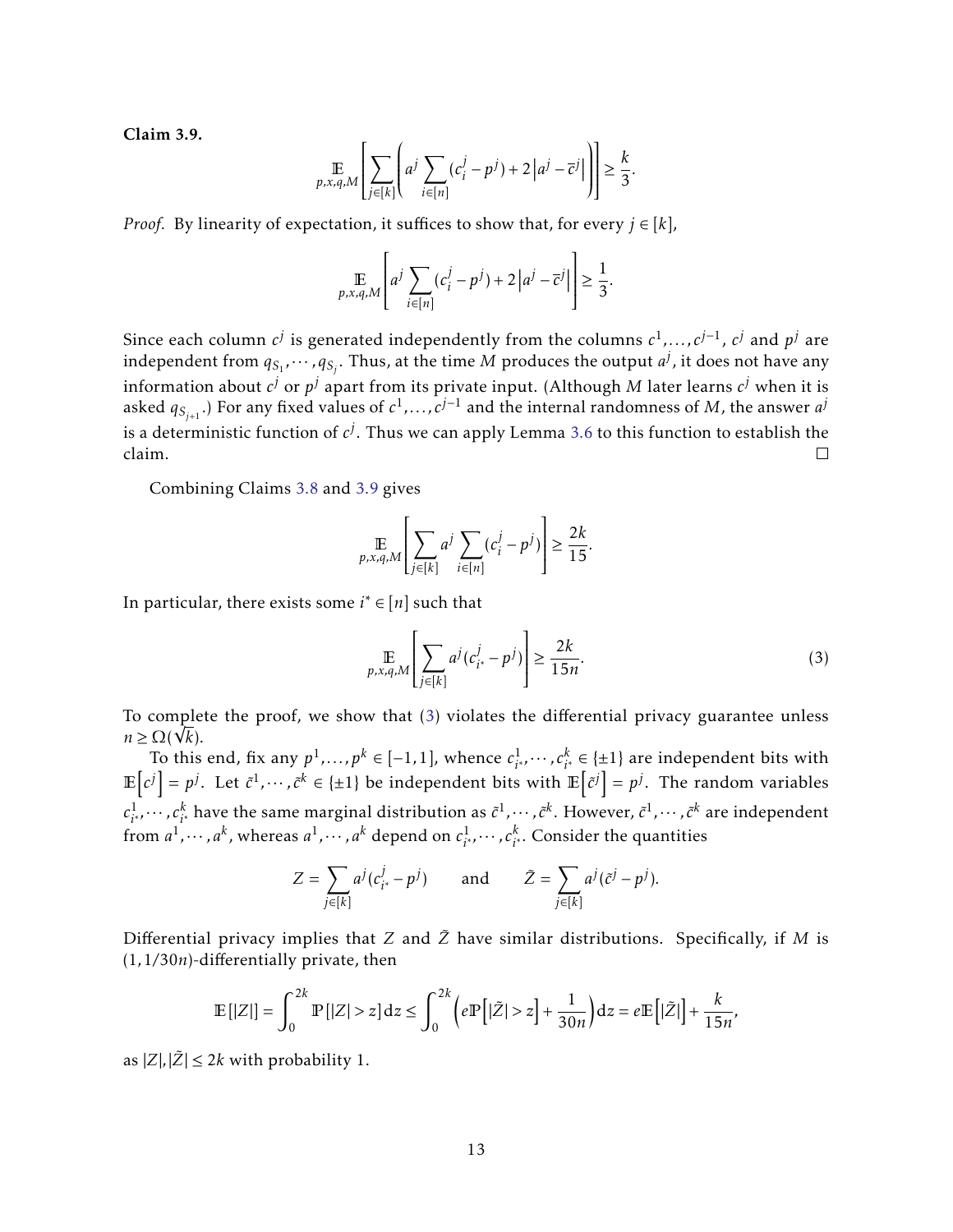Now  $\mathbb{E}[|Z|] \geq \mathbb{E}[Z] \geq 2k/15n$ , by [\(3\)](#page-14-1). On the other hand,  $a^j$  is independent from  $\tilde{c}^j$  and  $\mathbb{E}\left[\tilde{c}^{j}-p^{j}\right]=0$ , so  $\mathbb{E}\left[\tilde{Z}\right]=0$ . We now observe that

$$
\mathbb{E}\left[\left|\tilde{Z}\right|\right]^2 \leq \mathbb{E}\left[\tilde{Z}^2\right] = \text{Var}\left[\tilde{Z}\right] = \sum_{j \in [k]} \text{Var}\left[a^j(\tilde{c}^j - p^j)\right] \leq \sum_{j \in [k]} \mathbb{E}\left[(\tilde{c}^j - p^j)^2\right] \leq k.
$$

Thus, we have

$$
\frac{2k}{15n} \le \mathbb{E}\left[|Z|\right] \le e \mathbb{E}\left[|\tilde{Z}|\right] + \frac{k}{15n} \le e\sqrt{k} + \frac{k}{15n}.
$$

The condition  $2k/15n \le e$ √  $\sqrt{k}$ + $k$ /15*n* is a contradiction unless  $k \leq 225e^2n^2$ . Thus, we can conclude that there exists a  $k = O(n^2)$  such that no (1,1/30*n*)-differentially private algorithm is accurate for more than *k* online queries from  $Q_{\text{prefix}}^n$ , as desired. This completes the proof.

# <span id="page-15-0"></span>4 A Separation Between Adaptive and Non-Adaptive Online Queries

In this section we prove that even among online queries, answering adaptively-chosen queries can be strictly harder than answering non-adaptively-chosen queries. Our separation applies to a family of search queries that we call *correlated vector queries.* We show that for a certain regime of parameters, it is possible to take a dataset of size *n* and privately answer an exponential number of fixed correlated vector queries, even if the queries are presented online, but it is impossible to answer more than a constant number of adaptively-chosen correlated vector queries under differential privacy.

The queries are defined on datasets  $x \in \{\pm 1\}^n$  (hence the data universe is  $X = \{\pm 1\}$ ). For every query, the range  $\mathcal{R} = {\pm 1}^n$  is the set of *n*-bit vectors. We fix some parameters  $0 < \alpha < 1$ and  $m \in \mathbb{N}$ . A query  $q$  is specified by a set  $V$  where  $V = \{v^1, \ldots, v^m\} \subseteq \{\pm 1\}^n$  is a set of *n*-bit vectors. Roughly, an accurate answer to a given search query is any vector  $y \in \{\pm 1\}^n$  that is approximately  $\alpha$ -correlated with the input dataset  $x \in {\pm 1}^n$  and has nearly as little correlation as possible with every  $v^j$ . By "as little correlation as possible with  $v^{j}$ " we mean that  $v^j$  may itself be correlated with  $x$ , in which case  $y$  should be correlated with  $v^j$  only insofar as this correlation comes through the correlation between *y* and *x*. Formally, for a query  $q_V$ , we define the loss function  $L_{q_V}: X^n \times X^n \to \{0, 1\}$  by

$$
L_{q_V}(x,y) = 0 \quad \Longleftrightarrow \quad \left| \langle y - \alpha x, x \rangle \right| \le \frac{\alpha^2 n}{100} \quad \land \quad \forall v^j \in V \, \left| \langle y - \alpha x, v^j \rangle \right| \le \frac{\alpha^2 n}{100}
$$

*.*

We remark that the choice of  $\alpha^2$ *n*/100 is somewhat arbitrary, and we can replace this choice with We remark that the choice of  $\alpha$  <sup>2</sup>  $n$ /100 is somewhat arbitrary, and we can replace this choice with<br>C for any  $\sqrt{n} \ll C \ll n$  and obtain quantitatively different results. We chose to fix this particular choice in order to reduce notational clutter. We let

$$
Q_{\text{corr}}^{n,\alpha,m} = \{q_V \mid V \subseteq {\{\pm 1\}}^n, |V| \le m\}
$$

be the set of all correlated vector queries on  $\{\pm 1\}^n$  for parameters  $\alpha$ , m.

#### <span id="page-15-1"></span>4.1 Answering Online Correlated Vector Queries

Provided that all the queries are fixed in advance, we can privately answer correlated vector queries using the randomized response algorithm. This algorithm simply takes the input vector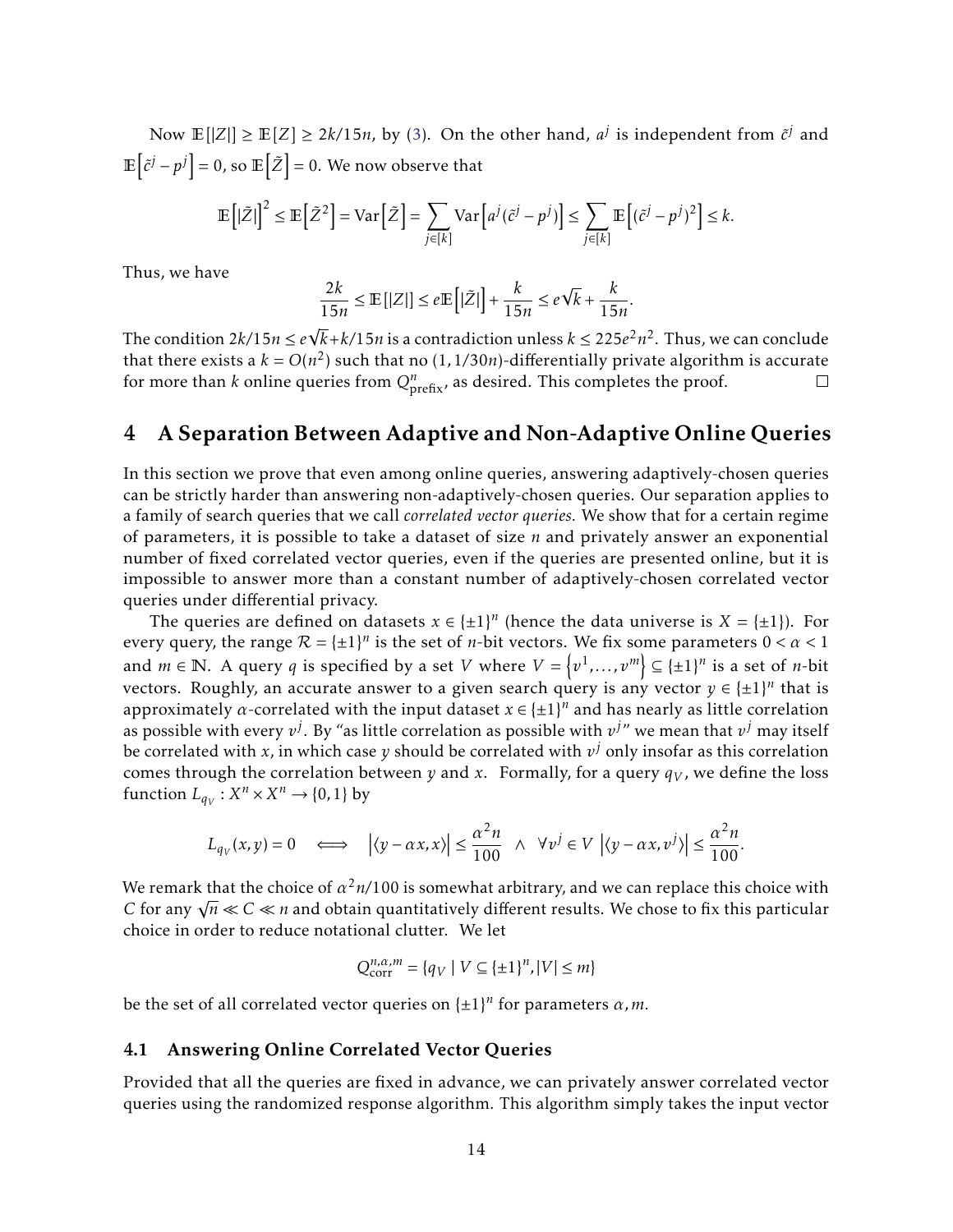$x \in {\pm 1}^n$  and outputs a new vector  $y \in {\pm 1}^n$  where each bit  $y_i$  is independent and is set to  $x_i$ with probability  $1/2 + \rho$  for a suitable choice of  $\rho > 0$ . The algorithm will then answer every correlated vector query with this same vector *y*. The following theorem captures the parameters that this mechanism achieves.

<span id="page-16-0"></span>Theorem 4.1 (Answering Online Correlated Vector Queries). *For every* 0 *< α <* 1*/*2*, there exists k* = 2Ω(*<sup>α</sup>* <sup>4</sup>*n*) *such that, for every sufficiently large n* ∈ N*, there is a* (3*α,*0)*-differentially private* algorithm  $M_{\sf corr}$  that takes a dataset  $x \in \{ \pm 1 \}^n$  and is (1/k)-accurate for  $k$  online queries from  $Q_{\sf corr}^{n,\alpha,k}.$ 

*Proof Theorem [4.1.](#page-16-0)* Our algorithm based on randomized response is presented in Figure [5](#page-16-1) below.

 $M_{\text{corr}}$ : Input: a dataset  $x \in {\pm 1}^n$ . Parameters: 0 *< α <* 1*/*2. For  $i = 1, \ldots, n$ , independently set

$$
y_i = \begin{cases} +x_i & \text{with probability } \frac{1+\alpha}{2} \\ -x_i & \text{with probability } \frac{1-\alpha}{2} \end{cases}
$$

*.*

Let  $y = (y_1, \ldots, y_n) \in \{\pm 1\}^n$ , and answer each query with  $y$ .

<span id="page-16-1"></span>Figure 5:  $M_{\text{corr}}$ 

To establish privacy, observe that by construction each output bit  $y_i$  depends only on  $x_i$  and is independent of all  $x_j, y_j$  for  $j \neq i$ . Therefore, it suffices to observe that if  $0 < \alpha < 1/2$ ,

$$
1 \le \frac{\mathbb{P}[y_i = +1 \mid x_i = +1]}{\mathbb{P}[y_i = +1 \mid x_i = -1]} = \frac{1+\alpha}{1-\alpha} \le e^{3\alpha}
$$

and similarly

$$
1 \ge \frac{\mathbb{P}[y_i = -1 \mid x_i = +1]}{\mathbb{P}[y_i = -1 \mid x_i = -1]} = \frac{1 - \alpha}{1 + \alpha} \ge e^{-3\alpha}.
$$

To prove accuracy, observe that since the output *y* does not depend on the sequence of queries, we can analyze the mechanism as if the queries  $q_{V_1},\ldots,q_{V_k}\in Q^{n,\alpha,k}_{\rm corr}$  were fixed and given all at once. Let  $V = \bigcup_{j=1}^k V_j$ , and note that  $|V| \le k^2$ . First, observe that  $\mathbb{E}[y] = \alpha x$ . Thus we have

$$
\mathop{\mathbb{E}}_{y} [(y - \alpha x, x)] = 0 \quad \text{and} \quad \forall v \in V \quad \mathop{\mathbb{E}}_{y} [(y - \alpha x, v)] = 0
$$

Since *x* and every vector in *V* is fixed independently of *y*, and the coordinates of *y* are independent by construction, the quantities  $\langle y, x \rangle$  and  $\langle y, v \rangle$  are each the sum of *n* independent  $\{\pm 1\}$ -valued random variables. Thus, we can apply Hoeffding's inequality<sup>[5](#page-16-2)</sup> and a union bound

$$
\mathbb{P}\left[\left| Z - \mathbb{E}\left[ Z \right] \right| > C\sqrt{n} \right] \leq 2e^{-C^2/2}
$$

<span id="page-16-2"></span><sup>&</sup>lt;sup>5</sup>We use the following statement of Hoeffding's Inequality: if  $Z_1, \ldots, Z_n$  are independent {±1}-valued random variables, and  $Z = \sum_{i=1}^{n} Z_i$ , then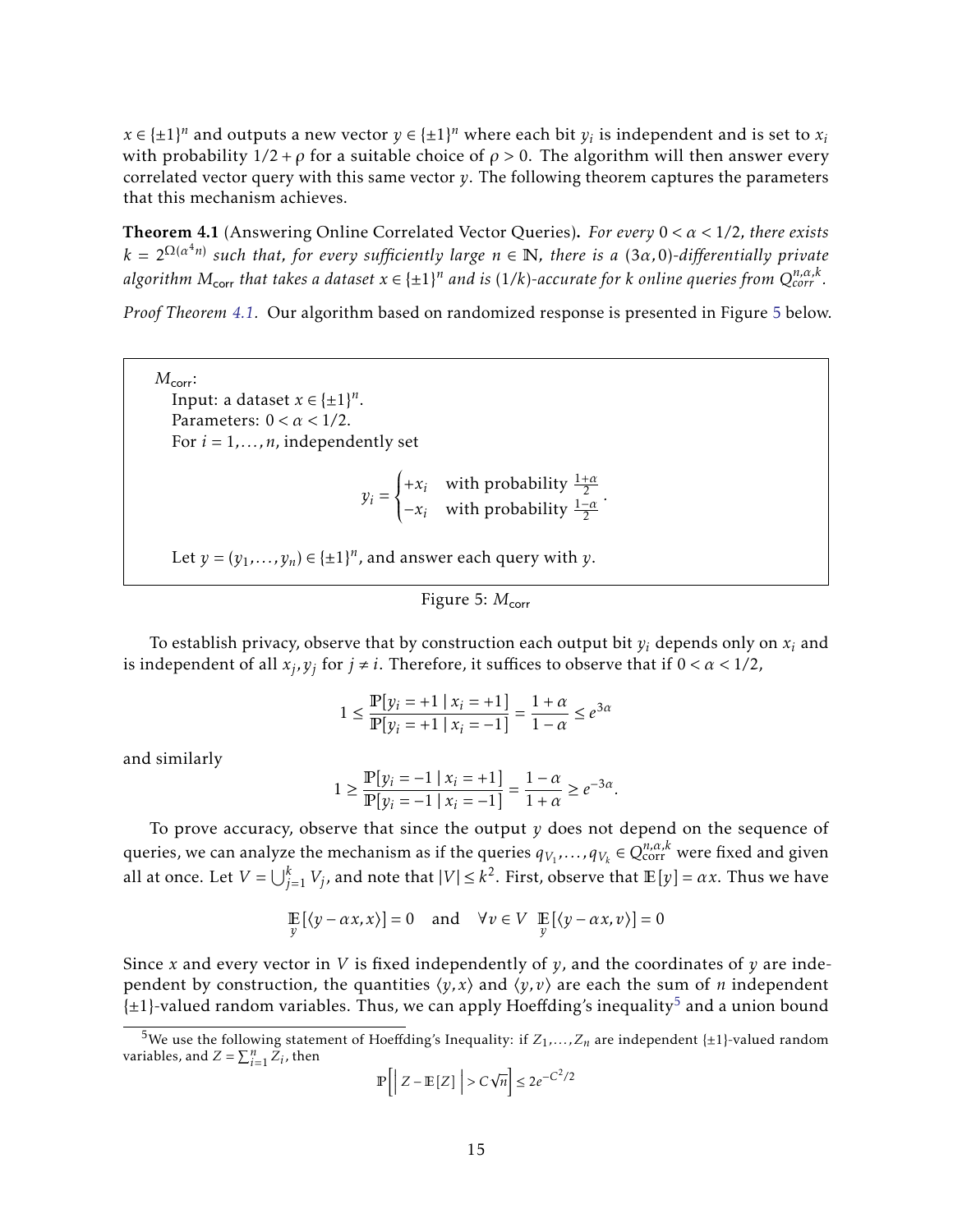to conclude

$$
\mathbb{P}\left[\left|\left\langle y - \alpha x, x\right\rangle\right| > \frac{\alpha^2 n}{100}\right] \le 2\exp\left(\frac{-\alpha^4 n}{20000}\right)
$$
\n
$$
\mathbb{P}\left[\exists v \in V \text{ s.t. } \left|\left\langle y - \alpha x, v\right\rangle\right| > \frac{\alpha^2 n}{100}\right] \le 2k^2 \exp\left(\frac{-\alpha^4 n}{20000}\right)
$$

The theorem now follows by setting an appropriate choice of  $k = 2^{\Omega(\alpha^4 n)}$  such that  $2(k^2 + 1)$ .  $\exp\left(\frac{-\alpha^4 n}{20000}\right) \le 1/k.$  $\Box$ 

## <span id="page-17-0"></span>4.2 A Lower Bound for Adaptive Correlated Vector Queries

We now prove a contrasting lower bound showing that if the queries may be chosen adaptively, then no differentially private algorithm can answer more than a constant number of correlated vector queries. The key to our lower bound is that fact that adaptively-chosen correlated vector queries allow an adversary to obtain many vectors *y* 1 *,...,y<sup>k</sup>* that are correlated with *x* but pairwise nearly orthogonal with each other. As we prove, if *k* is sufficiently large, this information is enough to recover a vector  $\tilde{x}$  that has much larger correlation with  $x$  than any of the vectors *y* 1 *,...,y<sup>k</sup>* have with *x*. By setting the parameters appropriately, we will obtain a contradiction to differential privacy.

<span id="page-17-1"></span>Theorem 4.2 (Lower Bound for Correlated Vector Queries). *For every* 0 *< α <* 1*/*2*, there is a*  $k = O(1/\alpha^2)$  such that for every sufficiently large  $n \in \mathbb{N}$ , there is no  $(1, 1/20)$ -differentially private algorithm that takes a dataset  $x \in \{ \pm 1 \}^n$  and is 1/100-accurate for  $k$  adaptive queries from  $Q^{n,\alpha,k}_{corr}$ 

We remark that the value of *k* in our lower bound is optimal up to constants, as there is a (1,1/20)-differentially private algorithm that can answer  $k = \Omega(1/\alpha^2)$  adaptively-chosen queries of this sort. The algorithm simply answers each query with an independent invocation of randomized response. Randomized response is  $O(\alpha)$ -differentially private for each query, and we can invoke the adaptive composition theorem [\[DMNS06,](#page-32-0) [DRV10\]](#page-32-1) to argue differential privacy for  $k = \Omega(1/\alpha^2)$ -queries.

Before proving Theorem [4.2,](#page-17-1) we state and prove the combinatorial lemma that forms the foundation of our lower bound.

<span id="page-17-2"></span>**Lemma 4.3** (Reconstruction Lemma). *Fix parameters*  $0 \le a, b \le 1$ . Let  $x \in \{\pm 1\}^n$  and  $y^1, \dots, y^k \in$ {±1} *<sup>n</sup> be vectors such that*

$$
\forall 1 \le j \le k \quad \langle y^j, x \rangle \ge an
$$
  

$$
\forall 1 \le j < j' \le k \quad |\langle y^j, y^{j'} \rangle| \le bn.
$$

Then, if we let  $\tilde{x} = \text{sign}(\sum_{j=1}^{k} y^{j}) \in \{\pm 1\}^{n}$  be the coordinate-wise majority of  $y^{1}, \ldots, y^{k}$ , we have

$$
\langle \tilde{x}, x \rangle \ge \left( 1 - \frac{2}{a^2 k} - \frac{2(b - a^2)}{a^2} \right) n.
$$

*Proof of Lemma [4.3.](#page-17-2)* Let

$$
\overline{y} = \frac{1}{k} \sum_{j=1}^{k} y^{j} \in [-1, 1]^{n}.
$$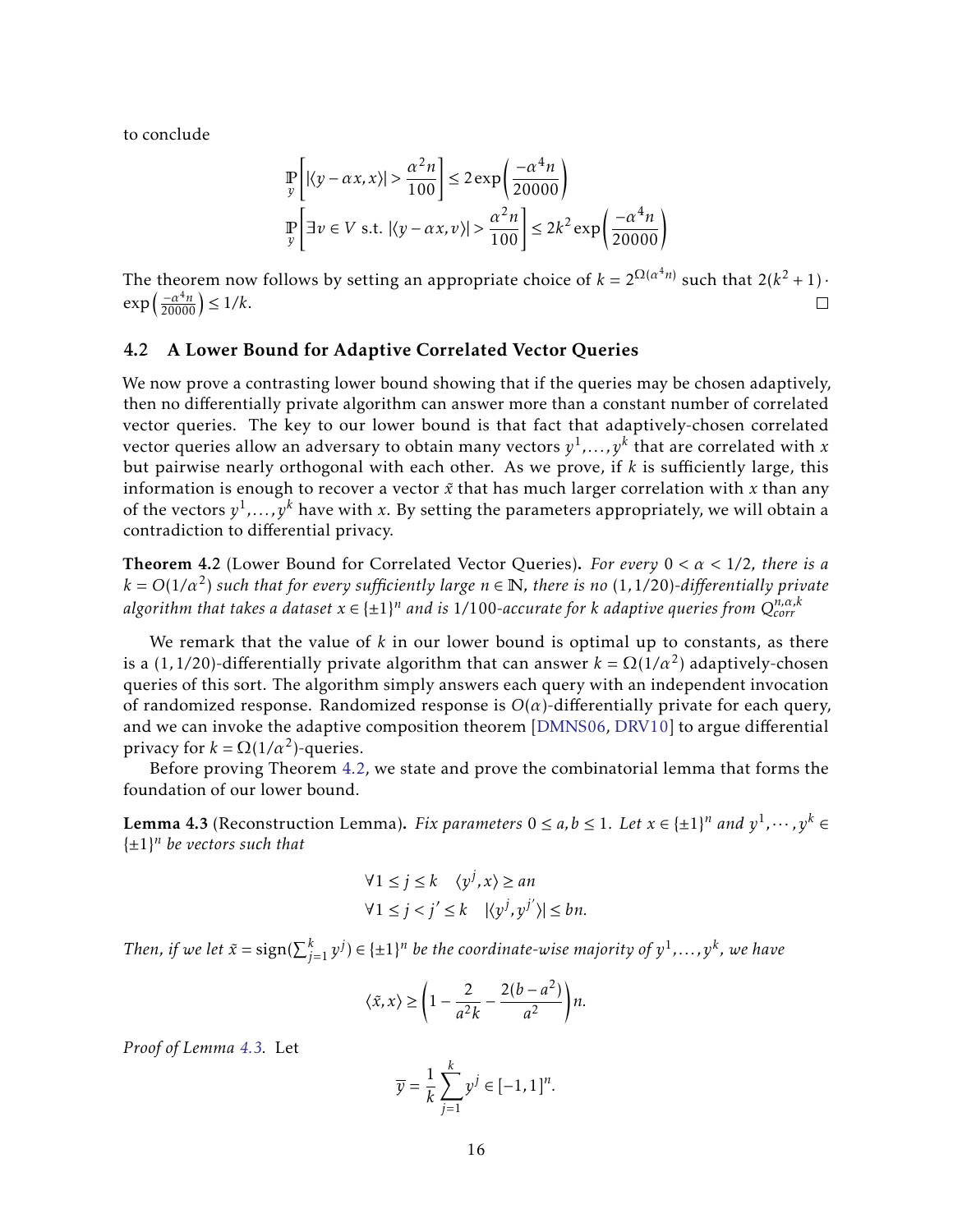By linearity,  $\langle \overline{y}, x \rangle \geq an$  and

$$
\|\overline{y}\|_2^2 = \frac{1}{k^2} \sum_{j,j'=1}^k \langle y^j, y^{j'} \rangle \le \frac{1}{k^2} \left( kn + \left(k^2 - k\right) bn \right) \le \left(\frac{1}{k} + b\right) n.
$$

Define a random variable  $W \in [-1,1]$  to be  $x_i \overline{y}_i$  for a uniformly random  $i \in [n]$ . Then

$$
\mathbb{E}[W] = \frac{1}{n} \langle x, \overline{y} \rangle \ge a \quad \text{and} \quad \mathbb{E}[W^2] = \frac{1}{n} \sum_{i=1}^n x_i^2 \overline{y}_i^2 = \frac{1}{n} ||\overline{y}||_2^2 \le \frac{1}{k} + b
$$

By Chebyshev's inequality,

$$
\mathbb{P}[W \le 0] \le \mathbb{P}\left[|W - \mathbb{E}[W]| \ge a\right] \le \frac{\text{Var}[W]}{a^2} = \frac{\mathbb{E}[W^2] - \mathbb{E}[W]^2}{a^2} \le \frac{\frac{1}{k} + b - a^2}{a^2}.
$$

Meanwhile,

$$
\mathbb{P}[W \le 0] = \frac{1}{n} \sum_{i=1}^{n} \mathbb{I}[x_i \overline{y}_i \le 0] \ge \frac{1}{n} \sum_{i=1}^{n} \mathbb{I}[\text{sign}(\overline{y}_i) \ne x_i] = \frac{1}{2} - \frac{1}{2n} \langle \text{sign}(\overline{y}), x \rangle.
$$

Thus we conclude

$$
\langle \operatorname{sign}(\overline{y}), x \rangle \ge n - 2n \mathbb{P}[W \le 0] \ge n - 2n \left( \frac{\frac{1}{k} + b - a^2}{a^2} \right)
$$

To complete the proof, we rearrange terms and note that  $\text{sign}(\overline{y}) = \text{sign}(\sum_{j=1}^k y^j).$ 

 $\Box$ 

Now we are ready to prove our lower bound for algorithms that answer adaptively-chosen correlated vector queries.

*Proof of Theorem [4.2.](#page-17-1) W*e will show that the output  $y^1, \ldots, y^k$  of any algorithm  $M$  that takes a dataset  $x \in {\pm 1}^n$  and answers  $k = 100/a^2$  adaptively-chosen correlated vector queries can be used to find a vector  $\tilde{x} \in {\pm 1}^n$  such that  $\langle \tilde{x}, x \rangle > n/2$ . In light of Lemma [4.3,](#page-17-2) this vector will simply be  $\tilde{x} = \text{sign}(\sum_{j=1}^k y^j).$  We will then invoke the following elementary fact that differentially private algorithms do not admit this sort of reconstruction of their input dataset.

<span id="page-18-0"></span>**Fact 4.4.** For every sufficiently large  $n \in \mathbb{N}$ , there is no (1,1/20)-differentially private algorithm  $M: \{\pm 1\}^n \to \{\pm 1\}^n$  such that for every  $x \in \{\pm 1\}^n$ , with probability at least 99/100*,*  $\langle M(x), x \rangle > n/2$ .

The attack works as follows. For  $j = 1, \ldots, k$ , define the set  $V_j = \left\{y^1, \ldots, y^{j-1}\right\}$  and ask the query  $q_{V_j}(x) \in Q_{\text{corr}}^{n,\alpha,k}$  to obtain some vector  $y^j$ . Since  $M$  is assumed to be accurate for  $k$  adaptivelychosen queries, with probability 99/100, we obtain vectors  $y^1,\ldots,y^k\in\{\pm 1\}^n$  such that

$$
\forall 1 \le j \le k \quad \langle y^j, x \rangle \ge \langle \alpha x, x \rangle - |\langle y - \alpha x, x \rangle|
$$

$$
\ge \alpha n - \frac{\alpha^2 n}{100}
$$

$$
\ge an,
$$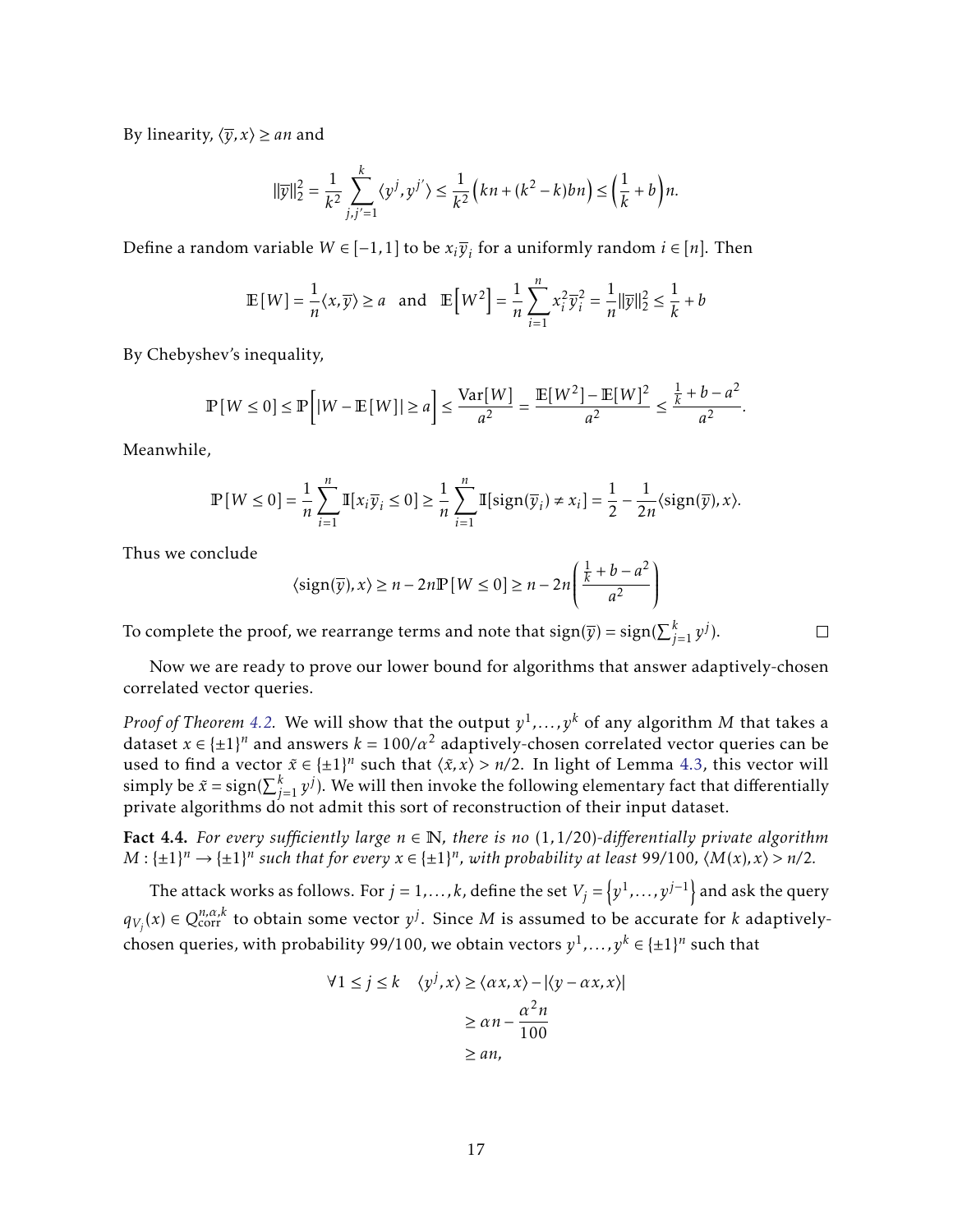$$
\forall 1 \le j < j' \le k \quad |\langle y^j, y^{j'} \rangle| \le |\langle \alpha x, y^j \rangle| + |\langle y^{j'} - \alpha x, y^j \rangle|
$$
\n
$$
\le \alpha |\langle y^j, x \rangle| + \frac{\alpha^2 n}{100}
$$
\n
$$
\le \alpha \left( |\langle \alpha x, x \rangle| + |\langle y^j - \alpha x, x \rangle| \right) + \frac{\alpha^2 n}{100}
$$
\n
$$
\le \alpha^2 n + \frac{\alpha^3 n}{100} + \frac{\alpha^2 n}{100}
$$
\n
$$
\le \frac{51}{50} \alpha^2 n
$$
\n
$$
= b n,
$$

where  $a = 99a/100$  and  $b = 51a^2/50$ . Thus, by Lemma [4.3,](#page-17-2) if  $\tilde{x} = \text{sign}(\sum_{j=1}^k y^j)$ , and  $k = 100/a^2$ , we have

$$
\langle \tilde{x}, x \rangle \ge \left( 1 - \frac{2}{a^2 k} - \frac{2(b - a^2)}{a^2} \right) n
$$
  
=  $\left( 1 - \frac{2}{(99a/100)^2 k} - \frac{2(51a^2/50 - (99a/100)^2)}{(99a/100)^2} \right) n$   
=  $\left( 1 - \frac{2(100/99)^2}{100} - 2 \left( \frac{(51/50) - (99/100)^2}{(99/100)^2} \right) \right) n$   
 $\ge 0.89n \ge n/2.$ 

By Fact [4.4,](#page-18-0) this proves that *M* cannot be (1*,*1*/*20)-differentially private.

 $\Box$ 

# <span id="page-19-0"></span>5 Threshold Queries

First we define threshold queries, which are a family of statistical queries.

**Definition 5.1.** Let Thresh<sub>X</sub> denote the class of threshold queries over a totally ordered domain *X*. That is, Thresh<sub>*X*</sub> = { $c_x$  :  $x \in X$ } where  $c_x$  :  $X \to \{0, 1\}$  is defined by  $c_x(y) = 1$  iff  $y \le x$ .

## <span id="page-19-1"></span>5.1 Separation for Pure Differential Privacy

In this section, we show that the sample complexity of answering adaptively-chosen thresholds can be exponentially larger than that of answering thresholds offline.

Proposition 5.2 ([\[DNPR10,](#page-32-4) [CSS11,](#page-32-5) [DNRR15\]](#page-32-6)). *Let X be any totally ordered domain. Then there exists a* (*ε,*0)*-differentially private mechanism M that, given x* ∈ *X n , gives α-accurate answers to k offline queries from* Thresh*<sup>X</sup> for*

$$
n = O\left(\min\left\{\frac{\log k + \log^2(1/\alpha)}{\alpha \varepsilon}, \frac{\log^2 k}{\alpha \varepsilon}\right\}\right)
$$

On the other hand, we show that answering *k* adaptively-chosen threshold queries can require sample complexity as large as  $\Omega(k)$  – an exponential gap. Note that this matches the upper bound given by the Laplace mechanism [\[DMNS06\]](#page-32-0).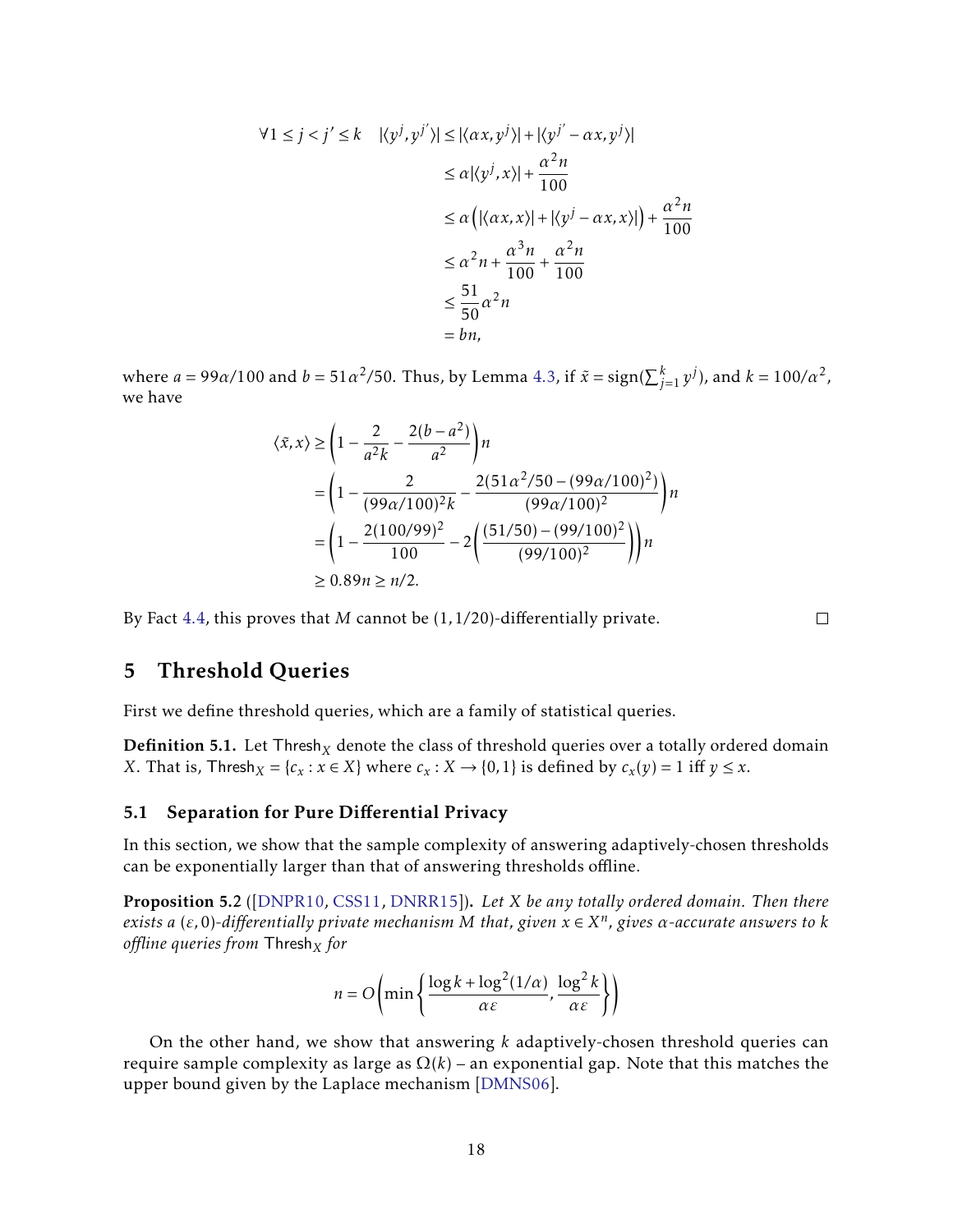<span id="page-20-0"></span>Proposition 5.3. *Answering k adaptively-chosen threshold queries on* [2*k*−<sup>1</sup> ] *to accuracy α subject to ε-differential privacy requires sample complexity n* = Ω(*k/αε*)*.*

The idea for the lower bound is that an analyst may adaptively choose *k* threshold queries to binary search for an "approximate median" of the dataset. However, a packing argument shows that locating an approximate median requires sample complexity Ω(*k*).

**Definition 5.4** (Approximate Median). Let *X* be a totally ordered domain,  $\alpha > 0$ , and  $x \in X^n$ . We call  $y \in X$  an  $\alpha$ -approximate median of x if

$$
\frac{1}{n} | \{ i \in [n] : x_i \le y \} | \ge \frac{1}{2} - \alpha \quad \text{and} \quad \frac{1}{n} | \{ i \in [n] : x_i \ge y \} | \ge \frac{1}{2} - \alpha.
$$

Proposition [5.3](#page-20-0) is obtained by combining Lemmas [5.5](#page-20-1) and [5.6](#page-21-1) below.

<span id="page-20-1"></span>**Lemma 5.5.** Suppose M answers  $k = \lceil 1 + \log_2 T \rceil$  adaptively-chosen queries from  $\mathsf{Thresh}_{\lceil T \rceil}$  with *ε-differential privacy and* (*α, β*)*-accuracy. Then there exists an ε-differentially private*  $M'$ : [*T*]<sup>*n*</sup>  $\rightarrow$  [*T*] *that computes an*  $\alpha$ -approximate median with probability at least  $1 - \beta$ *.* 

Proof. The algorithm M', formalized in Figure [6,](#page-20-2) uses M to perform a binary search.

Input:  $x \in X^n$ . *M* is given *x*. Initialize  $\ell_1 = 0$ ,  $u_1 = T$ , and  $j = 1$ . While  $u_j - \ell_j > 1$  repeat: Let  $m_j = \int (u_j + \ell_j)/2$ . Give  $\dot{M}$  the query  $c_{m_j} \in \mathsf{Thresh}_{[T]}$  and obtain the answer  $a_j \in [0,1]$ . If  $a_j \geq \frac{1}{2}$  $\frac{1}{2}$ , set  $(\ell_{j+1}, u_{j+1}) = (\ell_j, m_j)$ ; otherwise set  $(\ell_{j+1}, u_{j+1}) = (m_j, u_j)$ . Increment *j*. Output *u<sup>j</sup>* .

<span id="page-20-2"></span>Figure 6:  $M': X^n \to X$ 

We have  $u_1 - \ell_1 = T$  and, after every query *j*,  $u_{j+1} - \ell_{j+1} \leq \lceil (u_j - \ell_j)/2 \rceil$ . Since the process stops when  $u_j - \ell_j = 1$ , it is easy to verify that *M*<sup> $\ell$ </sup> makes at most  $\lceil 1 + \log_2(T-1) \rceil$  queries to *M*.

Suppose all of the answers given by *M* are *α*-accurate. This happens with probability at least  $1 - \beta$ . We will show that, given this, *M'* outputs an *α*-approximate median, which completes the proof.

We claim that  $c_{u_j}(x) \geq \frac{1}{2}$  $\frac{1}{2} - \alpha$  for all *j*. This is easily shown by induction. The base case is  $c_T(x) = 1 \ge \frac{1}{2}$  $\frac{1}{2}$  – *α*. At each step either  $u_{j+1} = u_j$  (in which case the induction hypothesis can be applied) or  $u_{j+1} = m_j$ ; in the latter case our accuracy assumption gives

$$
c_{u_{j+1}}(x) = c_{m_j}(x) \ge a_j - \alpha \ge \frac{1}{2} - \alpha.
$$

We also claim that  $c_{\ell_j}(x) < \frac{1}{2}$  $\frac{1}{2} + \alpha$  for all *j*. This follows from a similar induction and completes the proof.  $\Box$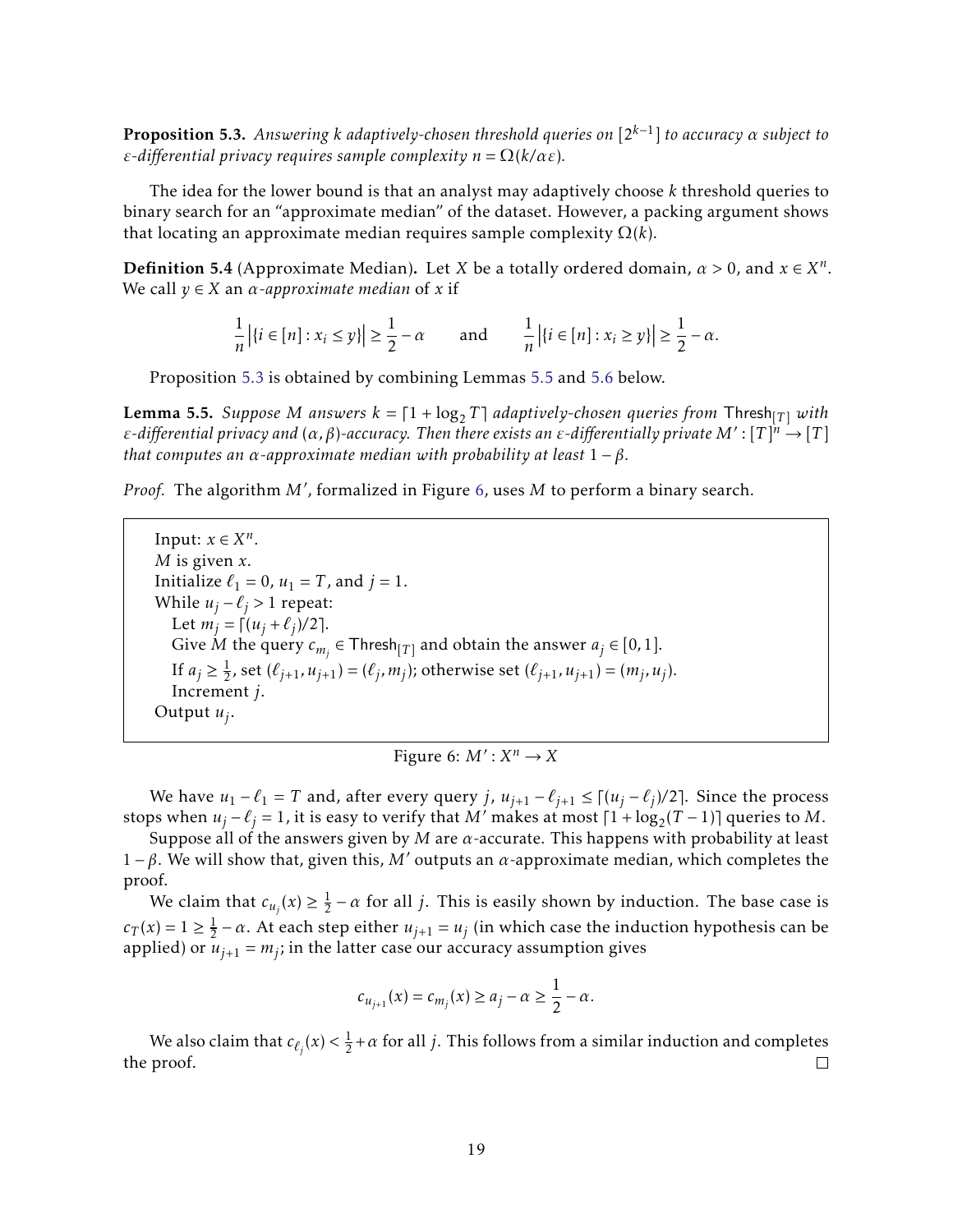<span id="page-21-1"></span>**Lemma 5.6.** Let  $M : [T]^n \to [T]$  be an *ε*-differentially private algorithm that computes an  $\alpha$ *approximate median with confidence* 1 − *β. Then*

$$
n \ge \Omega \left( \frac{\log T + \log(1/\beta)}{\alpha \varepsilon} \right).
$$

*Proof.* Let  $m = \lceil (\frac{1}{2}) \rceil$  $\frac{1}{2} - \alpha$ )*n*] − 1. For each *t* ∈ [*T*], let  $x^t$  ∈ [*T*]<sup>*n*</sup> denote the dataset containing *m* copies of 1, *m* copies of *T*, and  $n-2m$  copies of *t*. Then for each  $t \in [T]$ ,

$$
\mathbb{P}\left[M(x^t) = t\right] \ge 1 - \beta.
$$

On the other hand, by the pigeonhole principle, there must exist *t*<sup>∗</sup> ∈ [*T* − 1] such that

$$
\mathbb{P}\left[M(x^T) = t_*\right] \le \frac{\mathbb{P}\left[M(x^T) \in [T-1]\right]}{T-1} \le \frac{\beta}{T-1}
$$

*.*

The inputs  $x^T$  and  $x^{t_*}$  differ in at most  $n - 2m \leq 2\alpha n + 2$  entries. By group privacy,

$$
1 - \beta \le \mathbb{P}\left[M(x^{t_*}) = t_*\right] \le e^{\varepsilon(2\alpha n + 2)} \mathbb{P}\left[M(x^T) = t_*\right] \le e^{\varepsilon(2\alpha n + 2)} \frac{\beta}{T - 1}.
$$

Rearranging these inequalities gives

$$
O(\varepsilon \alpha n) \ge \varepsilon (2\alpha n + 2) \ge \log \left( \frac{(1-\beta)(T-1)}{\beta} \right) \ge \Omega(\log(T/\beta)),
$$

which yields the result.

<span id="page-21-2"></span>Remark 5.7. *Proposition [5.3](#page-20-0) can be extended to* online non-adaptive *queries, which yields a separation between the online non-adaptive and offline models for pure differential privacy and threshold queries.*

The key observation behind remark [5.7](#page-21-2) is that, while Lemma [5.5](#page-20-1) in general requires making adaptive queries, for the inputs  $x^t \in [T]^n$  ( $t \in [T]$ ) used in Lemma [5.6](#page-21-1) the queries are "predictable." In particular, on input  $x^t$ , the algorithm *M'* from the proof of Lemma [5.5](#page-20-1) will (with probability at least  $1 - \beta$ ) always make the same sequence queries. This allows the queries to be specified in advance in a non-adaptive manner. More precisely, we can produce an algorithm  $M'_t$  that produces non-adaptive online queries by simulating  $M'$  on input  $x^t$  and using those queries. Given the answers to these online non-adaptive queries,  $M_t$  can either accept or reject its input depending on whether the answers are consistent with the input  $x^t$ ;  $M'_t$  will accept  $x^t$ with high probability and reject  $x^{t'}$  for  $t' \neq t$  with high probabiliy. The proof of Lemma [5.6](#page-21-1) can be carried out using  $M'_{t_*}$  instead of  $M'$  at the end.

#### <span id="page-21-0"></span>5.2 The BetweenThresholds Algorithm

The key technical novelty behind our algorithm for answering adaptively-chosen threshold queries is a refinement of the "Above Threshold" algorithm [\[DR14,](#page-32-7) §3.6], which underlies the ubiquitous "sparse vector" technique [\[DNR](#page-32-10)+09, [RR10,](#page-33-9) [DNPR10,](#page-32-4) [HR10\]](#page-33-2).

The sparse vector technique addresses a setting where we have a stream of *k* (adaptivelychosen) low-sensitivity queries and a threshold parameter *t*. Instead of answering all *k* queries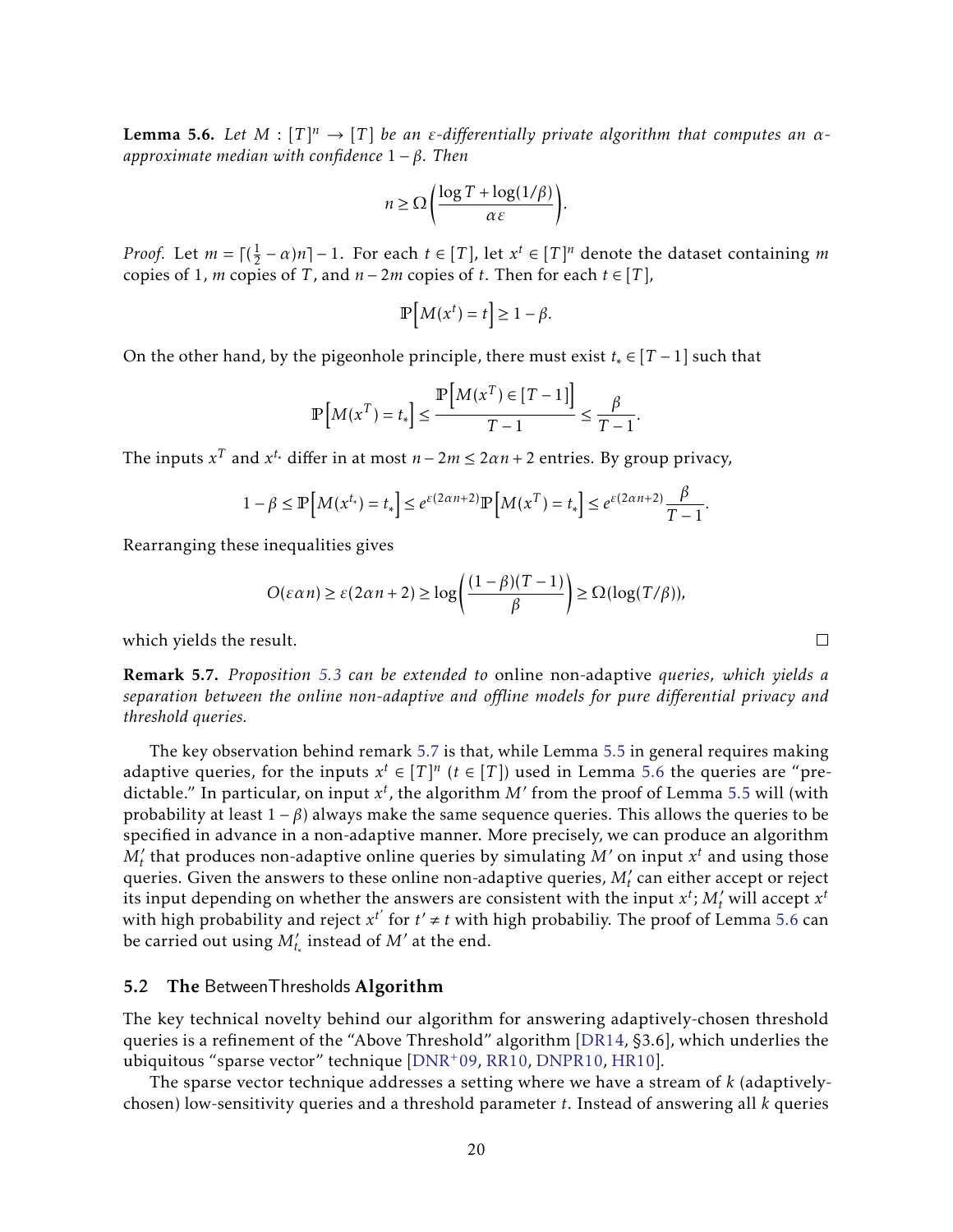accurately, we are interested in answering only the ones that are above the threshold *t* – for the remaining queries, we only require a signal that they are below the threshold. Intuitively, one would expect to only pay in privacy for the queries that are actually above the threshold. And indeed, one can get away with sample complexity proportional to the number of queries that are above the threshold, and to the *logarithm* of the total number of queries.

We extend the sparse vector technique to settings where we demand slightly more information about each query beyond whether it is below a single threshold. In particular, we set two thresholds  $t_\ell < t_u$ , and for each query, release a signal as to whether the query is below the lower threshold, above the upper threshold, or between the two thresholds.

As long as the thresholds are sufficiently far apart, whether (the noisy answer to) a query is below the lower threshold or above the upper threshold is *stable*, in that it is extremely unlikely to change on neighboring datasets. As a result, we obtain an (*ε, δ*)-differentially private algorithm that achieves the same accuracy guarantees as the traditional sparse vector technique, i.e. sample complexity proportional to log*k*.

Our algorithm is summarised by the following theorem.<sup>[6](#page-22-0)</sup>

<span id="page-22-2"></span>**Theorem 5.8.** *Let*  $\alpha$ ,  $\beta$ ,  $\varepsilon$ ,  $\delta$ ,  $t \in (0,1)$  *and*  $n, k \in \mathbb{N}$  *satisfy* 

$$
n \ge \frac{1}{\alpha \varepsilon} \max\{12\log(30/\varepsilon\delta), 16\log((k+1)/\beta)\}.
$$

*Then there exists a* ( $\varepsilon$ , $\delta$ )-differentially private algorithm that takes as input  $x \in X^n$  and answers *a sequence of adaptively-chosen queries*  $q_1, \cdots, q_k: X^n \to [0,1]$  *of sensitivity* 1/n *with a*<sub>1</sub>, $\cdots$ , a<sub>≤k</sub> ∈  ${L,R,\top}$  *such that, with probability at least*  $1 - \beta$ *,* 

- $a_j = L \implies q_j(x) \le t$ ,
- $a_j = \mathbb{R} \implies q_j(x) \geq t$ *, and*
- $a_j = \top \implies t \alpha \leq q_j(x) \leq t + \alpha$ .

*The algorithm may halt before answering all k queries; however, it only halts after outputting* >*.*

Our algorithm is given in Figure [7.](#page-22-1) The analysis is split into Lemmas [5.9](#page-23-0) and [5.10.](#page-23-1)

Input:  $x \in X^n$ . Parameters:  $\varepsilon$ ,  $t_{\ell}$ ,  $t_u \in (0,1)$  and  $n, k \in \mathbb{N}$ . Sample  $\mu \sim \text{Lap}(2/\varepsilon n)$  and initialize noisy thresholds  $\hat{t}_\ell = t_\ell + \mu$  and  $\hat{t}_u = t_u - \mu$ . For  $j = 1, 2, \dots, k$ : Receive query  $q_j : X^n \to [0,1].$ Set  $c_j = q_j(x) + v_j$  where  $v_j \sim \text{Lap}(6/\varepsilon n)$ . If  $c_j < \hat{t}_\ell$ , output L and continue. If  $c_j > \hat{t}_u$ , output R and continue. If  $c_j \in [\hat{t}_\ell, \hat{t}_u]$ , output  $\top$  and halt.

<span id="page-22-1"></span>Figure 7: BetweenThresholds

<span id="page-22-0"></span> $<sup>6</sup>$ In Theorem [5.8,](#page-22-2) only one threshold is allowed. However, our algorithm is more general and permits the setting</sup> of two thresholds. We have chosen this statement for simplicity.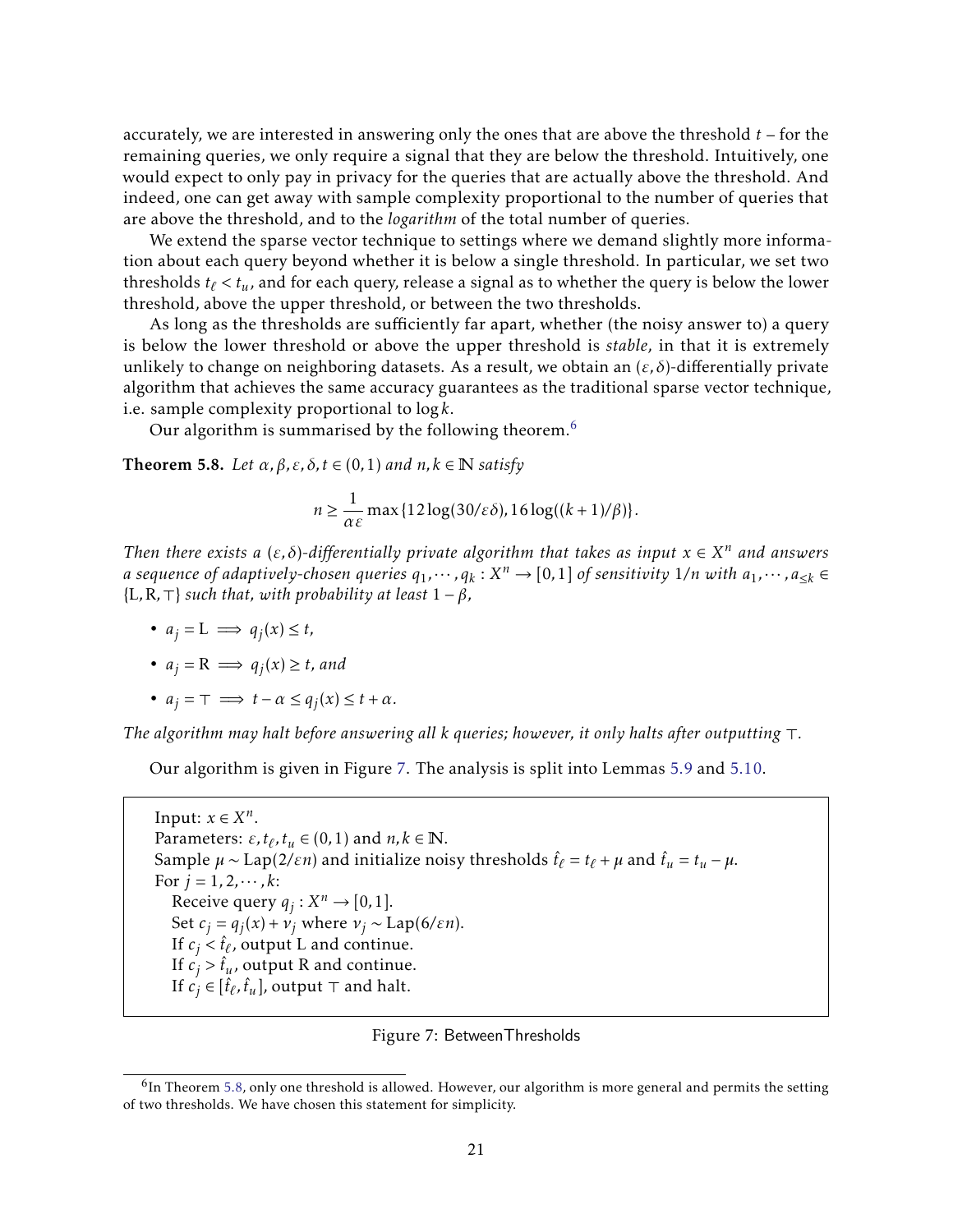<span id="page-23-0"></span>Lemma 5.9 (Privacy for BetweenThresholds). *Let ε, δ* ∈ (0*,*1) *and n* ∈ N*. Then* BetweenThresholds *(Figure [7\)](#page-22-1) is* (*ε, δ*)*-differentially private for any adaptively-chosen sequence of queries as long as the* gap between the thresholds  $t_\ell, t_u$  satisfies

$$
t_u-t_\ell \geq \frac{12}{\varepsilon n} \left(\log(10/\varepsilon) + \log(1/\delta) + 1\right).
$$

<span id="page-23-1"></span>**Lemma 5.10** (Accuracy for BetweenThresholds). *Let*  $\alpha$ ,  $\beta$ ,  $\varepsilon$ ,  $t_\ell$ ,  $t_u \in (0,1)$  *and*  $n$ ,  $k \in \mathbb{N}$  *satisfy* 

$$
n \geq \frac{8}{\alpha \varepsilon} \left( \log(k+1) + \log(1/\beta) \right).
$$

*Then, for any input*  $x \in X^n$  and any adaptively-chosen sequence of queries  $q_1, q_2, \dots, q_k$ , the an*swers a*1*,a*2*,*···*a*≤*<sup>k</sup> produced by* BetweenThresholds *(Figure [7\)](#page-22-1) on input x satisfy the following with probability at least* 1 − *β. For any j* ∈ [*k*] *such that a<sup>j</sup> is returned before* BetweenThresholds *halts,*

•  $a_j = L \implies q_j(x) \le t_\ell + \alpha$ ,

• 
$$
a_j = R \implies q_j(x) \ge t_u - \alpha
$$
, and

• 
$$
a_j = \tau \implies t_\ell - \alpha \le q_j(x) \le t_u + \alpha
$$
.

Combining Lemmas [5.9](#page-23-0) and [5.10](#page-23-1) and setting  $t_\ell = t - \alpha/2$  and  $t_u = t + \alpha/2$  yields Theorem [5.8.](#page-22-2)

*Proof of Lemma [5.9.](#page-23-0)* Our analysis is an adaptation of Dwork and Roth's [\[DR14,](#page-32-7) §3.6] analysis of the AboveThreshold algorithm. Recall that a transcript of the execution of BetweenThresholds is given by  $a \in \{L, R, \top\}^*$ . Let  $\mathcal{M}: X^n \to \{L, R, \top\}^*$  denote the function that simulates BetweenThresholds interacting with a given adaptive adversary (cf. Figure [3\)](#page-9-2) and returns the transcript.

Let  $S \subset \{L, R, \top\}^*$  be a set of transcripts. Our goal is to show that for adjacent datasets  $x \sim x'$ ,

$$
\mathbb{P}\left[\mathcal{M}(x)\in S\right]\leq e^{\varepsilon}\mathbb{P}\left[\mathcal{M}(x')\in S\right]+\delta.
$$

Let

$$
z^* = \frac{1}{2}(t_u - t_\ell) - \frac{6}{\varepsilon n} \log(10/\varepsilon) - 1/n \ge \frac{2}{\varepsilon n} \log(1/\delta).
$$

Our strategy will be to show that as long as the noise value  $\mu$  is under control, in particular if *µ* ≤ *z* ∗ , then the algorithm behaves in essentially the same way as the standard AboveThreshold algorithm. Meanwhile, the event  $\mu > z^*$  which corresponds to the (catastrophic) event where the upper and lower thresholds are too close or overlap, happens with probability at most *δ*.

The following claim reduces the privacy analysis to examining the probability of obtaining any single transcript *a*:

<span id="page-23-2"></span>**Claim 5.11.** Suppose that for any transcript  $a \in \{L, R, \top\}^*$ , and any  $z \leq z^*$ , that

$$
\mathbb{P}\left[\mathcal{M}(x) = a|\mu = z\right] \le e^{\varepsilon/2} \mathbb{P}\left[\mathcal{M}(x') = a|\mu = z + 1/n\right].
$$

*Then* M *is* (*ε, δ*)*-differentially private.*

*Proof.* By properties of the Laplace distribution, since *µ* ∼ Lap(2*/εn*), for any *z* ∈ R, we have

$$
\mathbb{P}[\mu = z] \le e^{\varepsilon/2} \mathbb{P}[\mu = z + 1/n],
$$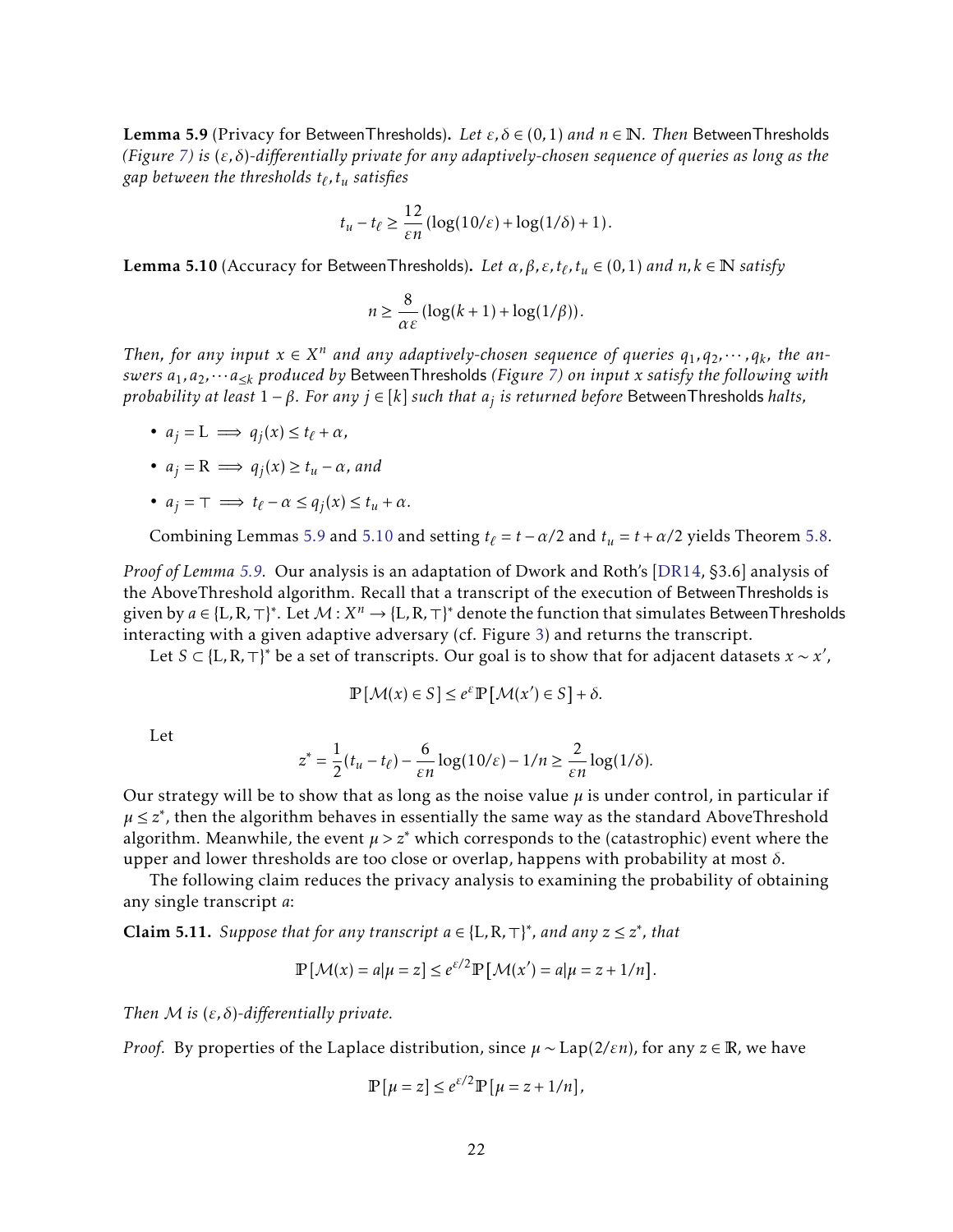and

$$
\mathbb{P}\left[\mu > z^*\right] = \frac{1}{2}e^{-\varepsilon n z^*/2} \le \delta.
$$

Fix a set of transcripts *S*. Combining these properties allows us to write

$$
\mathbb{P}\left[\mathcal{M}(x) \in S\right] = \int_{\mathbb{R}} \mathbb{P}\left[\mathcal{M}(x) \in S | \mu = z\right] \mathbb{P}\left[\mu = z\right] dz
$$
\n
$$
\leq \left(\int_{-\infty}^{z^*} \mathbb{P}\left[\mathcal{M}(x) \in S | \mu = z\right] \mathbb{P}\left[\mu = z\right] dz\right) + \mathbb{P}\left[\mu > z^*\right]
$$
\n
$$
\leq \left(e^{\varepsilon/2} \int_{-\infty}^{z^*} \mathbb{P}\left[\mathcal{M}(x') \in S | \mu = z + 1/n\right] \mathbb{P}\left[\mu = z\right] dz\right) + \delta
$$
\n
$$
\leq \left(e^{\varepsilon} \int_{-\infty}^{z^*} \mathbb{P}\left[\mathcal{M}(x') \in S | \mu = z + 1/n\right] \mathbb{P}\left[\mu = z + 1/n\right] dz\right) + \delta
$$
\n
$$
\leq e^{\varepsilon} \mathbb{P}\left[\mathcal{M}(x') \in S\right] + \delta
$$

<span id="page-24-2"></span> $\Box$ 

Returning to the proof of Lemma [5.9,](#page-23-0) fix a transcript  $a \in \{L, R, \top\}^*$ . Our goal is now to show that M satisfies the hypotheses of Claim [5.11,](#page-23-2) namely that for any  $z \leq z^*$ ,

<span id="page-24-1"></span>
$$
\mathbb{P}\left[\mathcal{M}(x) = a|\mu = z\right] \le e^{\varepsilon/2} \mathbb{P}\left[\mathcal{M}(x') = a|\mu = z + 1/n\right].\tag{4}
$$

For some  $k \ge 1$ , we can write the transcript *a* as  $(a_1, a_2, ..., a_k)$ , where  $a_j \in \{L, R\}$  for each  $j < k$ , and  $a_k = \top$ .

For convenience, let  $A = M(x)$  and  $A' = M(x')$ . We may decompose

$$
\mathbb{P}\left[\mathcal{M}(x) = a | \mu = z\right] = \mathbb{P}\left[\left(\forall j < k, A_j = a_j\right) \land q_k(x) + \nu_k \in [\hat{t}_\ell, \hat{t}_u] | \mu = z\right]
$$
\n
$$
= \mathbb{P}\left[\left(\forall j < k, A_j = a_j\right) | \mu = z\right] \cdot \mathbb{P}\left[q_k(x) + \nu_k \in [\hat{t}_\ell, \hat{t}_u] | \mu = z \land (\forall j < k, A_j = a_j)\right].\tag{5}
$$

We upper bound each factor on the right-hand side separately.

<span id="page-24-0"></span>Claim 5.12.

$$
\mathbb{P}\left[\left(\forall i < k, A_i = a_i\right) | \mu = z\right] \le \mathbb{P}\left[\left(\forall i < k, A'_i = a_i\right) | \mu = z + 1/n\right]
$$

*Proof.* For fixed *z*, let  $A_z(x)$  denote the set of noise vectors  $(\nu_1, \ldots, \nu_{k-1})$  for which  $(A_1, \ldots, A_{k-1})$  =  $(a_1, \ldots, a_{k-1})$  when  $\nu = z$ . We claim that as long as  $z \leq z^*$ , then  $A_z(x) \subseteq A_{z+1/n}(x')$ . To argue this, let  $(v_1,...,v_{k-1}) \in A_z(x)$ . Fix an index  $j \in \{1,...,k-1\}$  and suppose  $a_j = L$ . Then  $q_j(x) + v_j < t_\ell + z$ , but since  $q_j$  has sensitivity  $1/n$ , we also have  $q_j(x') + v_j < t_\ell + (z+1/n)$ . Likewise, if  $a_j = R$ , then  $q_j(x) + v_j > t_u - z$ , so

$$
q_j(x') + \nu_j > t_u - z - 1/n \ge t_\ell + (z + 1/n)
$$

as long as  $z \leq z^* \leq \frac{1}{2}$  $\frac{1}{2}(t_u - t_\ell) - \frac{1}{n}$ . (This ensures that  $\mathcal{M}(x')$  does not output L on the first branch of the "if" statement, and proceeds to output R.)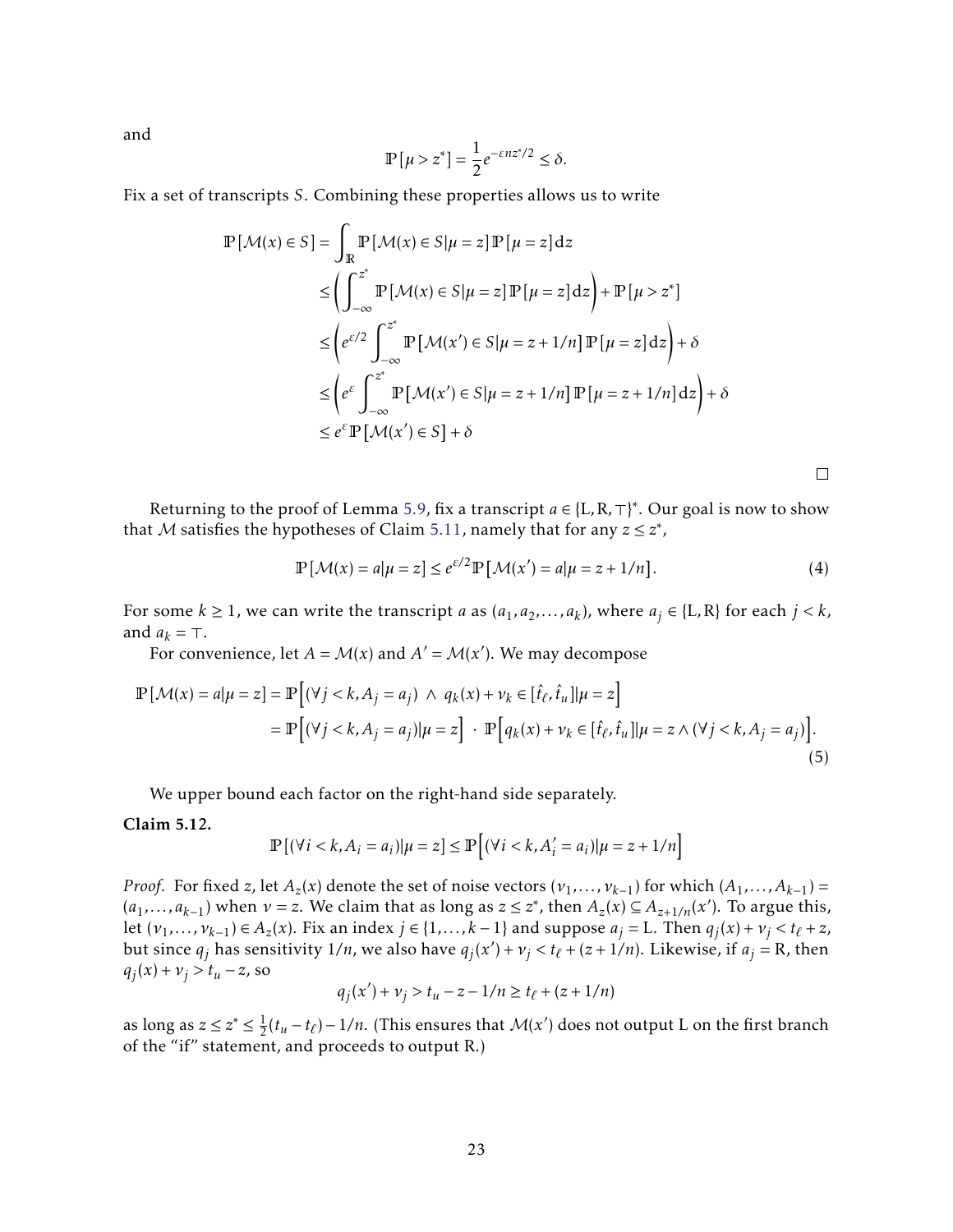Since  $A_z(x) \subseteq A_{z+1/n}(x')$ , this proves that

$$
\mathbb{P}[(\forall i < k, A_i = a_i)|\mu = z] = \mathbb{P}[(\nu_1, \dots, \nu_{k-1}) \in A_z(x)]
$$
\n
$$
\leq \mathbb{P}[(\nu_1, \dots, \nu_{k-1}) \in A_{z+1/n}(x')] \\
= \mathbb{P}[(\forall i < k, A'_i = a_i)|\mu = z + 1/n].
$$

Given Claim [5.12,](#page-24-0) all that is needed to prove [\(4\)](#page-24-1) and, thereby, prove Lemma [5.9](#page-23-0) is to bound the second factor in  $(5)$  — that is, we must only show that

$$
\mathbb{P}\Big[q_k(x) + \nu_k \in [\hat{t}_\ell, \hat{t}_u] | \mu = z \wedge (\forall j < k, A_j = a_j) \Big] \le e^{\varepsilon/2} \mathbb{P}\Big[q_k(x') + \nu_k \in [\hat{t}_\ell, \hat{t}_u] | \mu = z + 1/n \wedge (\forall j < k, A'_j = a_j) \Big].
$$
\n
$$
\text{Let } \Delta = (q_k(x') - q_k(x)) \in [-1/n, 1/n]. \text{ Then}
$$
\n
$$
(6)
$$

$$
\begin{aligned}\n& \mathbb{P}\Big[q_k(x) + \nu_k \in [\hat{t}_{\ell}, \hat{t}_u] | \mu = z \land (\forall j < k, A_j = a_j)\Big] \\
& = \mathbb{P}\big[t_{\ell} + z \le q_k(x) + \nu_k \le t_u - z\big] \\
& = \mathbb{P}\big[t_{\ell} + z + \Delta \le q_k(x') + \nu_k \le t_u - z + \Delta\big] \\
& = \mathbb{P}\big[t_{\ell} + (z + 1/n) + (\Delta - 1/n) \le q_k(x') + \nu_k \le t_u - (z + 1/n) + (\Delta + 1/n)\big] \\
& = \mathbb{P}\Big[q_k(x') + \nu_k \in [\hat{t}_{\ell} + \Delta - 1/n, \hat{t}_u + \Delta + 1/n] | \mu = z + 1/n\Big] \\
& \le e^{\varepsilon/2} \mathbb{P}\Big[q_k(x') + \nu_k \in [\hat{t}_{\ell}, \hat{t}_u] | \mu = z + 1/n \land (\forall j < k, A'_j = a_j)\Big]\n\end{aligned}
$$

where the last inequality follows from Claim [5.13](#page-25-0) below (setting  $\eta = 2/n$ ,  $\lambda = 6/\varepsilon n$ ,  $[a, b] = [\hat{t}_\ell, \hat{t}_u]$ , and  $[a', b'] = [\hat{t}_{\ell} + \Delta - 1/n, \hat{t}_{\mu} + \Delta + 1/n]$  and the fact that  $z \leq z^* = \frac{1}{2}$  $\frac{1}{2}(t_u - t_\ell) - \frac{6}{\varepsilon n} \log(10/\varepsilon) - 1/n$ implies

$$
b - a = \hat{t}_u - \hat{t}_\ell = t_u - t_\ell - 2\mu \ge \frac{12}{\varepsilon n} \log\left(\frac{10}{\varepsilon}\right) \ge 2\lambda \log\left(\frac{1}{1 - e^{-\varepsilon/6}}\right)
$$

whenever  $0 \leq \varepsilon \leq 1$ .

<span id="page-25-0"></span>**Claim 5.13.** Let  $v \sim Lap(\lambda)$  and let [a,b],[a',b'] ⊂ R be intervals satisfying [a,b] ⊂ [a',b']. If  $\eta \ge (b'-a') - (b-a)$ , then

$$
\mathbb{P}\left[\nu \in [a', b']\right] \le \frac{e^{\eta/\lambda}}{1 - e^{-(b-a)/2\lambda}} \cdot \mathbb{P}\left[\nu \in [a, b]\right].
$$

*Proof.* Recall that the probability density function of the Laplace distribution is given by  $f_{\lambda}(x) = \frac{1}{2\lambda} e^{-|x|/\lambda}$ . There are four cases to consider: In the first case, *a* < *b* ≤ 0. In the second case,  $a < 0 < b$  with  $|a| \le |b|$ . In the third case,  $0 \le a < b$ . Finally, in the fourth case,  $a < 0 < b$  with  $|a| \ge |b|$ . Since the Laplace distribution is symmetric, it suffices to analyze the first two cases.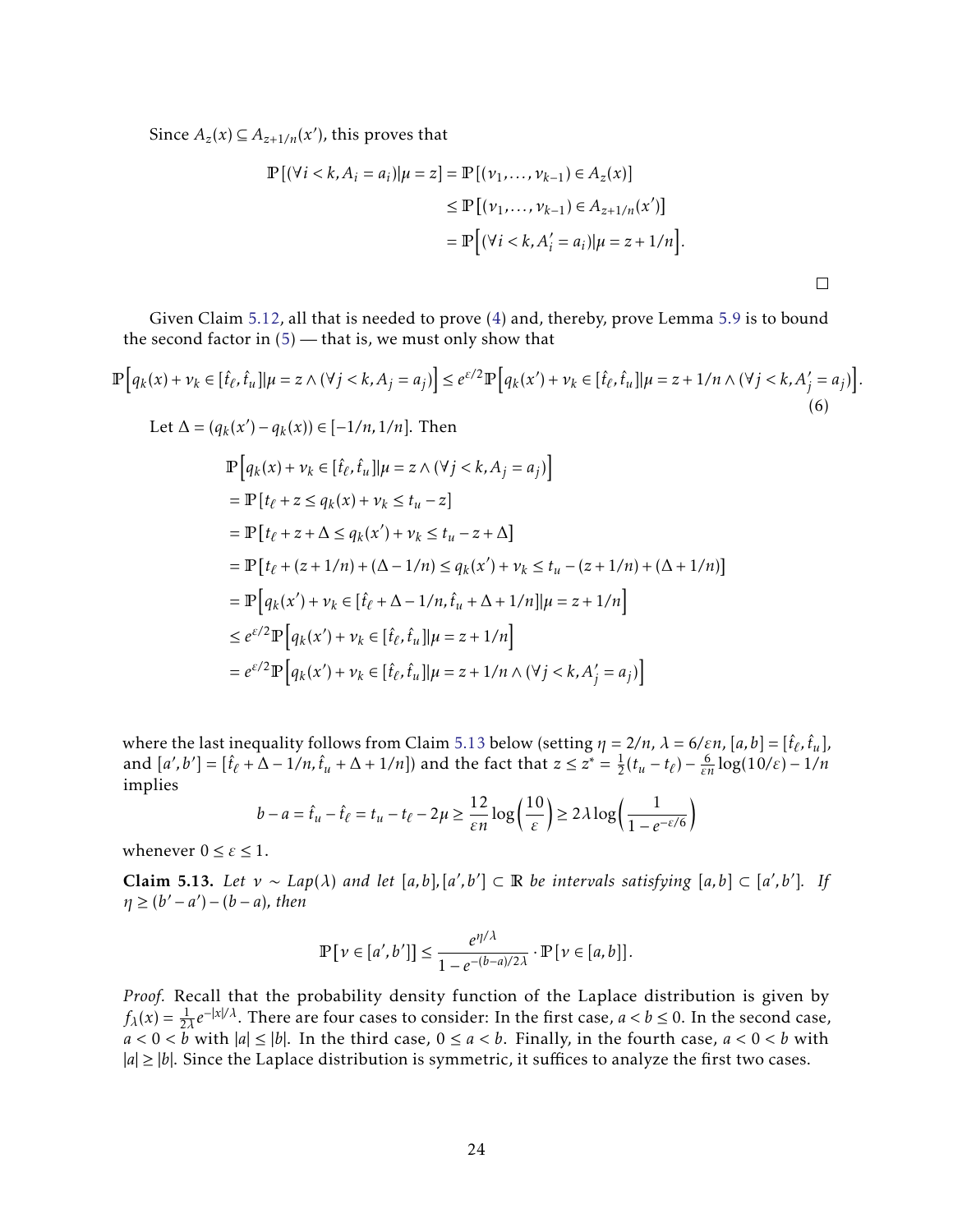**Case 1:** Suppose  $a < b \le 0$ . Then

$$
\mathbb{P}\left[\nu \in [a', b']\right] \le \mathbb{P}\left[\nu \in [a, b]\right] + \int_{b}^{b+\eta} \frac{1}{2\lambda} e^{x/\lambda} dx
$$

$$
= \frac{1}{2} (e^{(b+\eta)/\lambda} - e^{a/\lambda})
$$

$$
= \frac{1}{2} \cdot \left(\frac{e^{\eta/\lambda} - e^{(a-b)/\lambda}}{1 - e^{(a-b)/\lambda}}\right) \cdot (e^{b/\lambda} - e^{a/\lambda})
$$

$$
= \left(\frac{e^{\eta/\lambda} - e^{-(b-a)/\lambda}}{1 - e^{-(b-a)/\lambda}}\right) \cdot \mathbb{P}\left[\nu \in [a, b]\right].
$$

Case 2: Suppose  $a < 0 < b$  and  $|a| ≤ |b|$ . Note that this implies  $b ≥ (b - a)/2$ . Then

$$
\mathbb{P}\left[\nu \in [a', b']\right] \le \mathbb{P}\left[\nu \in [a, b]\right] + \eta \cdot \frac{1}{2\lambda} e^{a/\lambda}
$$
  
\n
$$
\le \mathbb{P}\left[\nu \in [a, b]\right] \left(1 + \frac{\eta}{2\lambda} \frac{e^{a/\lambda}}{\mathbb{P}\left[\nu \in [0, b]\right]}\right)
$$
  
\n
$$
= \mathbb{P}\left[\nu \in [a, b]\right] \frac{1 - e^{-b/\lambda} + \frac{\eta}{\lambda} e^{a/\lambda}}{1 - e^{-b/\lambda}}
$$
  
\n
$$
\le \mathbb{P}\left[\nu \in [a, b]\right] \frac{1 + \eta/\lambda}{1 - e^{-b/\lambda}}
$$
  
\n
$$
\le \mathbb{P}\left[\nu \in [a, b]\right] \frac{e^{\eta/\lambda}}{1 - e^{-(b-a)/2\lambda}}.
$$

 $\Box$ 

 $\Box$ 

*Proof of Lemma [5.10.](#page-23-1)* We claim that it suffices to show that with probability at least 1 − *β* we have

$$
\forall 1 \le j \le k \qquad |v_j| + |\mu| \le \alpha.
$$

To see this, suppose  $|v_j| + |\mu| \le \alpha$  for every *j*. Then, if  $a_j = L$ , we have

$$
c_j = q_j(x) + \nu_j < \hat{t}_\ell = t_\ell + \mu, \qquad \text{whence} \qquad q_j(x) < t_\ell + |\mu| + |\nu_j| \le t_\ell + \alpha.
$$

Similarly, if  $a_j = R$ , then

$$
c_j = q_j(x) + \nu_j > \hat{t}_u = t_u - \mu, \qquad \text{whence} \qquad q_j(x) > t_u - (|\mu| + |\nu_j|) \ge t_u - \alpha.
$$

Finally, if  $a_j = \top$ , then

$$
c_j = q_j(x) + \nu_j \in [\hat{t}_\ell, \hat{t}_u] = [t_\ell + \mu, t_u - \mu], \quad \text{whence} \quad t_\ell - \alpha \le q_j(x) \le t_u + \alpha.
$$

We now show that indeed  $|v_j| + |\mu| \leq \alpha$  for every *j* with high probability. By tail bounds for the Laplace distribution,

$$
\mathbb{P}\left[|\mu| > \alpha/4\right] = \exp\left(-\frac{\varepsilon \alpha n}{8}\right) \qquad \text{and} \qquad \mathbb{P}\left[|\nu_j| > 3\alpha/4\right] = \exp\left(-\frac{\varepsilon \alpha n}{8}\right)
$$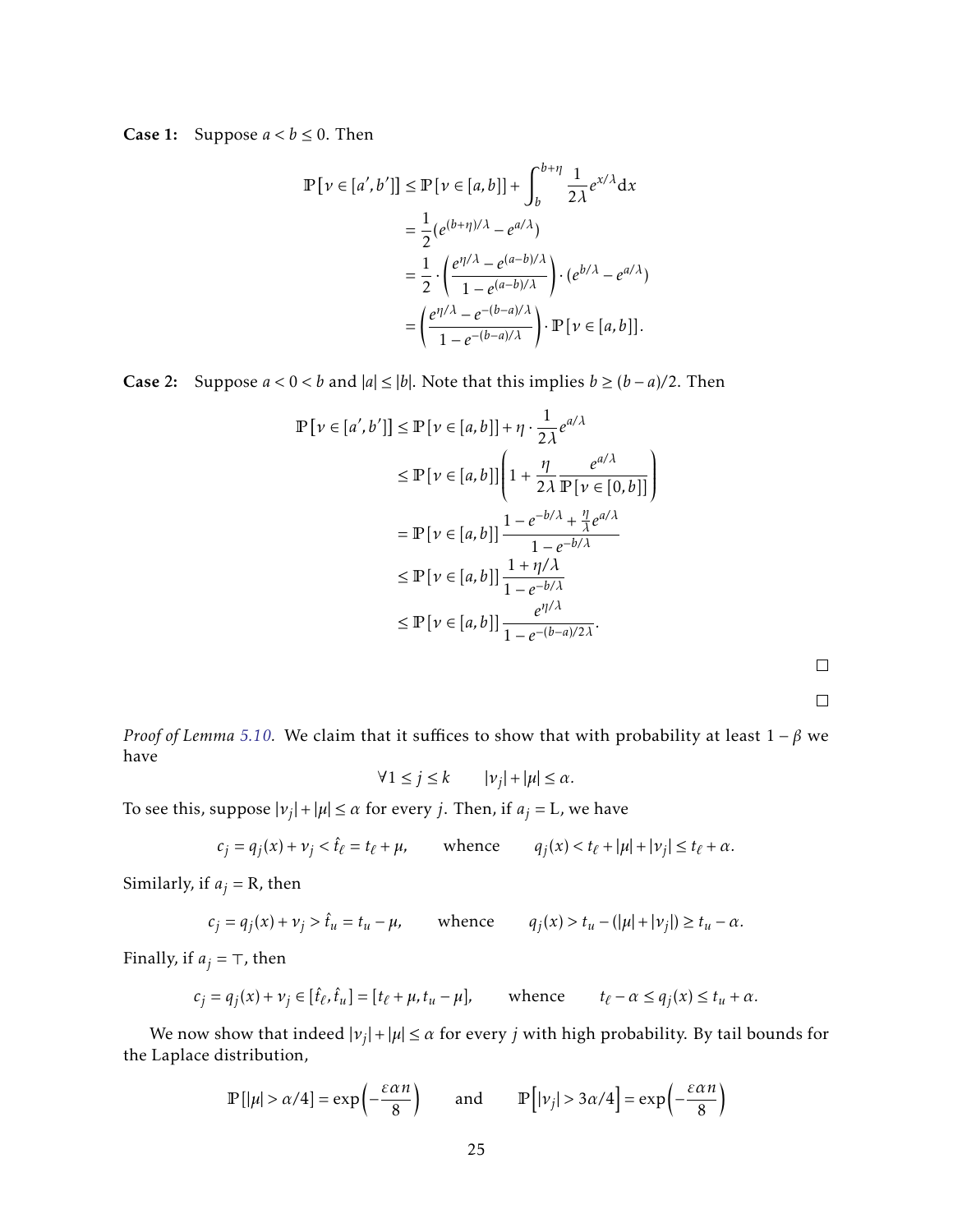for all *j*. By a union bound,

$$
\mathbb{P}\left[|\mu| > \alpha/4 \quad \vee \quad \exists j \in [k] \quad |\nu_j| > 3\alpha/4\right] \le (k+1) \cdot \exp\left(-\frac{\varepsilon \alpha n}{8}\right) \le \beta,
$$

 $\Box$ 

as required.

## <span id="page-27-0"></span>5.3 The Online Interior Point Problem

Our algorithm extends a result of [\[BNSV15\]](#page-31-4) showing how to reduce the problem of privately releasing thresholds to the much simpler *interior point problem*. By analogy, our algorithm for answering adaptively-chosen thresholds relies on solving multiple instances of an online variant of the interior point problem in parallel. In this section, we present the OIP problem and give an (*ε, δ*)-differentially private solution that can handle *k* adaptively-chosen queries with sample complexity *O*(log*k*). Our OIP algorithm is a direct application of the BetweenThresholds algorithm from Section [5.2.](#page-21-0)

Definition 5.14 (Online Interior Point Problem). An algorithm *M* solves the *Online Interior Point (OIP) Problem* for *k* queries with confidence *β* if, when given as input any private dataset *x* ∈ [0, 1]<sup>*n*</sup> and any adaptively-chosen sequence of real numbers  $y_1, \dots, y_k$  ∈ [0, 1], with probability at least 1 −  $\beta$  it produces a sequence of answers  $a_1, \dots, a_k \in \{L, R\}$  such that

$$
\forall j \in \{1, 2, \cdots, k\} \qquad y_j < \min_{i \in [n]} x_i \implies a_j = \mathbf{L}, \qquad y_j \ge \max_{i \in [n]} x_i \implies a_j = \mathbf{R}.
$$

(If  $\min_{i \in [n]} x_i \leq y_j < \max_{i \in [n]} x_i$ , then *M* may output either symbol L or R.)

Input: Dataset  $x \in [0,1]^n$ . Initialize a BetweenThresholds instance (Figure [7\)](#page-22-1)  ${\cal B}$  on dataset  $x$  with thresholds  $t_\ell = \frac{1}{3}$  $\frac{1}{3}$ ,  $t_u = \frac{2}{3}$  $\frac{2}{3}$ . For  $j = 1, 2, \dots, k$ : Receive query  $y_i \in [0,1]$ . If B already halted on some query  $q_{y^*}$ , output L if  $y_j < y^*$  and output R if  $y_j \ge y^*$ . Otherwise, give B the query  $c_{y_j} \in \mathsf{Thresh}_{[0,1]}.$ If  $\beta$  returns  $\top$ , output R. Otherwise, output the answer produced by  $\beta$ .

<span id="page-27-1"></span>

|  |  | Figure 8: Online Interior Point Algorithm |
|--|--|-------------------------------------------|
|  |  |                                           |

<span id="page-27-2"></span>Proposition 5.15. *The algorithm in Figure [8](#page-27-1) is* (*ε, δ*)*-differentially private and solves the OIP Problem with confidence β as long as*

$$
n \geq \frac{36}{\varepsilon} \left( \log(k+1) + \log(1/\beta) + \log(10/\varepsilon) + \log(1/\delta) + 1 \right).
$$

*Proof.* Privacy follows immediately from Lemma [5.9,](#page-23-0) since Algorithm [8](#page-27-1) is obtained by postprocessing Algorithm [7,](#page-22-1) run using thresholds with a gap of size 1*/*3.

To argue utility, let  $\alpha = 1/3$  so that

$$
n \ge \frac{8}{\varepsilon \alpha} (\log(k+1) + \log(1/\beta)).
$$

By Lemma [5.10,](#page-23-1) with probability at least  $1 - \beta$ , the following events occur: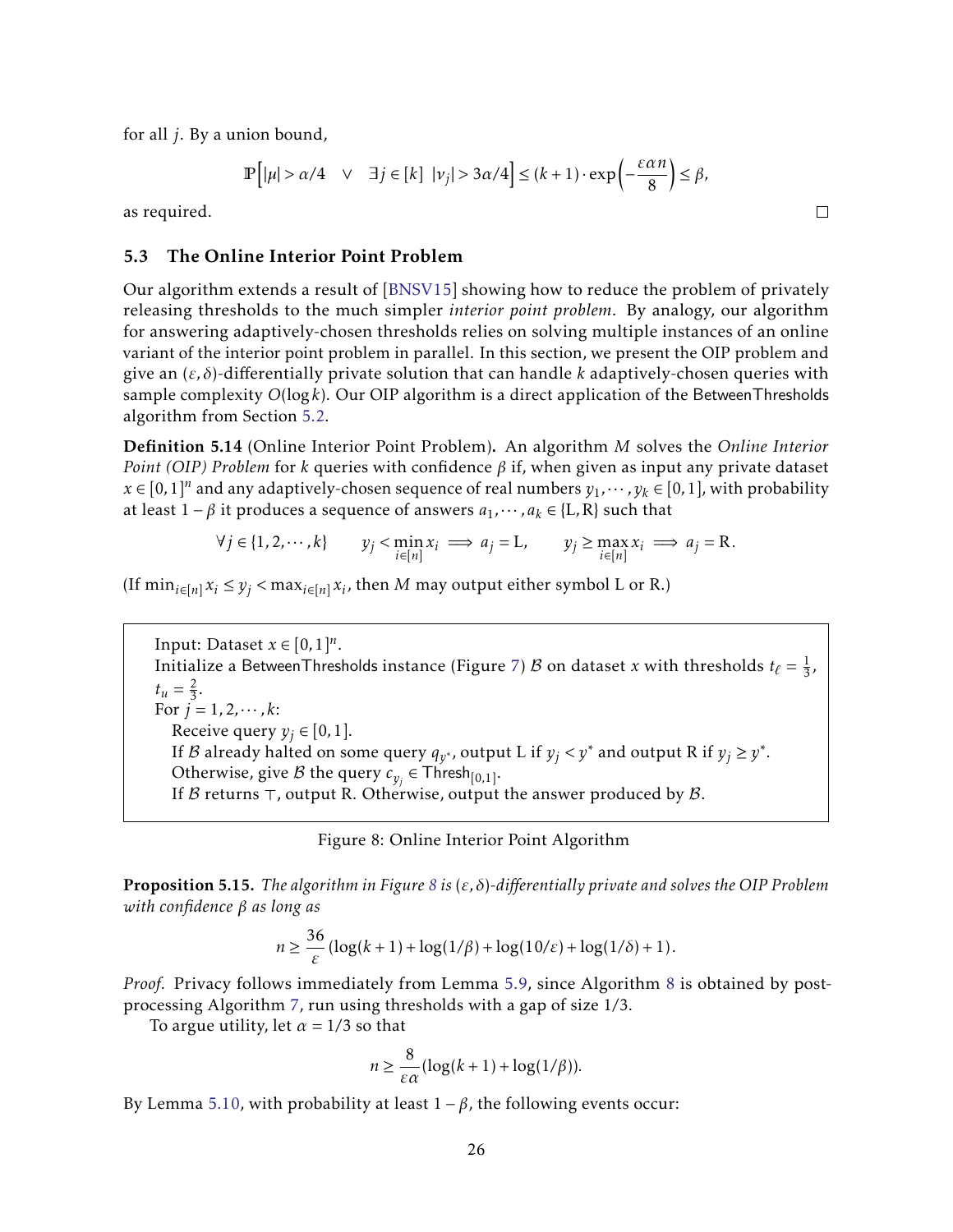- If the BetweenThresholds instance  $B$  halts when it is queried on  $c_{y^*}$ , then  $\min_{i \in [n]} x_i \leq y^*$  $\max_{i \in [n]} x_i$ .
- If *B* has not yet halted and  $y_j < min_{i \in [n]} x_i$ , its answer to  $c_{y_j}$  is L.
- If *B* has not yet halted and  $y_j \ge \max_{i \in [n]} x_i$ , its answer to  $c_{y_j}$  is R.

Thus, if  $\beta$  has not yet halted, the answers provided are accurate answers for the OIP Problem. On the other hand, when  $B$  halts, it has successfully identified an "interior point" of the dataset x, i.e. a  $y^*$  such that  $\min_{i \in [n]} x_i \leq y^*$  <  $\max_{i \in [n]} x_i$ . Thus, for any subsequent query *y*, we have that

$$
y < \min_{i \in [n]} x_i \implies y < y^*,
$$

so Algorithm [8](#page-27-1) correctly outputs L. Similarly,

$$
y \ge \max_{i \in [n]} x_i \implies y \ge y^*,
$$

so Algorithm [8](#page-27-1) correctly outputs R on such a query.

## <span id="page-28-0"></span>5.4 Releasing Adaptive Thresholds with Approximate Differential Privacy

We are now ready to state our reduction from releasing thresholds to solving the OIP Problem.

<span id="page-28-1"></span>Theorem 5.16. *If there exists an* (*ε, δ*)*-differentially private algorithm solving the OIP problem for k queries with confidence αβ/*8 *and sample complexity n* 0 *, then there is a* (4*ε,*(1 + *e ε* )*δ*)*-differentially private algorithm for releasing k threshold queries with* (*α, β*)*-accuracy and sample complexity*

$$
n = \max\left\{\frac{6n'}{\alpha}, \frac{24\log^{2.5}(4/\alpha) \cdot \log(2/\beta)}{\alpha \varepsilon}\right\}.
$$

Combining this reduction with our algorithm for the OIP Problem (Proposition [5.15\)](#page-27-2) yields:

Corollary 5.17. *There is an* (*ε, δ*)*-differentially private algorithm for releasing k adaptively-chosen threshold queries with* (*α, β*)*-accuracy for*

$$
n = O\left(\frac{\log k + \log^{2.5}(1/\alpha) + \log(1/\beta \varepsilon \delta)}{\alpha \varepsilon}\right).
$$

*Proof of Theorem [5.16.](#page-28-1)* Our algorithm and its analysis follow the reduction of Bun et al. [\[BNSV15\]](#page-31-4) for reducing the (offline) query release problem for thresholds to the offline interior point problem.

Let *T* be an  $(\varepsilon, \delta)$ -differentially private algorithm solving the OIP Problem with confidence *αβ/*8 and sample complexity *n* 0 . Without loss of generality, we may assume that *T* is differentially private in "add-or-remove-an-item sense"—i.e. if  $x \in [0,1]$ <sup>\*</sup> and  $x'$  differs from  $x$  up to the addition or removal of a row, then for every adversary *A* and set *S* of outcomes of the interaction  $\text{between}\ A\ \text{and}\ T$ , we have  $\mathbb{P}\Big[\mathsf{Adaptive}_{A\rightleftarrows} \gamma(x)\in S\Big]\leq e^{\varepsilon}\mathbb{P}\Big[\mathsf{Adaptive}_{A\rightleftarrows} \gamma(x')\in S\Big]+\delta. \ \ \text{Moreover,}$ *T* provides accurate answers to the OIP Problem with probability at least  $1 - \alpha \beta/8$  whenever its input is of size at least  $n'$ . To force an algorithm  $\overline{T}$  to have these properties, we may pad any dataset of size less than *n'* with an arbitrary fixed element. On the other hand, we may subsample the first  $n'$  elements from any dataset with more than this many elements.

 $\Box$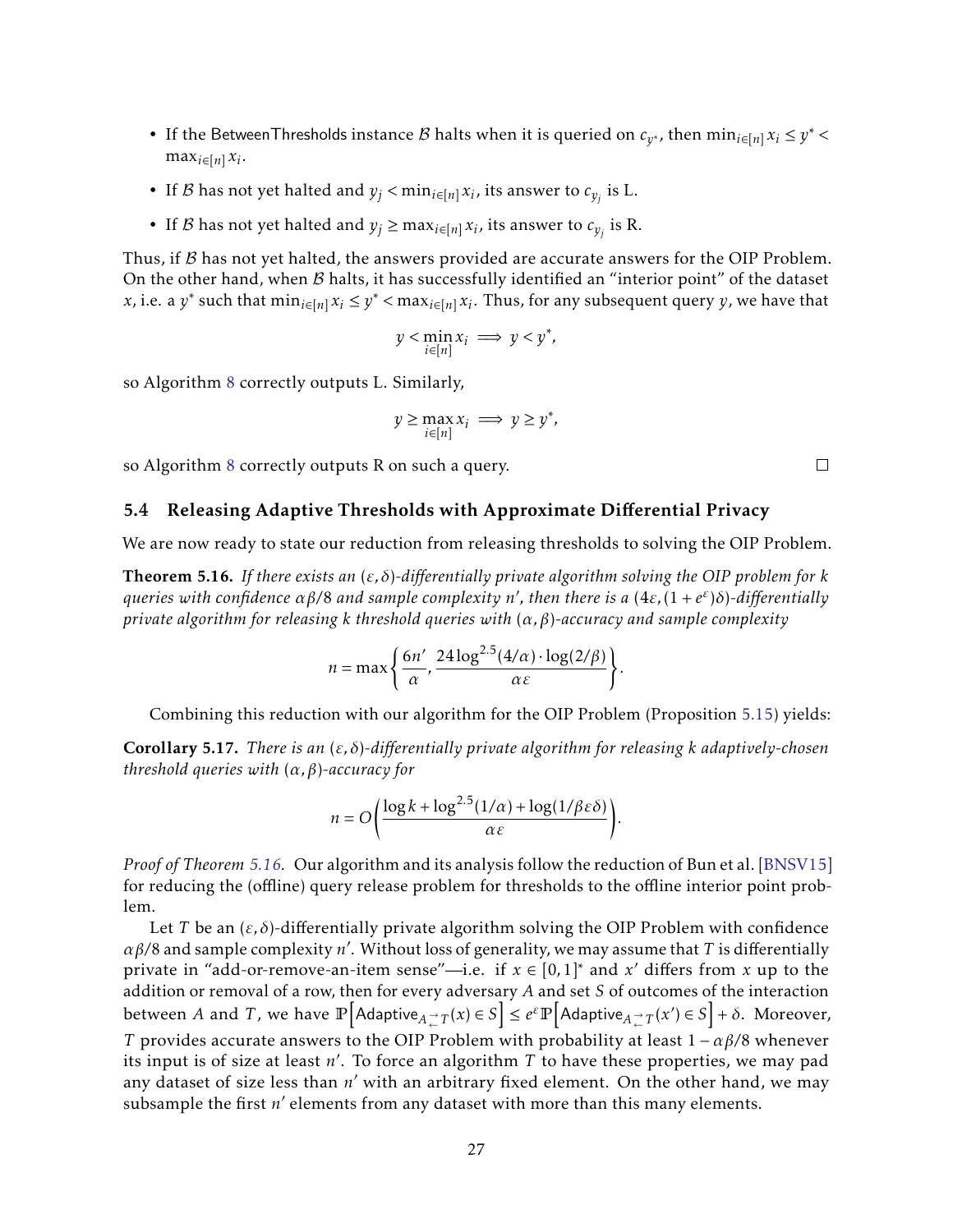Input: Dataset  $x \in [0,1]^n$ . Parameter:  $\alpha \in (0,1)$ . Let  $(x^{(1)},...,x^{(M)}) \leftarrow_R \text{Partition}(x_1,...,x_n,\alpha).$ Initialize an instance of the OIP algorithm  $T^{(m)}$  on each chunk  $x^{(m)} \in [0,1]^*$ , for  $m \in [M]$ . For each  $j = 1, \dots, k$ : Receive query  $c_{y_j} \in \mathsf{Thresh}_{[0,1]}.$ Give query  $y_j \in [0,1]$  to every OIP instance  $T^{(m)}$ , receiving answers  $a_j^{(1)}$  $\binom{(1)}{j}$ ,  $\cdots$  *, a*<sup>(M)</sup>)  $j^{(M)}$  ∈ {L, R}. Return  $a_j = \frac{1}{M} \cdot$  $\left\{m \in [M]: a_i^{(m)}\right\}$  $\begin{bmatrix} m \\ j \end{bmatrix}$  = R .

<span id="page-29-0"></span>

Input: Dataset  $x \in [0,1]^n$ . Parameter:  $\alpha \in (0,1)$ . Output: (Random) partition  $(x^{(1)},...,x^{(M)}) \in ([0,1]^*)^M$  of *x*, where  $2/\alpha \le M < 4/\alpha$ . Let  $M = 2^{\lceil \log_2(2/\alpha) \rceil}$ . Sort *x* in nondecreasing order  $x_1 \le x_2 \le \cdots \le x_n$ . For each  $0 \le \ell \le \log_2 M$  and  $s \in \{0,1\}^{\ell}$ , sample  $v_s \sim \text{Lap}((\log_2 M)/\varepsilon)$  independently. For each  $1 \le m \le M - 1$ , let  $\eta_m = \sum_{s \in P(m)} v_s$ , where  $P(m)$  is the set of all prefixes of the binary representation of *m*. Let  $t_0 = 1$ ,  $t_1 = \left[ \frac{n}{M} + \eta_1 \right]$ ,  $\cdots$ ,  $t_m = \left[ \frac{m \cdot n}{M} + \eta_m \right]$ ,  $\cdots$ ,  $t_M = n + 1$ . Let  $x^{(m)} = (x_{t_{m-1}}, \ldots, x_{t_m-1})$  for all  $m \in [M]$ .

<span id="page-29-1"></span>

Consider the algorithm AdaptiveThresholds $_T$  in Figures [9](#page-29-0) and [10.](#page-29-1)

The proof of Theorem [5.16](#page-28-1) relies on the following two claims about the Partition subroutine, both of which are implicit in the work of Bun et al. [\[BNSV15,](#page-31-4) Appendix C] and are based on ideas of Dwork et al. [\[DNPR10\]](#page-32-4). Claim [5.18](#page-29-2) shows that for neighboring databases  $x \sim x'$ , the behaviors of the Partition subroutine on *x* and  $x'$  are "similar" the following sense: for any fixed partition of *x*, one is roughly as likely (over the randomness of the partition algorithm) to obtain a partition of x' that differs on at most two chunks, where the different chunks themselves differ only up to the addition or removal of a single item. This will allow us to show that running *M* parallel copies of the OIP algorithm on the chunks remains roughly  $(\varepsilon, \delta)$ -differentially private. Claim [5.19](#page-30-1) shows that, with high probability, each chunk is simultaneously large enough for the corresponding OIP algorithm to succeed, but also small enough so that treating all of the elements in a chunk as if they were the same element still permits us to get  $\alpha$ -accurate answers to arbitrary threshold queries.

<span id="page-29-2"></span>**Claim 5.18.** Fix neighboring datasets  $x, x' \in [0,1]^n$ . Then there exists a (measurable) bijection  $\varphi : \mathbb{R}^{2M} \to \mathbb{R}^{2M}$  *with the following properties:* 

1. Let  $z \in \mathbb{R}^{2M}$  be any noise vector. Let  $x^{(1)}$ ,...,  $x^{(M)}$  denote the partition of *x* obtained with random *noise set to*  $v = z$ *. Similarly, let*  $x'^{(1)}$ *,...,x*<sup> $\prime$ (*M*) *denote the partition of x*' *obtained under noise*</sup>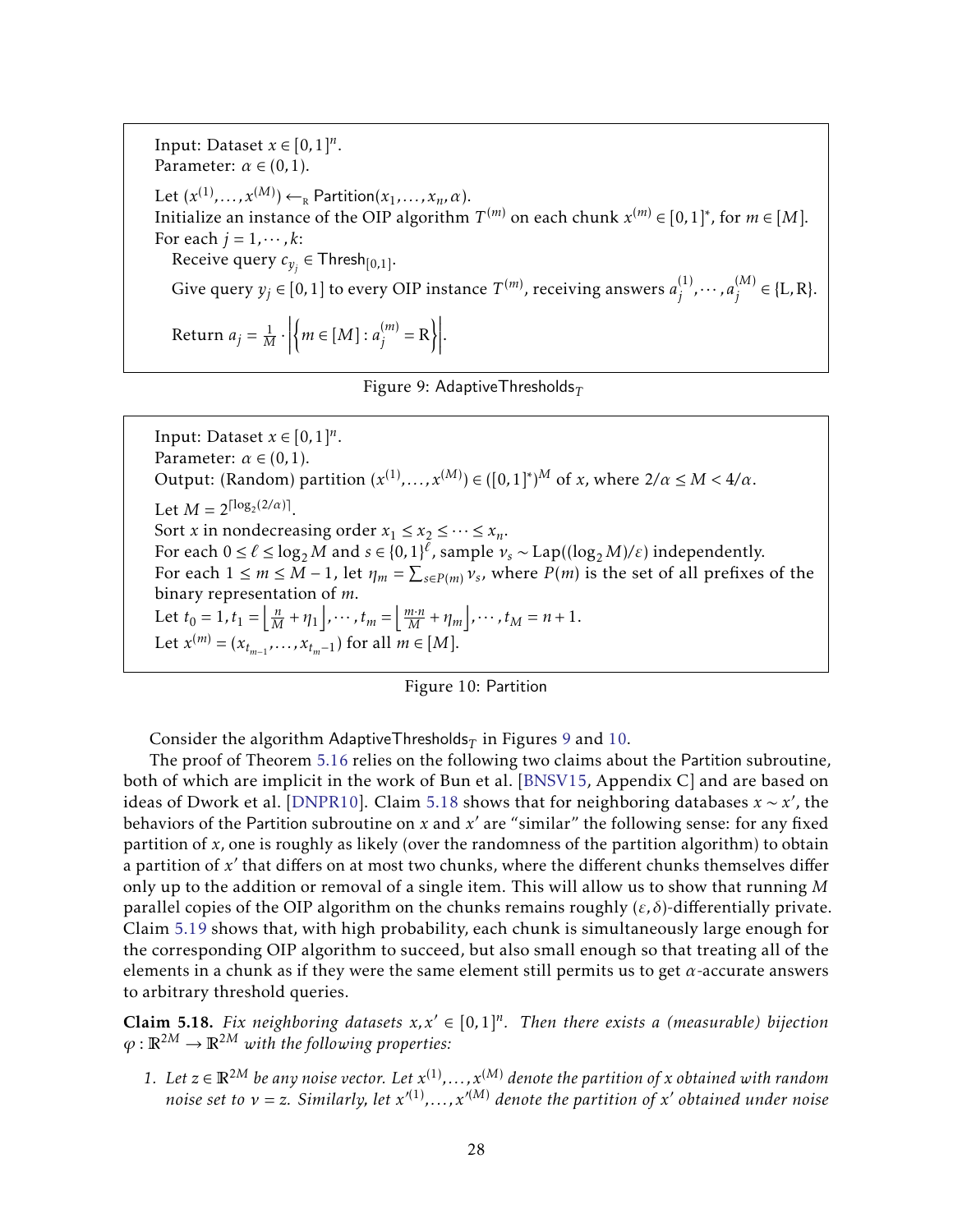$\nu = \varphi(z)$ . Then there exist indices  $i_1, i_2$  such that: 1) For  $i \in \{i_1, i_2\}$ , the chunks  $x^{(i)}$  and  $x'^{(i)}$ *differ up to the addition or removal of at most one item and 2) For every index*  $i \notin \{i_1, i_2\}$ *, we have*  $x^{(i)} = x'^{(i)}$ .

*2. For every noise vector*  $z \in \mathbb{R}^{2M}$ *, we have*  $\mathbb{P}[v = \varphi(z)] \leq e^{2\epsilon} \mathbb{P}[v = z]$ *.* 

<span id="page-30-1"></span>**Claim 5.19.** *With probability at least*  $1 - \beta/2$ *, we have that*  $|t_m - m \cdot n/M| \le \alpha n/24$  for all  $m \in [M]$ *.* 

Privacy of Algorithm [9.](#page-29-0) We first show how to use Claim [5.18](#page-29-2) to show that Algorithm [9](#page-29-0) is differentially private. Fix an adversary  $A$ , and let  $B =$  Adaptive $_A^{\to}$ <sub>AdaptiveThresholds ${}_T$  simulate the</sub> interaction between *A* and Algorithm [9.](#page-29-0) Let *S* be a subset of the range of *B*. Then, by Property (1) of Claim [5.18](#page-29-2) and group privacy, we have that for any  $z \in \mathbb{R}^{2M}$ :

$$
\mathbb{P}[B(x) \in S | \nu = z] \le e^{2\varepsilon} \mathbb{P}[B(x') \in S | \nu = \varphi(z)] + (1 + e^{\varepsilon})\delta.
$$

By Property (2) of Claim [5.18,](#page-29-2) we also have  $Pr[\nu = z] \le e^{2\varepsilon} Pr[\nu = \varphi(z)]$  for every  $z \in \mathbb{R}^{2M}$ . Therefore,

$$
\mathbb{P}[B(x) \in S] = \int_{\mathbb{R}^{2M}} \mathbb{P}[B(x) \in S | \nu = z] \cdot \mathbb{P}[\nu = z] dz
$$
  
\n
$$
\leq \int_{\mathbb{R}^{2M}} \left( e^{2\varepsilon} \mathbb{P}[B(x') \in S | \nu = \varphi(z)] + (1 + e^{\varepsilon}) \delta \right) \cdot \mathbb{P}[\nu = z] dz
$$
  
\n
$$
\leq (1 + e^{\varepsilon}) \delta + \int_{\mathbb{R}^{2M}} e^{2\varepsilon} \mathbb{P}[B(x') \in S | \nu = \varphi(z)] \cdot e^{2\varepsilon} \mathbb{P}[\nu = \varphi(z)] dz
$$
  
\n
$$
\leq (1 + e^{\varepsilon}) \delta + e^{4\varepsilon} \mathbb{P}[B(x') \in S].
$$

Hence, *B* is  $(e^{4\varepsilon}, (1+e^{\varepsilon})\delta)$ -differentially private, as claimed.

Accuracy of Algorithm [9.](#page-29-0) We now show how to use Claim [5.19](#page-30-1) to show that Algorithm [9](#page-29-0) produces  $(\alpha, \beta)$ -accurate answers. By a union bound, the following three events occur with probability at least 1 − *β*:

- 1. For all  $m \in [M]$ ,  $\left| \frac{m}{M} - \frac{t_m}{n} \right| \leq \frac{\alpha}{6}.$
- 2. Every chunk  $x^{(m)}$  has size  $|x^{(m)}| = t_m t_{m-1} \in [\alpha n/6, 2\alpha n/3].$
- <span id="page-30-0"></span>3. Every instance of *T* succeeds.

Now we need to show that if these three events occur, we can produce *α*-accurate answers to every threshold query  $c_{y_1},...,c_{y_k}$ . Write the sorted input database as  $x_1 \le x_2 \le ... \le x_n$ . We consider two cases for the  $j^{\text{th}}$  query: As our first case, suppose  $x_n \leq y_j$ . Then for every chunk  $x^{(m)}$ , we have max{ $x^{(m)}$ }  $\leq y_j$ . Then the success condition of  $T^{(m)}$  guarantees that  $a_j^{(m)}$  $j^{(m)}$  = R. Thus, the answer  $a_j = 1$  is (exactly) accurate for the query  $c_j$ .

As our second case, let *i* be the smallest index for which  $x_i > y_j$ , and suppose the item  $x_i$  is in some chunk  $x^{(m_i)}$ . Note that this means that the true answer to the query  $c_{y_j}$  is  $(i-1)/n$  and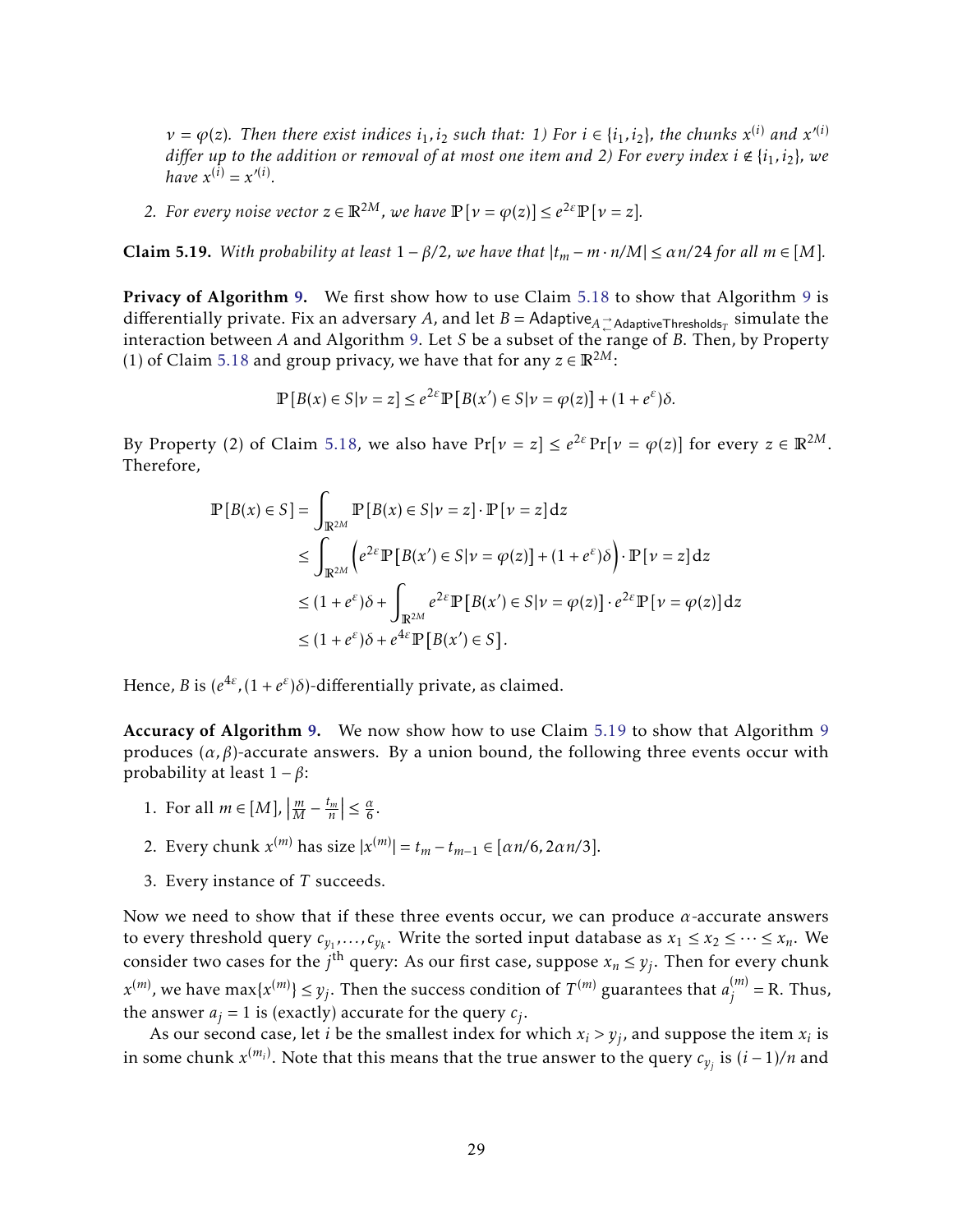that  $t_{m_i-1} \le i \le t_{m_i}-1$ . Then again, for every  $m < m_i$  we have  $\max\{x^{(m)}\} \le y_j$ , so every such  $T^{(m)}$ instance yields *a* (*m*)  $j^{(m)}$  = R. Thus,

$$
a_j = \frac{1}{M} \cdot \left| \left\{ m \in [M] : a_j^{(m)} = R \right\} \right| \ge \frac{m_i - 1}{M} \ge \frac{t_{m_i}}{n} - \frac{\alpha}{6} - \frac{\alpha}{2} \ge \frac{(i - 1)}{n} - \alpha,
$$

since  $M \geq 2/\alpha$ .

On the other hand, for every  $m > m_i$ , we have  $\min\{x^{(m)}\} > y_j$ , so every such  $T^{(m)}$  instance instead yields *a* (*m*)  $j^{(m)} = L.$ 

$$
a_j \le \frac{m_i}{M} \le \frac{t_{m_i}}{n} + \frac{\alpha}{6} \le \frac{t_{m_i-1} + 2\alpha n/3}{n} + \frac{\alpha}{6} \le \frac{i}{n} + \frac{2\alpha}{3} + \frac{\alpha}{6} \le \frac{i-1}{n} + \alpha,
$$

since  $n \geq 6/\alpha$ .

### <span id="page-31-0"></span>Acknowledgements

We thank Salil Vadhan for many helpful discussions.

# References

- <span id="page-31-6"></span>[BLR13] Avrim Blum, Katrina Ligett, and Aaron Roth. A learning theory approach to noninteractive database privacy. *J. ACM*, 60(2):12, 2013.
- <span id="page-31-3"></span>[BNS13] Amos Beimel, Kobbi Nissim, and Uri Stemmer. Private learning and sanitization: Pure vs. approximate differential privacy. In *Approximation, Randomization, and Combinatorial Optimization. Algorithms and Techniques - 16th International Workshop, APPROX 2013, and 17th International Workshop, RANDOM 2013, Berkeley, CA, USA, August 21-23, 2013. Proceedings*, pages 363–378, 2013.
- <span id="page-31-2"></span>[BNS+16] Raef Bassily, Kobbi Nissim, Adam D. Smith, Thomas Steinke, Uri Stemmer, and Jonathan Ullman. Algorithmic stability for adaptive data analysis. In *Proceedings of the Forty-Eighth Annual ACM on Symposium on Theory of Computing, STOC 2016, Cambridge, MA, USA*, 2016.
- <span id="page-31-4"></span>[BNSV15] Mark Bun, Kobbi Nissim, Uri Stemmer, and Salil P. Vadhan. Differentially private release and learning of threshold functions. In *IEEE 56th Annual Symposium on Foundations of Computer Science, FOCS 2015, Berkeley, CA, USA, 17-20 October, 2015*, pages 634–649, 2015.
- <span id="page-31-5"></span>[BS98] Dan Boneh and James Shaw. Collusion-secure fingerprinting for digital data. *IEEE Trans. Information Theory*, 44(5):1897–1905, 1998.
- <span id="page-31-1"></span>[BUV14] Mark Bun, Jonathan Ullman, and Salil P. Vadhan. Fingerprinting codes and the price of approximate differential privacy. In *Symposium on Theory of Computing, STOC 2014, New York, NY, USA, May 31 - June 03, 2014*, pages 1–10, 2014.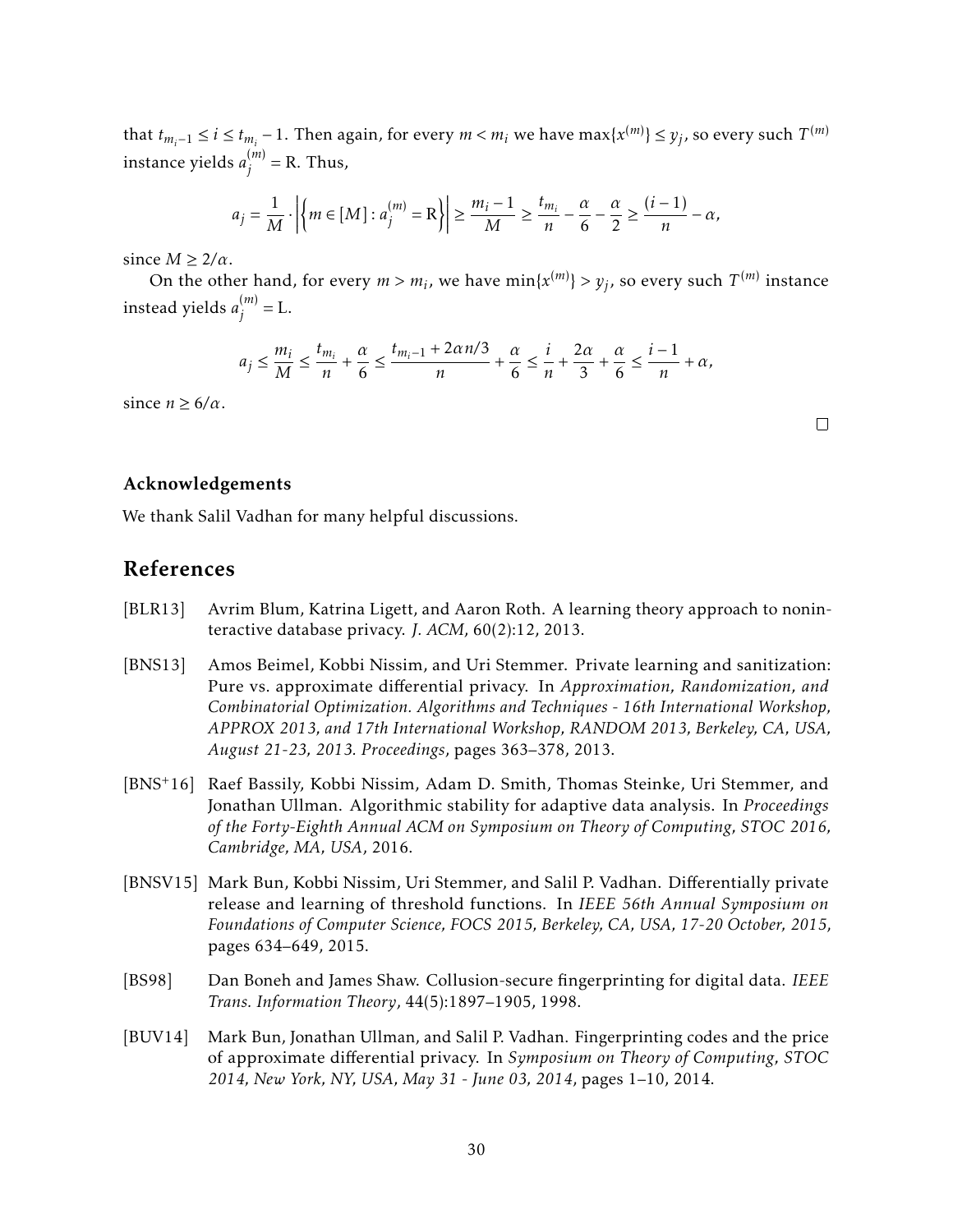- <span id="page-32-5"></span>[CSS11] T.-H. Hubert Chan, Elaine Shi, and Dawn Song. Private and continual release of statistics. *ACM Trans. Inf. Syst. Secur.*, 14(3):26, 2011.
- <span id="page-32-3"></span>[DFH+15] Cynthia Dwork, Vitaly Feldman, Moritz Hardt, Toniann Pitassi, Omer Reingold, and Aaron Leon Roth. Preserving statistical validity in adaptive data analysis. In *Proceedings of the Forty-Seventh Annual ACM on Symposium on Theory of Computing, STOC 2015, Portland, OR, USA, June 14-17, 2015*, pages 117–126, 2015.
- <span id="page-32-8"></span>[DL09] Cynthia Dwork and Jing Lei. Differential privacy and robust statistics. In *Proceedings of the 41st Annual ACM Symposium on Theory of Computing, STOC 2009, Bethesda, MD, USA, May 31 - June 2, 2009*, pages 371–380, 2009.
- <span id="page-32-0"></span>[DMNS06] Cynthia Dwork, Frank McSherry, Kobbi Nissim, and Adam Smith. Calibrating noise to sensitivity in private data analysis. In *Theory of Cryptography, Third Theory of Cryptography Conference, TCC 2006, New York, NY, USA, March 4-7, 2006, Proceedings*, pages 265–284, 2006.
- <span id="page-32-2"></span>[DN03] Irit Dinur and Kobbi Nissim. Revealing information while preserving privacy. In *Proceedings of the Twenty-Second ACM SIGACT-SIGMOD-SIGART Symposium on Principles of Database Systems, June 9-12, 2003, San Diego, CA, USA*, pages 202–210, 2003.
- <span id="page-32-4"></span>[DNPR10] Cynthia Dwork, Moni Naor, Toniann Pitassi, and Guy N. Rothblum. Differential privacy under continual observation. In *Proceedings of the 42nd ACM Symposium on Theory of Computing, STOC 2010, Cambridge, Massachusetts, USA, 5-8 June 2010*, pages 715–724, 2010.
- <span id="page-32-10"></span>[DNR+09] Cynthia Dwork, Moni Naor, Omer Reingold, Guy N. Rothblum, and Salil P. Vadhan. On the complexity of differentially private data release: efficient algorithms and hardness results. In *Proceedings of the 41st Annual ACM Symposium on Theory of Computing, STOC 2009, Bethesda, MD, USA, May 31 - June 2, 2009*, pages 381–390, 2009.
- <span id="page-32-6"></span>[DNRR15] Cynthia Dwork, Moni Naor, Omer Reingold, and Guy N. Rothblum. Pure differential privacy for rectangle queries via private partitions. In *Advances in Cryptology - ASIACRYPT 2015 - 21st International Conference on the Theory and Application of Cryptology and Information Security, Auckland, New Zealand, November 29 - December 3, 2015, Proceedings, Part II*, pages 735–751, 2015.
- <span id="page-32-7"></span>[DR14] Cynthia Dwork and Aaron Roth. The algorithmic foundations of differential privacy. *Found. Trends Theor. Comput. Sci.*, 9(3–4):211–407, August 2014.
- <span id="page-32-1"></span>[DRV10] Cynthia Dwork, Guy N. Rothblum, and Salil P. Vadhan. Boosting and differential privacy. In *IEEE Symposium on Foundations of Computer Science (FOCS '10)*, pages 51–60. IEEE, 23–26 October 2010.
- <span id="page-32-9"></span>[DSS+15] Cynthia Dwork, Adam D. Smith, Thomas Steinke, Jonathan Ullman, and Salil P. Vadhan. Robust traceability from trace amounts. In *IEEE 56th Annual Symposium on Foundations of Computer Science, FOCS 2015, Berkeley, CA, USA, 17-20 October, 2015*, pages 650–669, 2015.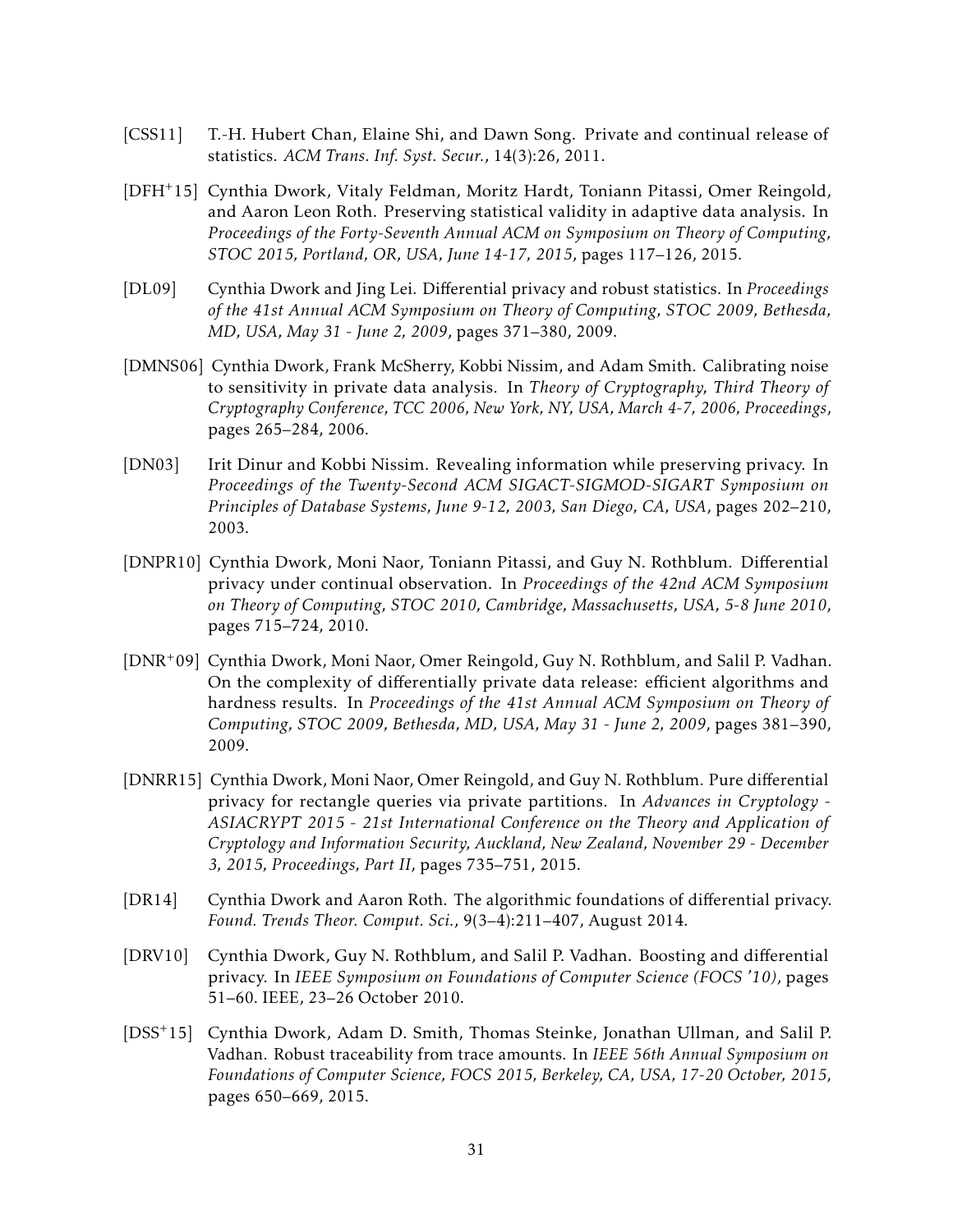- <span id="page-33-1"></span>[DY08] Cynthia Dwork and Sergey Yekhanin. New efficient attacks on statistical disclosure control mechanisms. In *Advances in Cryptology - CRYPTO 2008, 28th Annual International Cryptology Conference, Santa Barbara, CA, USA, August 17-21, 2008. Proceedings*, pages 469–480, 2008.
- <span id="page-33-2"></span>[HR10] Moritz Hardt and Guy N. Rothblum. A multiplicative weights mechanism for privacy-preserving data analysis. In *51th Annual IEEE Symposium on Foundations of Computer Science, FOCS 2010, October 23-26, 2010, Las Vegas, Nevada, USA*, pages 61–70, 2010.
- <span id="page-33-8"></span>[HT10] Moritz Hardt and Kunal Talwar. On the geometry of differential privacy. In *Proceedings of the 42nd ACM Symposium on Theory of Computing, STOC 2010, Cambridge, Massachusetts, USA, 5-8 June 2010*, pages 705–714, 2010.
- <span id="page-33-3"></span>[HU14] Moritz Hardt and Jonathan Ullman. Preventing false discovery in interactive data analysis is hard. In *55th IEEE Annual Symposium on Foundations of Computer Science, FOCS 2014, Philadelphia, PA, USA, October 18-21, 2014*, pages 454–463, 2014.
- <span id="page-33-9"></span>[RR10] Aaron Roth and Tim Roughgarden. Interactive privacy via the median mechanism. In *STOC*, pages 765–774. ACM, June 5–8 2010.
- <span id="page-33-5"></span>[SU15a] Thomas Steinke and Jonathan Ullman. Between pure and approximate differential privacy. *CoRR*, abs/1501.06095, 2015.
- <span id="page-33-4"></span>[SU15b] Thomas Steinke and Jonathan Ullman. Interactive fingerprinting codes and the hardness of preventing false discovery. In *Proceedings of The 28th Conference on Learning Theory, COLT 2015, Paris, France, July 3-6, 2015*, pages 1588–1628, 2015.
- <span id="page-33-6"></span>[Tar08] Gábor Tardos. Optimal probabilistic fingerprint codes. *J. ACM*, 55(2), 2008.
- <span id="page-33-10"></span>[Ull13] Jonathan Ullman. Answering  $n^{2+o(1)}$  counting queries with differential privacy is hard. In *Symposium on Theory of Computing Conference, STOC'13, Palo Alto, CA, USA, June 1-4, 2013*, pages 361–370, 2013.
- <span id="page-33-7"></span>[War65] Stanley L. Warner. Randomized response: A survey technique for eliminating evasive answer bias. *Journal of the American Statistical Association*, 60(309):63–69, 1965.

# <span id="page-33-0"></span>A The Fingerprinting Lemma

In this section we prove the fingerprinting lemma (Lemma [3.6\)](#page-12-2). The proof is broken into several lemmata.

<span id="page-33-11"></span>**Lemma A.1.** Let  $f: {\pm 1}^n \to \mathbb{R}$ . Define  $g: {\pm 1} \to \mathbb{R}$  by

$$
g(p) = \mathop{\mathbb{E}}_{x_{1\cdots n} \sim p} [f(x)].
$$

*Then*

$$
\mathop{\mathbb{E}}_{x_{1\cdots n}\sim p}\left[f(x)\cdot\sum_{i\in[n]}(x_i-p)\right]=g'(p)\cdot(1-p^2).
$$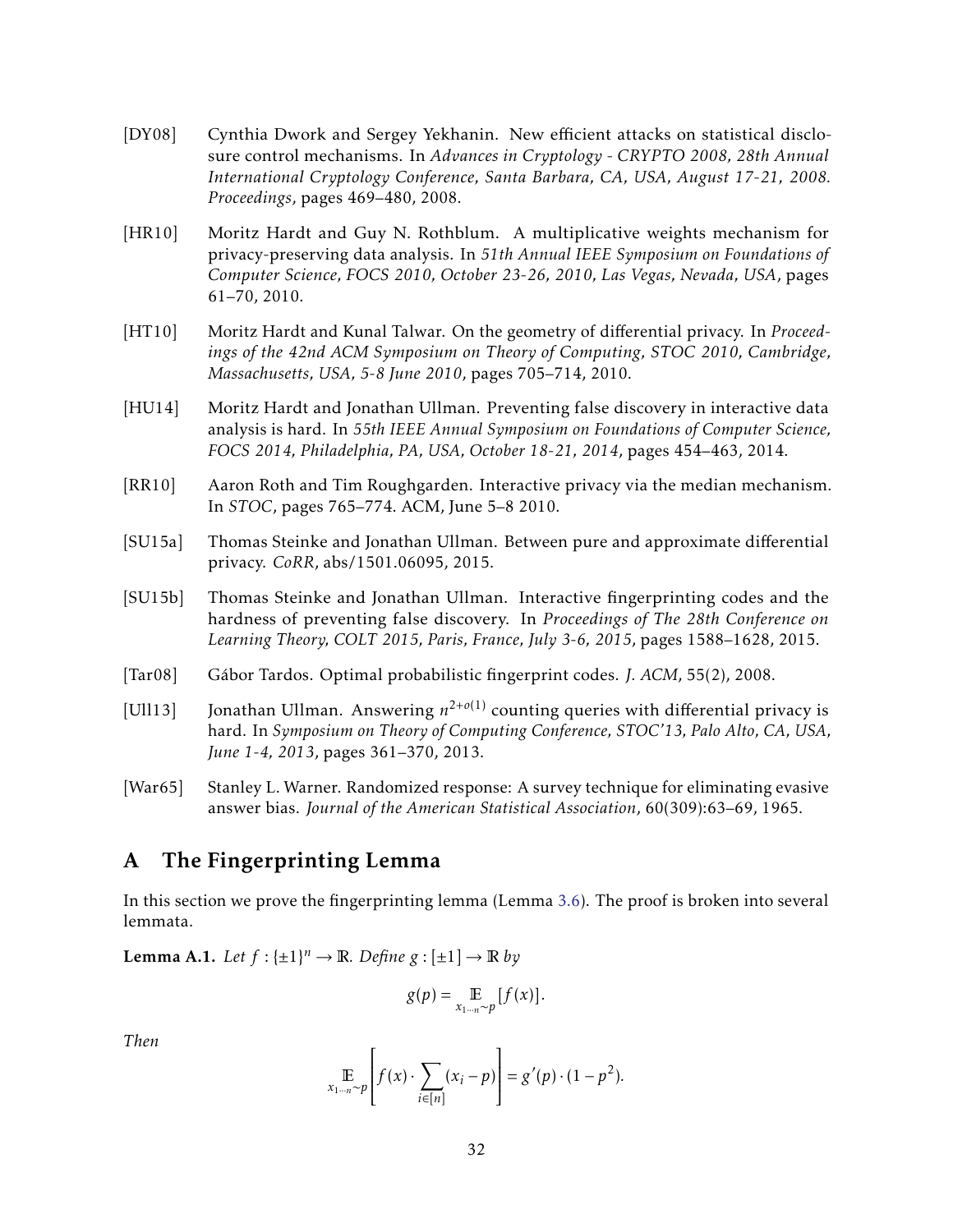A rescaling of this lemma appears in [\[SU15b\]](#page-33-4). The following proof is taken from [\[DSS](#page-32-9)+15].

*Proof.* We begin by establishing several identities.

Since  $x^2 = 1$  for  $x \in \{\pm 1\}$ , we have the identity

$$
\frac{d}{dp}\frac{1+xp}{2} = \frac{x}{2} = \frac{1+xp}{2}\frac{x-p}{1-p^2}
$$

for all  $x \in \{\pm 1\}$  and  $p \in (-1, 1)$ . By the product rule, we have

$$
\frac{d}{dp} \prod_{i \in [n]} \frac{1 + x_i p}{2} = \sum_{i \in [n]} \left( \frac{d}{dp} \frac{1 + x_i p}{2} \right) \prod_{k \in [n] \setminus \{i\}} \frac{1 + x_k p}{2} = \sum_{i \in [n]} \frac{x_i - p}{1 - p^2} \prod_{k \in [n]} \frac{1 + x_k p}{2}
$$

for all  $x \in {\pm 1}^n$  and  $p \in (-1, 1)$ .

Sampling *x* ~ *p* samples each  $x \in \{\pm 1\}$  with probability  $\frac{1+xp}{2}$ . Thus sampling  $x_{1\cdots n} \sim p$ , samples each  $x \in {\pm 1}^n$  with probability  $\prod_{i \in [n]} \frac{1 + x_i p}{2}$  $\frac{\lambda_i p}{2}$ .

Now we can write

$$
g(p) = \mathop{\mathbb{E}}_{x_{1\cdots n}\sim p} [f(x)] = \sum_{x\in \{\pm 1\}^n} f(x) \prod_{i\in [n]} \frac{1+x_i p}{2}.
$$

Using the above identities gives

$$
g'(p) = \sum_{x \in \{\pm 1\}^n} f(x) \frac{d}{dp} \prod_{i \in [n]} \frac{1 + x_i p}{2}
$$
  
= 
$$
\sum_{x \in \{\pm 1\}^n} f(x) \sum_{i \in [n]} \frac{x_i - p}{1 - p^2} \prod_{k \in [n]} \frac{1 + x_k p}{2}
$$
  
= 
$$
\mathbb{E}_{x_{1 \dots n} \sim p} \left[ f(x) \sum_{i \in [n]} \frac{x_i - p}{1 - p^2} \right]
$$

 $\Box$ 

<span id="page-34-0"></span>**Lemma A.2.** *Let*  $g: [\pm 1] \rightarrow \mathbb{R}$  *be a polynomial. Then* 

$$
\mathop{\mathbb{E}}_{p \in [\pm 1]} \left[ g'(p) \cdot (1-p^2) \right] = 2 \mathop{\mathbb{E}}_{p \in [\pm 1]} \left[ g(p) \cdot p \right].
$$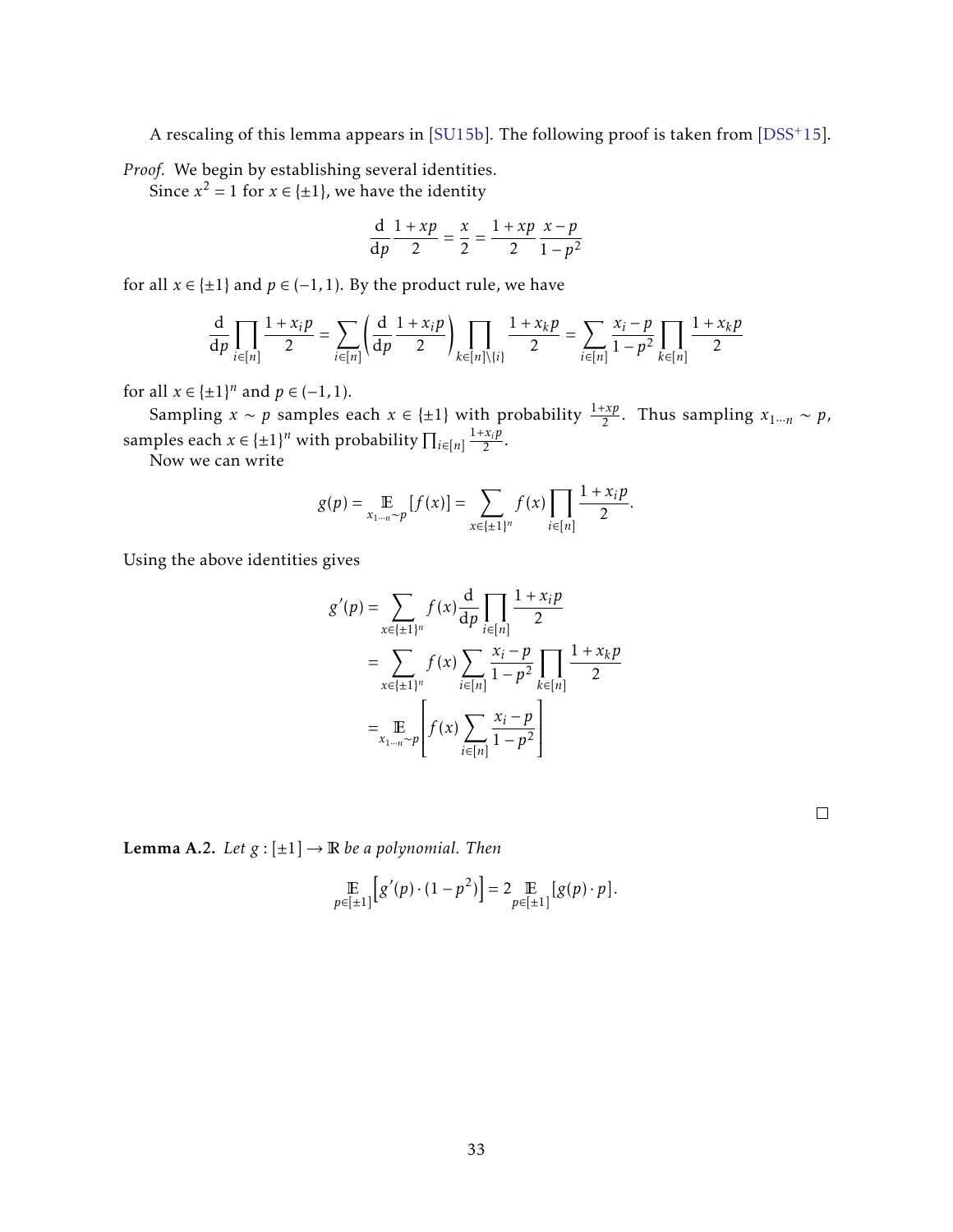*Proof.* Let  $u(p) = 1 - p^2$ . By integration by parts and the fundamental theorem of calculus,

$$
\begin{split} \mathbb{E}_{p \in [\pm 1]}[g'(p) \cdot (1 - p^2)] &= \frac{1}{2} \int_{-1}^{1} g'(p)(1 - p^2) \, \mathrm{d}p \\ &= \frac{1}{2} \int_{-1}^{1} g'(p) u(p) \, \mathrm{d}p \\ &= \frac{1}{2} \int_{-1}^{1} \left( \frac{\mathrm{d}}{\mathrm{d}p} g(p) u(p) \right) - g(p) u'(p) \, \mathrm{d}p \\ &= \frac{1}{2} \left( g(1) u(1) - g(-1) u(-1) \right) - \frac{1}{2} \int_{-1}^{1} g(p)(-2p) \, \mathrm{d}p \\ &= 0 + \int_{-1}^{1} g(p) p \, \mathrm{d}p \\ &= 2 \int_{p \in [\pm 1]} [g(p) \cdot p]. \end{split}
$$

 $\Box$ 

<span id="page-35-0"></span>**Proposition A.3.** Let  $f: \{\pm 1\}^n \to \mathbb{R}$ . Then

$$
\mathop{\mathbb{E}}_{p \in [\pm 1], x_{1 \cdots n} \sim p} \left[ f(x) \cdot \sum_{i \in [n]} (x_i - p) + (f(x) - \overline{x})^2 \right] \ge \frac{1}{3}.
$$

*Proof.* Define  $g: [\pm 1] \rightarrow \mathbb{R}$  by

$$
g(p) = \mathop{\mathbb{E}}_{x_{1\cdots n} \sim p} [f(x)].
$$

By Lemmas [A.1](#page-33-11) and [A.2,](#page-34-0)

$$
\mathop{\mathbb{E}}_{p \in [\pm 1], x_{1 \cdots n} \sim p} \left[ f(x) \cdot \sum_{i \in [n]} (x_i - p) \right] = \mathop{\mathbb{E}}_{p \in [\pm 1]} \left[ g'(p)(1 - p^2) \right] = \mathop{\mathbb{E}}_{p \in [\pm 1]} \left[ 2g(p)p \right].
$$

Moreover, by Jensen's inequality,

$$
\mathop{\mathbb{E}}_{p \in [\pm 1], x_{1 \dots n} \sim p} [(f(x) - \overline{x})^2] \geq \mathop{\mathbb{E}}_{p \in [\pm 1]} [(x_{1 \dots n} \sim p} [f(x) - \overline{x}])^2]
$$
\n
$$
= \mathop{\mathbb{E}}_{p \in [\pm 1]} [(g(p) - p)^2]
$$
\n
$$
= \mathop{\mathbb{E}}_{p \in [\pm 1]} [g(p)^2 - 2g(p)p + p^2]
$$
\n
$$
= \mathop{\mathbb{E}}_{p \in [\pm 1]} [g(p)^2] - \mathop{\mathbb{E}}_{p \in [\pm 1], x_{1 \dots n} \sim p} [f(x) \cdot \sum_{i \in [n]} (x_i - p)] + \frac{1}{3}.
$$

Rearranging yields the result:

$$
\mathop{\mathbb{E}}_{p \in [\pm 1], x_{1 \cdots n} \sim p} \left[ f(x) \cdot \sum_{i \in [n]} (x_i - p) + (f(x) - \overline{x})^2 \right] \ge \mathop{\mathbb{E}}_{p \in [\pm 1]} \left[ g(p)^2 \right] + \frac{1}{3} \ge \frac{1}{3}.
$$

 $\hfill \square$